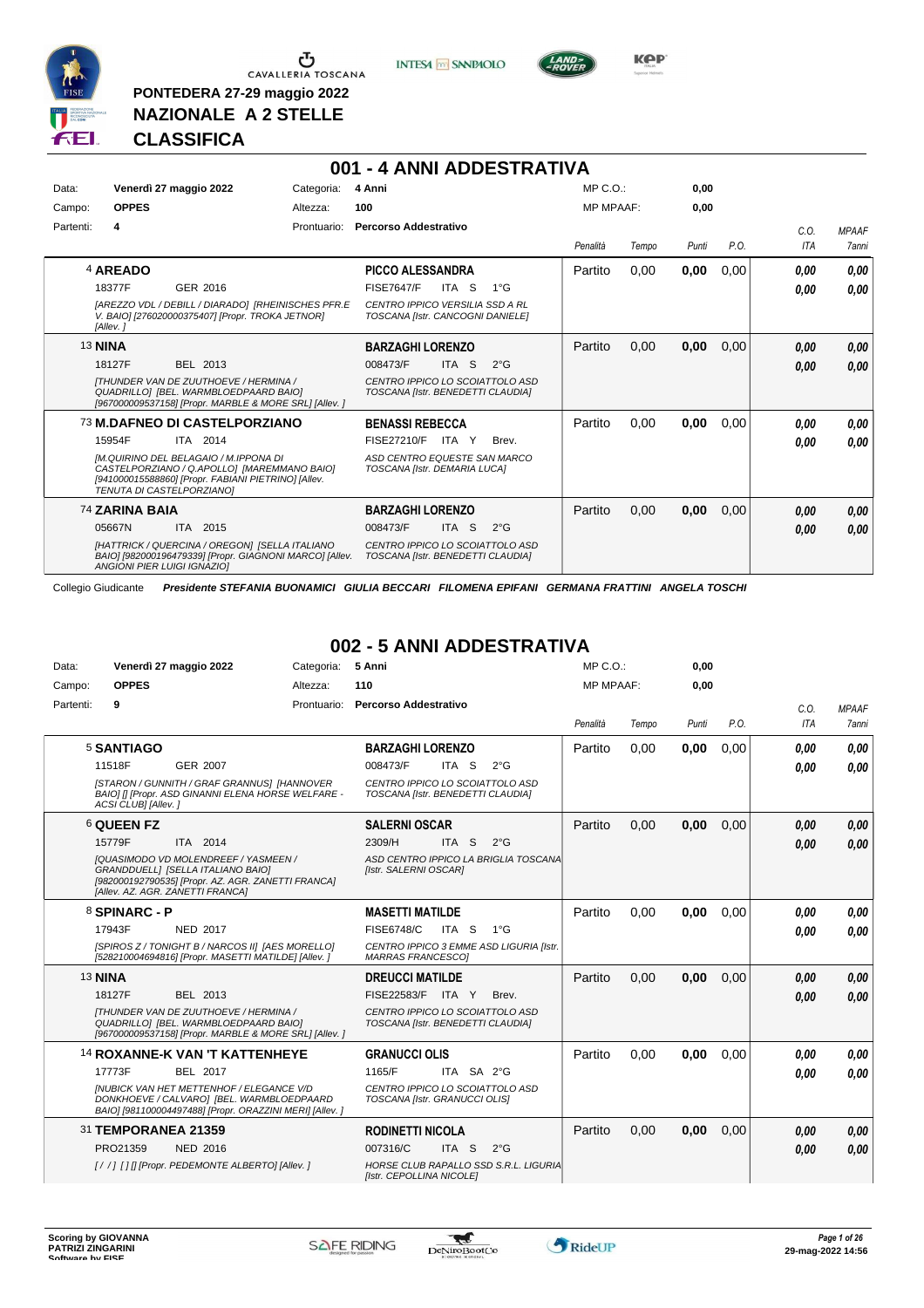

 $\sigma$  CAVALLERIA TOSCANA

**PONTEDERA 27-29 maggio 2022 NAZIONALE A 2 STELLE**





**CLASSIFICA**

|           |                                                                                                                                                                                  |             | 002 - 5 ANNI ADDESTRATIVA                                            |                  |       |       |      |            |              |
|-----------|----------------------------------------------------------------------------------------------------------------------------------------------------------------------------------|-------------|----------------------------------------------------------------------|------------------|-------|-------|------|------------|--------------|
| Data:     | Venerdì 27 maggio 2022                                                                                                                                                           | Categoria:  | 5 Anni                                                               | $MP C. O.$ :     |       | 0,00  |      |            |              |
| Campo:    | <b>OPPES</b>                                                                                                                                                                     | Altezza:    | 110                                                                  | <b>MP MPAAF:</b> |       | 0,00  |      |            |              |
| Partenti: | 9                                                                                                                                                                                | Prontuario: | <b>Percorso Addestrativo</b>                                         |                  |       |       |      | C.O.       | <b>MPAAF</b> |
|           |                                                                                                                                                                                  |             |                                                                      | Penalità         | Tempo | Punti | P.O. | <b>ITA</b> | <b>7anni</b> |
|           | 51 NONOSTANTE DEL TERRICCIO                                                                                                                                                      |             | <b>BARZAGHI LORENZO</b>                                              | Partito          | 0,00  | 0,00  | 0,00 | 0.00       | 0.00         |
|           | 11308F<br>ITA<br>2007                                                                                                                                                            |             | ITA S<br>$2^{\circ}$ G<br>008473/F                                   |                  |       |       |      | 0.00       | 0.00         |
|           | [CAN CAN DEL TERRICCIO / GUERRIERA DEL<br>TERRICCIO / RISKETOU] [SELLA ITALIANO BAIO]<br>[985000380504204] [Propr. DOLL NADIA SANDRA] [Allev.<br>ROSSI DI MEDELANA GIANANNIBALE] |             | CENTRO IPPICO LO SCOIATTOLO ASD<br>TOSCANA [Istr. BENEDETTI CLAUDIA] |                  |       |       |      |            |              |
|           | 54 LABALIA                                                                                                                                                                       |             | <b>ANGELI GIULIA</b>                                                 | Partito          | 0,00  | 0,00  | 0,00 | 0,00       | 0,00         |
|           | 04878C<br><b>NED 2016</b>                                                                                                                                                        |             | 010370/F<br>ITA S<br>$1^{\circ}G$                                    |                  |       |       |      | 0,00       | 0,00         |
|           | <b>IETOULON VDL / BE-BALIA SMH / ATLANTICI IKWPN</b><br>BAIO] [528210004515905] [Propr. ANGELI GIULIA] [Allev. ]                                                                 |             | EQUESTRIAN LA SPEZIA LIGURIA [Istr.<br><b>MASIERO GIORGIOI</b>       |                  |       |       |      |            |              |
|           | 70 LIGHT BLUE DMH                                                                                                                                                                |             | <b>ONETO GIULIA</b>                                                  | Partito          | 0,00  | 0,00  | 0,00 | 0.00       | 0,00         |
|           | 04697C<br><b>NED 2016</b>                                                                                                                                                        |             | FISE14213/C<br>$1^{\circ}G$<br>ITA Y                                 |                  |       |       |      | 0.00       | 0.00         |
|           | [CALMANDO / CRISTAL BLUE / MR BLUE] [KWPN GRIGIO]<br>[528210004437784] [Propr. ONETO GIULIA] [Allev. ]                                                                           |             | HORSE CLUB RAPALLO SSD S.R.L. LIGURIA<br>[Istr. CEPOLLINA NICOLE]    |                  |       |       |      |            |              |

Collegio Giudicante *Presidente STEFANIA BUONAMICI GIULIA BECCARI FILOMENA EPIFANI GERMANA FRATTINI ANGELA TOSCHI*

#### **003 - 6 ANNI ADDESTRATIVA**

| Data:     | Venerdì 27 maggio 2022           |                                                                                                                                                                | Categoria:  | 6 Anni                                                               |                  |                                         | $MP C. O.$ :     |       | 0,00  |      |            |              |
|-----------|----------------------------------|----------------------------------------------------------------------------------------------------------------------------------------------------------------|-------------|----------------------------------------------------------------------|------------------|-----------------------------------------|------------------|-------|-------|------|------------|--------------|
| Campo:    | <b>OPPES</b>                     |                                                                                                                                                                | Altezza:    | 120                                                                  |                  |                                         | <b>MP MPAAF:</b> |       | 0,00  |      |            |              |
| Partenti: | 6                                |                                                                                                                                                                | Prontuario: | Percorso Addestrativo                                                |                  |                                         |                  |       |       |      | C.O.       | <b>MPAAF</b> |
|           |                                  |                                                                                                                                                                |             |                                                                      |                  |                                         | Penalità         | Tempo | Punti | P.O. | <b>ITA</b> | <b>7anni</b> |
|           | 16 LATONA                        |                                                                                                                                                                |             | <b>FURLINI WILLIAM</b>                                               |                  |                                         | Partito          | 0.00  | 0,00  | 0,00 | 0,00       | 0,00         |
|           | 17562F                           | NED 2016                                                                                                                                                       |             | 2739/F                                                               | ITA <sub>S</sub> | $2^{\circ}$ G                           |                  |       |       |      | 0.00       | 0.00         |
|           |                                  | [CAPW CORAL RBF Z / JUDIKA / JALISCO] [KWPN BAIO]<br>[528210004509865] [Propr. CASTELLANI DAVID] [Allev.]                                                      |             | TERRE BRUNE E.C. ASD TOSCANA [Istr.<br><b>FRANCHINI FABIOI</b>       |                  |                                         |                  |       |       |      |            |              |
|           |                                  | 17 ALCATRAZ VH EXELHOF Z                                                                                                                                       |             | <b>RODINETTI NICOLA</b>                                              |                  |                                         | Partito          | 0.00  | 0.00  | 0.00 | 0.00       | 0.00         |
|           | 04451C                           | BEL 2015                                                                                                                                                       |             | 007316/C                                                             | ITA S            | $2^{\circ}$ G                           |                  |       |       |      | 0.00       | 0.00         |
|           |                                  | [JORDAN ALPHA Z / HARDOSA VH EXELHOF Z /<br>HEARTBREAKER] [ZANGERSHEIDE GRIGIO]<br>[981100004215974] [Propr. PEGASO SERVICE] [Allev. ]                         |             | [Istr. CEPOLLINA NICOLE]                                             |                  | HORSE CLUB RAPALLO SSD S.R.L. LIGURIA   |                  |       |       |      |            |              |
|           | 21 NIRVANA FIORENTINA            |                                                                                                                                                                |             | <b>GORINI GIACOMO</b>                                                |                  |                                         | Partito          | 0.00  | 0,00  | 0.00 | 0,00       | 0,00         |
|           | 35075BXX                         | ITA 2015                                                                                                                                                       |             | 72/F                                                                 | ITA <sub>S</sub> | $2^{\circ}$ G                           |                  |       |       |      | 0.00       | 0,00         |
|           | <b>DALL'ERA DARIOI</b>           | INADIR DI SAN PATRIGNANO / DEIANIRA DI BELVEDERE /<br>QUE VEDO DELLA TRAPPOLA] [SELLA ITALIANO BAIO]<br>[380271006007535] [Propr. DALL'ERA DARIO] [Allev.      |             | CANDELIRIA EQUESTRIAN CENTRE ASD<br>TOSCANA [Istr. ANGERAME FILIPPO] |                  |                                         |                  |       |       |      |            |              |
|           | 22 ANAKIN                        |                                                                                                                                                                |             | <b>DEMARIA LUCA</b>                                                  |                  |                                         | Partito          | 0.00  | 0,00  | 0.00 | 0.00       | 0.00         |
|           | 10646E                           | AUT 2006                                                                                                                                                       |             | 002450/A                                                             | ITA S            | $2^{\circ}$ G                           |                  |       |       |      | 0.00       | 0.00         |
|           | [Propr. FLORIS LORENZA] [Allev.] | [ACASINO / LEVIANA / LEVIANO F] [BAYERISCHES<br>WARMBLUT PEZZATO TOBIANO] [380271001008271]                                                                    |             | ASD CENTRO EQUESTE SAN MARCO<br>TOSCANA [Istr. DEMARIA LUCA]         |                  |                                         |                  |       |       |      |            |              |
|           | 37 CLAPTON Z                     |                                                                                                                                                                |             | <b>GRANUCCI OLIS</b>                                                 |                  |                                         | Partito          | 0.00  | 0,00  | 0,00 | 0,00       | 0.00         |
|           | 17197F                           | ITA 2014                                                                                                                                                       |             | 1165/F                                                               | ITA SA 2°G       |                                         |                  |       |       |      | 0.00       | 0.00         |
|           |                                  | [CLARIMO / SILIA 2 / SILVIO I] [SELLA ITALIANO GRIGIO]<br>[982000192284937] [Propr. SOC. AGR. IL FORTINO DI<br>MUCCHIETO SRLI [Allev. AZ. AGR. ZANETTI FRANCA] |             | CENTRO IPPICO LO SCOIATTOLO ASD<br>TOSCANA [Istr. GRANUCCI OLIS]     |                  |                                         |                  |       |       |      |            |              |
|           | 48 ARCA DU LYS                   |                                                                                                                                                                |             | <b>MARRAS MICAELA MARIUCCIA</b>                                      |                  |                                         | Partito          | 0,00  | 0,00  | 0.00 | 0.00       | 0.00         |
|           | 04783C                           | GER 2016                                                                                                                                                       |             | FISE14818/C ITA C 1°G                                                |                  |                                         |                  |       |       |      | 0,00       | 0.00         |
|           | FRANCESCO] [Allev.]              | [CORNET DU LYS / CHADARCA / CHACCO BLUE]<br>[OLDENBURG BAIO] [276020000485737] [Propr. MARRAS                                                                  |             | <b>SIRI MICOLI</b>                                                   |                  | CENTRO IPPICO 3 EMME ASD LIGURIA [Istr. |                  |       |       |      |            |              |

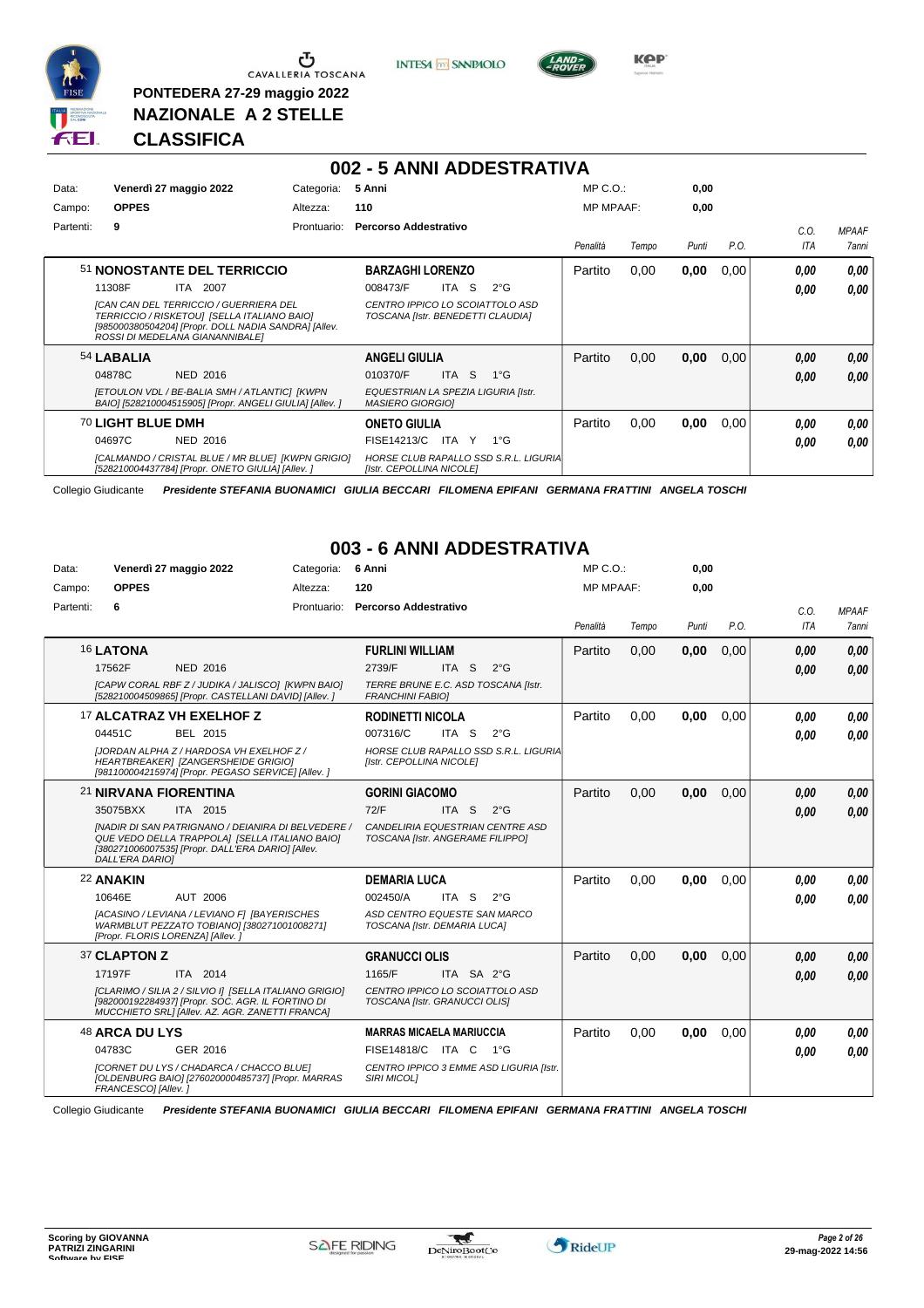

<u>ა</u> CAVALLERIA TOSCANA

**PONTEDERA 27-29 maggio 2022 NAZIONALE A 2 STELLE**

**INTESA** M SANPAOLO



**Kep** 

# **CLASSIFICA**

| Data:  |           |               | Venerdì 27 maggio 2022                                                                                                                      | Categoria:  | C <sub>125</sub>                                                |              | $MP C. O.$ :     |       | 0,00  |      |      |              |
|--------|-----------|---------------|---------------------------------------------------------------------------------------------------------------------------------------------|-------------|-----------------------------------------------------------------|--------------|------------------|-------|-------|------|------|--------------|
| Campo: |           | <b>OPPES</b>  |                                                                                                                                             | Altezza:    | 125                                                             |              | <b>MP MPAAF:</b> |       | 0,00  |      |      |              |
|        | Partenti: | $\mathbf{2}$  |                                                                                                                                             | Prontuario: | n. 3 a tempo - Tab. A                                           |              |                  |       |       |      | C.O. | <b>MPAAF</b> |
|        |           |               |                                                                                                                                             |             |                                                                 |              | Penalità         | Tempo | Punti | P.O. | ITA  | 7anni        |
|        |           | 40 KINETTA    |                                                                                                                                             |             | <b>MARRAS MICAELA MARIUCCIA</b>                                 |              | 0                | 74.30 | 0,00  | 0.00 | 0,00 | 0,00         |
|        |           | 04751C        | NED 2015                                                                                                                                    |             | FISE14818/C<br>ITA C                                            | $1^{\circ}G$ |                  |       |       |      | 0,00 | 0.00         |
|        |           | <b>MICOLI</b> | [FREEMAN VDL / ZENITH III / DUTCHBOY] [KWPN]<br>GRIGIO] [528210004312220] [Propr. SIRI MICOL] [Allev. SIRI                                  |             | CENTRO IPPICO 3 EMME ASD LIGURIA [Istr.<br><b>SIRI MICOLI</b>   |              |                  |       |       |      |      |              |
| 2      |           |               | 41 KROMESTAR VAN'T PARADIJS                                                                                                                 |             | <b>CASTELLANI JOEMI</b>                                         |              | 0                | 78,47 | 0,00  | 0.00 | 0.00 | 0,00         |
|        |           | 15592E        | BEL 2010                                                                                                                                    |             | ITA Y<br><b>FISE56569/F</b>                                     | $1^{\circ}G$ |                  |       |       |      | 0,00 | 0,00         |
|        |           |               | [MUSCARIS D'ARIEL / HAPPINESS VAN'T PARADIJS /<br>OBOURG1 [BWP BAIO] [981100002421240] [Propr.<br>SOCIETA' AGRICOLI I LECCI S.S.] [Allev. ] |             | PECCIOLI JUMPING TEAM SSD A RL<br>TOSCANA [Istr. GRANUCCI OLIS] |              |                  |       |       |      |      |              |

**005 - C125 A TEMPO**

Collegio Giudicante *Presidente STEFANIA BUONAMICI GIULIA BECCARI FILOMENA EPIFANI GERMANA FRATTINI ANGELA TOSCHI*

#### **006 - C130 MISTA QUALIFICANTE** MP C.O.:

| Data:     | Venerdì 27 maggio 2022                                                                                                                                                                                      | Categoria:  | C <sub>130</sub>                                                                                                                              | $MP C. O.$ :     |         | 700,00 |      |                    |                              |
|-----------|-------------------------------------------------------------------------------------------------------------------------------------------------------------------------------------------------------------|-------------|-----------------------------------------------------------------------------------------------------------------------------------------------|------------------|---------|--------|------|--------------------|------------------------------|
| Campo:    | <b>OPPES</b>                                                                                                                                                                                                | Altezza:    | 130                                                                                                                                           | <b>MP MPAAF:</b> |         | 0,00   |      |                    |                              |
| Partenti: | 5                                                                                                                                                                                                           | Prontuario: | n. 7 mista - Tab. A                                                                                                                           | Penalità         | Tempo   | Punti  | P.O. | C.O.<br><b>ITA</b> | <b>MPAAF</b><br><b>7anni</b> |
|           | <b>46 KORRELLINA</b><br>09628F<br>ITA 2005<br><b>IGARWASCH / MAAIKE DU MANOIR D'02 / RAPHAELOI</b><br>[SELLA ITALIANO BAIO] [977121001136386] [Propr.<br>MATTEOLI FRANCESCO] [Allev. PASQUATO ROBERTO]      |             | <b>MATTEOLI FRANCESCO</b><br>FISE44907/F ITA Y 1°G<br>C.E.SAN COLOMBANO TOSCANA [Istr.<br><b>UGORI GIANLUCAI</b>                              | 0/0              | 38,05   | 0,00   | 0,00 | 157,50<br>70.00    | 0,00<br>0.00                 |
| 2         | <b>19 BELLAMMODO</b><br>16581F<br>GER 2012<br>[BALOUS BELLINI / RHOBA M / LANCER III] [WESTFALEN<br>BAIO] [276020000237845] [Propr. CARRARA DONATELLA]<br>[Allev.]                                          |             | <b>LORUSSO TOBIA</b><br>FISE85200/KF ITA J<br>$2^{\circ}$ G<br>SCUOLE ITALIANA DI EQUITAZONE ASD<br>TOSCANA [Istr. LORUSSO DANIELE]           | 0/Rit.           | 0.00    | 0,00   | 0.00 | 113,40<br>0.00     | 0.00<br>0.00                 |
| 3         | 38 ADAMO<br>GER 2010<br>15091F<br>[CHIN QUIN / DORADA T KLOMP Z / DARCO]<br>[WESTFALEN BAIO] [276020000097023] [Propr. LORUSSO<br>DANIELE] [Allev.]                                                         |             | <b>LORUSSO DANIELE</b><br>ITA <sub>S</sub><br>1014/F<br>$2^{\circ}$ G<br>SCUOLE ITALIANA DI EQUITAZONE ASD<br>TOSCANA [Istr. LORUSSO DANIELE] |                  | 4 59,52 | 0,00   | 0.00 | 94,50<br>0.00      | 0,00<br>0.00                 |
| 4         | 23 ONLY SUN D'ACHERONTE<br>34813BXX<br>ITA 2015<br>[TOULON / YES I CAN / CONTENDER] [SELLA ITALIANO<br>BAIO] [380271000017792] [Propr. AZ. AGR. COLOMBO<br>FABIO] [Allev. SOCIETA' AGRICOLA IL CERRO S.R.L] |             | <b>FURLINI WILLIAM</b><br>2739/F<br>ITA S<br>$2^{\circ}$ G<br>TERRE BRUNE E.C. ASD TOSCANA [Istr.<br><b>FRANCHINI FABIOI</b>                  |                  | 7 76,50 | 0.00   | 0.00 | 0.00<br>0.00       | 0.00<br>0.00                 |
| 5         | 33 BABLESSE<br>17199F<br>ITA 2015<br>ISWEET FOR HINSELF D'ACHERONTE / DOBLESSE III /<br>TOULON] [SELLA ITALIANO BAIO] [982000196511112]<br>[Propr. DE MAIO GIANCARLO] [Allev. GARDEN JUMPING<br><b>SRL1</b> |             | <b>GORINI GIACOMO</b><br>72/F<br>ITA <sub>S</sub><br>$2^{\circ}$ G<br>CANDELIRIA EQUESTRIAN CENTRE ASD<br>TOSCANA [Istr. ANGERAME FILIPPO]    | 8                | 62,66   | 0,00   | 0,00 | 0,00<br>0.00       | 0,00<br>0.00                 |

Collegio Giudicante *Presidente STEFANIA BUONAMICI GIULIA BECCARI FILOMENA EPIFANI GERMANA FRATTINI ANGELA TOSCHI*

#### **007 - C120 MISTA**

| Data:     | Venerdì 27 maggio 2022                                                                                                                  | Categoria: | C <sub>120</sub>                                                | $MP C. O.$ :     |       | 0,00  |      |      |              |
|-----------|-----------------------------------------------------------------------------------------------------------------------------------------|------------|-----------------------------------------------------------------|------------------|-------|-------|------|------|--------------|
| Campo:    | <b>OPPES</b>                                                                                                                            | Altezza:   | 120                                                             | <b>MP MPAAF:</b> |       | 0,00  |      |      |              |
| Partenti: | $\overline{2}$                                                                                                                          |            | Prontuario: n. 7 mista - Tab. A                                 |                  |       |       |      | C.O. | <b>MPAAF</b> |
|           |                                                                                                                                         |            |                                                                 | Penalità         | Tempo | Punti | P.O. | ITA  | 7anni        |
|           | 47 HOW ARE YOU                                                                                                                          |            | <b>ALBERTI ADELE</b>                                            | 0/N.P.           | 0.00  | 0,00  | 0.00 | 0.00 | 0,00         |
|           | 13867F<br>2011<br>ITA.                                                                                                                  |            | ITA Y<br>FISE37886/F<br>$1^{\circ}G$                            |                  |       |       |      | 0,00 | 0,00         |
|           | [ROBLE Z / ISOTTA XIV / QUIDAM DE LA CERE] [SELLA<br>ITALIANO SAURO] [941000012129486] [Propr. ALBERTI<br>ADELE] [Allev. ORAZZINI MERI] |            | CENTRO IPPICO LO SCOIATTOLO ASD<br>TOSCANA [Istr. DEMARIA LUCA] |                  |       |       |      |      |              |

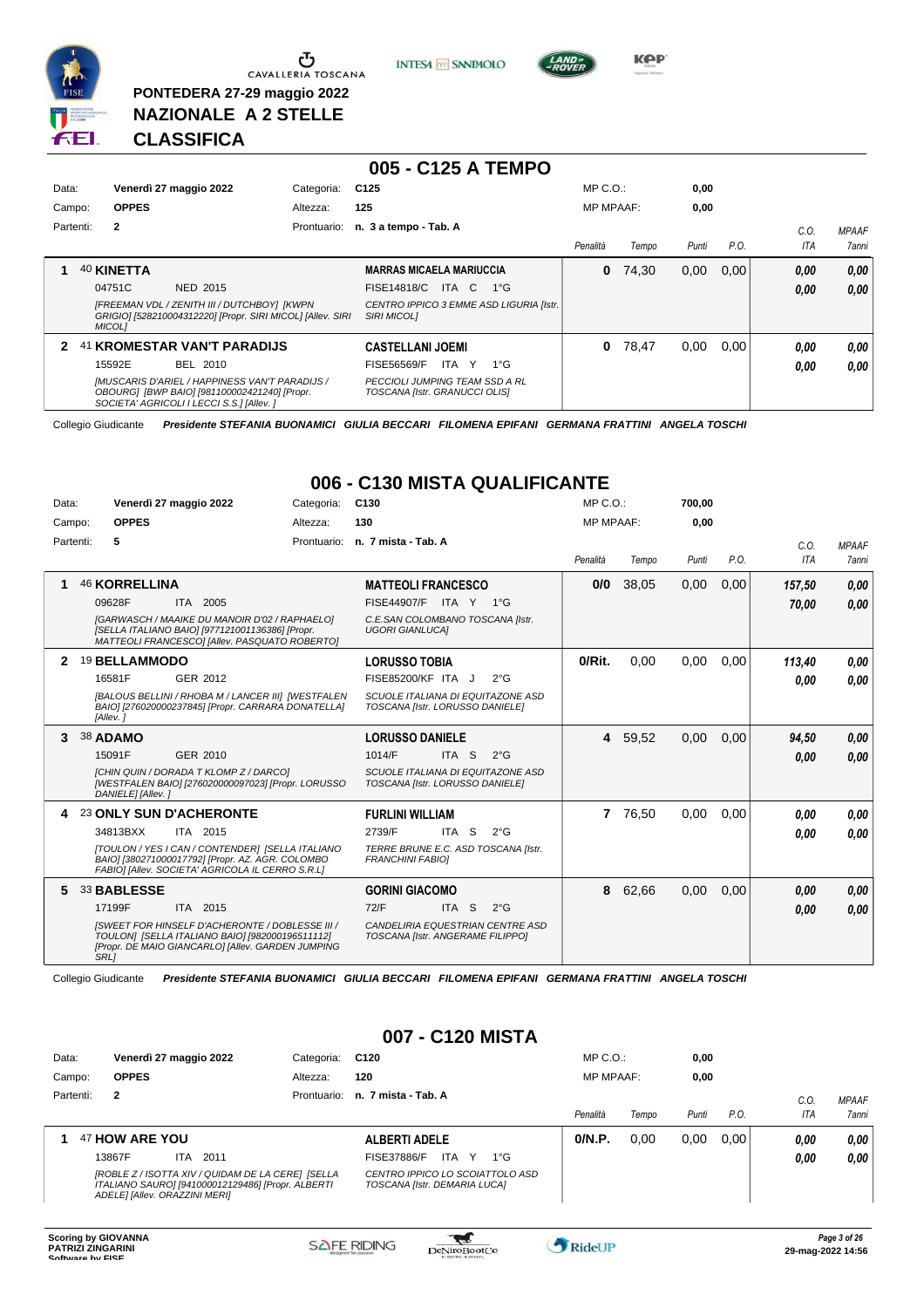

**PONTEDERA 27-29 maggio 2022 NAZIONALE A 2 STELLE**





# **CLASSIFICA**

|           |                                                                                                        |             | 007 - C120 MISTA                                                  |                  |       |       |      |      |                     |
|-----------|--------------------------------------------------------------------------------------------------------|-------------|-------------------------------------------------------------------|------------------|-------|-------|------|------|---------------------|
| Data:     | Venerdì 27 maggio 2022                                                                                 | Categoria:  | C120                                                              | $MP C. O.$ :     |       | 0,00  |      |      |                     |
| Campo:    | <b>OPPES</b>                                                                                           | Altezza:    | 120                                                               | <b>MP MPAAF:</b> |       | 0,00  |      |      |                     |
| Partenti: | $\overline{2}$                                                                                         | Prontuario: | n. 7 mista - Tab. A                                               |                  |       |       | P.O. | C.0  | <b>MPAAF</b>        |
|           |                                                                                                        |             |                                                                   | Penalità         | Tempo | Punti |      | ITA  | <i><b>7anni</b></i> |
|           | 70 LIGHT BLUE DMH                                                                                      |             | <b>ONETO GIULIA</b>                                               | 0/N.P.           | 0,00  | 0,00  | 0.00 | 0.00 | 0.00                |
|           | 04697C<br>NED 2016                                                                                     |             | FISE14213/C<br>ITA Y<br>$1^{\circ}G$                              |                  |       |       |      | 0,00 | 0,00                |
|           | [CALMANDO / CRISTAL BLUE / MR BLUE] [KWPN GRIGIO]<br>[528210004437784] [Propr. ONETO GIULIA] [Allev. ] |             | HORSE CLUB RAPALLO SSD S.R.L. LIGURIA<br>[Istr. CEPOLLINA NICOLE] |                  |       |       |      |      |                     |

Collegio Giudicante *Presidente STEFANIA BUONAMICI GIULIA BECCARI FILOMENA EPIFANI GERMANA FRATTINI ANGELA TOSCHI*

#### **008 - C115 A FASI CONSECUTIVE**

| Data:     | Venerdì 27 maggio 2022                                                                                                                                                             | Categoria:  | C <sub>115</sub>                                             |            |                                              | $MP C. O.$ :     |       | 0,00  |      |      |              |
|-----------|------------------------------------------------------------------------------------------------------------------------------------------------------------------------------------|-------------|--------------------------------------------------------------|------------|----------------------------------------------|------------------|-------|-------|------|------|--------------|
| Campo:    | <b>SPRING DERBY</b>                                                                                                                                                                | Altezza:    | 115                                                          |            |                                              | <b>MP MPAAF:</b> |       | 0.00  |      |      |              |
| Partenti: | $\overline{2}$                                                                                                                                                                     | Prontuario: |                                                              |            | n. 19.2 speciale a fasi consecutive - Tab. A |                  |       |       |      | C.O. | <b>MPAAF</b> |
|           |                                                                                                                                                                                    |             |                                                              |            |                                              | Penalità         | Tempo | Punti | P.O. | ITA  | <b>7anni</b> |
| 1         | 73 M.DAFNEO DI CASTELPORZIANO                                                                                                                                                      |             | <b>BENASSI REBECCA</b>                                       |            |                                              | 12               | 47.94 | 0,00  | 0,00 | 0.00 | 0.00         |
|           | 15954F<br>ITA 2014                                                                                                                                                                 |             | FISE27210/F                                                  | ITA Y      | Brev.                                        |                  |       |       |      | 0.00 | 0.00         |
|           | [M.QUIRINO DEL BELAGAIO / M.IPPONA DI<br>CASTELPORZIANO / Q.APOLLO] [MAREMMANO BAIO]<br>[941000015588860] [Propr. FABIANI PIETRINO] [Allev.<br>TENUTA DI CASTELPORZIANO]           |             | ASD CENTRO EQUESTE SAN MARCO<br>TOSCANA [Istr. DEMARIA LUCA] |            |                                              |                  |       |       |      |      |              |
|           | 56 ZINGARO DELLE SEMENTARECCE                                                                                                                                                      |             | <b>TAMPUCCI CRISTINA</b>                                     |            |                                              | Elim.            | 0.00  | 0,00  | 0.00 | 0.00 | 0.00         |
|           | 13099F<br>ITA 2010                                                                                                                                                                 |             | 3650/F                                                       | ITA SA 1°G |                                              |                  |       |       |      | 0.00 | 0,00         |
|           | [ARKO III / GATTAGARISTA DELLE SEMENTARECCE /<br>QUIDAM DE REVELI [SELLA ITALIANO BAIO]<br>[982000123234115] [Propr. MENCARELLI LUCA] [Allev. AZ.<br><b>AGR. SEMENTARECCE SRLI</b> |             | <b>GIOVANNII</b>                                             |            | C.I.POGGETTINI TOSCANA [Istr. BECCARI        |                  |       |       |      |      |              |

Collegio Giudicante *Presidente STEFANIA BUONAMICI GIULIA BECCARI FILOMENA EPIFANI GERMANA FRATTINI ANGELA TOSCHI*

#### **009 - C135 A TEMPO**

| Data:     | Venerdì 27 maggio 2022                                                                                                                                                                      | Categoria:  | C <sub>135</sub>                                                                                                                   | $MP C. O.$ : |         | 800,00 |      |                |                              |
|-----------|---------------------------------------------------------------------------------------------------------------------------------------------------------------------------------------------|-------------|------------------------------------------------------------------------------------------------------------------------------------|--------------|---------|--------|------|----------------|------------------------------|
| Campo:    | <b>OPPES</b>                                                                                                                                                                                | Altezza:    | 135                                                                                                                                | MP MPAAF:    |         | 0,00   |      |                |                              |
| Partenti: | 6                                                                                                                                                                                           | Prontuario: | n. 3 a tempo - Tab. A                                                                                                              | Penalità     | Tempo   | Punti  | P.O. | C.O.<br>ITA    | <b>MPAAF</b><br><b>7anni</b> |
|           | <b>24 NUMERIEK VAN T&amp;L</b><br>04656C<br>BEL 2013<br>[JES VAN HET LINDEHOF / RIEKA II / CORRADO I] [BWP<br>SAURO] [981100002988116] [Propr. PEGASO SERVICE<br>SRL] [Allev.]              |             | <b>RODINETTI NICOLA</b><br>007316/C<br>ITA S<br>$2^{\circ}$ G<br>HORSE CLUB RAPALLO SSD S.R.L. LIGURIA<br>[Istr. CEPOLLINA NICOLE] | 0            | 69,83   | 0,00   | 0,00 | 200,00<br>0,00 | 0.00<br>0,00                 |
| 2         | 35 NIKY DE GULDENBOOM<br>16653E<br>BEL 2013<br>[MR BLUE / IRIS DE GULDENBOOM / KISSOVO] [BEL.<br>WARMBLOEDPAARD BAIO] [967000009666336] [Propr.<br>SOCIETA' AGRICOLI I LECCI S.S.] [Allev.] |             | <b>FURLINI WILLIAM</b><br>2739/F<br>ITA S<br>$2^{\circ}$ G<br>TERRE BRUNE E.C. ASD TOSCANA [Istr.<br><b>FRANCHINI FABIOI</b>       | 4            | 65,59   | 0,00   | 0.00 | 144.00<br>0,00 | 0,00<br>0,00                 |
| 3         | 34 QUENTIN ONE<br>00997Y<br>ITA 2012<br>[QUITE CAPITOL / BARUMINI / LEONE DE LE QUINTE]<br>[SELLA ITALIANO BAIO] [982000192323688] [Propr.<br>DAUDRY YARA] [Allev. MARCHESE ESTER]          |             | <b>DEMARIA LUCA</b><br>ITA S<br>002450/A<br>$2^{\circ}G$<br>ASD CENTRO EQUESTE SAN MARCO<br>TOSCANA [Istr. DEMARIA LUCA]           |              | 4 68,12 | 0,00   | 0.00 | 120,00<br>0.00 | 0.00<br>0.00                 |
| 4         | 25 TOUCH AND GO<br>13127F<br>ITA 2010<br>[BAEDEKER / ISOTTA XIV / QUIDAM DE LA CERE] [SELLA<br>ITALIANO SAURO] [982000123230588] [Propr. BALDINI<br>AZZURRA] [Allev. ORAZZINI MERI]         |             | <b>BALDINI AZZURRA</b><br>FISE45617/F<br>ITA Y<br>$2^{\circ}G$<br>CENTRO IPPICO LO SCOIATTOLO ASD<br>TOSCANA [Istr. DEMARIA LUCA]  |              | 4 70,55 | 0,00   | 0,00 | 0,00<br>0,00   | 0.00<br>0.00                 |
| 5         | <b>36 ENRIQUE M</b><br>16350F<br><b>NED 2009</b><br><b>IBALOUBET DU ROUET / RAMITE / NARCOS II SFI IKWPN</b><br>SAURO] [528210002339431] [Propr. DITTA GIANLUCA<br>UGORI] [Allev.]          |             | <b>UGORI GIANLUCA</b><br>374/F<br>ITA S<br>$2^{\circ}G$<br>C.E.SAN COLOMBANO TOSCANA [Istr.<br><b>UGORI GIANLUCAI</b>              |              | 4 74,19 | 0,00   | 0,00 | 0.00<br>0,00   | 0,00<br>0,00                 |

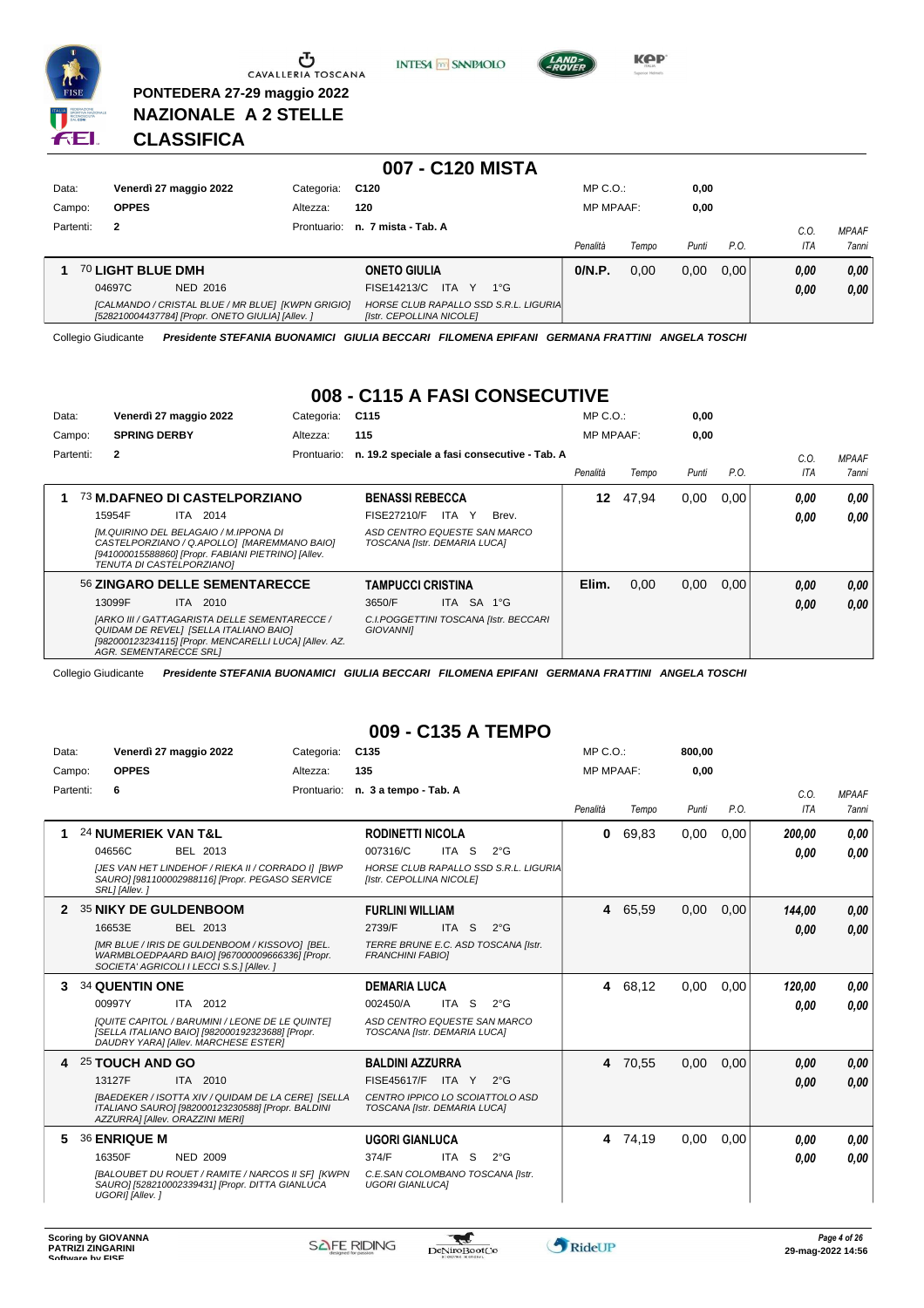

**PONTEDERA 27-29 maggio 2022 NAZIONALE A 2 STELLE**





**KOP** 

# **CLASSIFICA**

|                      |                                              |             | 009 - C135 A TEMPO                                                     |                  |         |        |      |              |                              |
|----------------------|----------------------------------------------|-------------|------------------------------------------------------------------------|------------------|---------|--------|------|--------------|------------------------------|
| Data:                | Venerdì 27 maggio 2022                       | Categoria:  | C135                                                                   | $MP C. O.$ :     |         | 800,00 |      |              |                              |
| Campo:               | <b>OPPES</b>                                 | Altezza:    | 135                                                                    | <b>MP MPAAF:</b> |         | 0,00   |      |              |                              |
| Partenti:            | 6                                            | Prontuario: | n. 3 a tempo - Tab. A                                                  | Penalità         | Tempo   | Punti  | P.O. | C.O.<br>ITA  | <b>MPAAF</b><br><b>7anni</b> |
| <b>27 JILLZ</b><br>6 | 30516K<br><b>NED 2014</b>                    |             | <b>MARTELLI GIOVANNI</b><br>ITA S<br><b>FISE5247/C</b><br>$2^{\circ}G$ |                  | 4 74.74 | 0,00   | 0.00 | 0,00<br>0,00 | 0,00<br>0,00                 |
|                      | $[X/X/$ ] [KWPN BAIO] [] [Propr. ] [Allev. ] |             | EQUESTRIAN LA SPEZIA LIGURIA [Istr.<br><b>MASIERO GIORGIOI</b>         |                  |         |        |      |              |                              |

Collegio Giudicante *Presidente STEFANIA BUONAMICI GIULIA BECCARI FILOMENA EPIFANI GERMANA FRATTINI ANGELA TOSCHI*

# **010 - B100 A FASI CONSECUTIVE**

| Data:<br>Campo: | Venerdì 27 maggio 2022<br>Categoria:<br><b>SPRING DERBY</b><br>Altezza:                                                                                                                          | <b>B100</b><br>100                                                                                                                     | $MP C. O.$ :<br><b>MP MPAAF:</b> |       | 0.00<br>0.00 |      |                    |                       |
|-----------------|--------------------------------------------------------------------------------------------------------------------------------------------------------------------------------------------------|----------------------------------------------------------------------------------------------------------------------------------------|----------------------------------|-------|--------------|------|--------------------|-----------------------|
|                 | Partenti:<br>4<br>Prontuario:                                                                                                                                                                    | n. 19.2 speciale a fasi consecutive - Tab. A                                                                                           | Penalità                         | Tempo | Punti        | P.O. | C.O.<br><b>ITA</b> | <b>MPAAF</b><br>7anni |
| 1               | 57 MARCUS VAN DE WATERING<br>32144BXX<br>BEL 2012<br><b>IDIAMANT DE SEMILLY / SUBTILE DES ETISSES / QUIDAM</b><br>DE REVEL] [BWP SAURO] [981100002634456] [Propr.<br>ZANONI ALESSANDRO] [Allev.] | <b>CARPANESI SOPHIE</b><br>FISE26843/C ITA C<br>Brev.<br>EQUESTRIAN LA SPEZIA LIGURIA [Istr.<br><b>MASIERO GIORGIOI</b>                | 0/0                              | 36,86 | 0,00         | 0,00 | 0.00<br>0.00       | 0,00<br>0,00          |
|                 | 65 SOLEANDROS<br>16991F<br>ITA 2011<br>[GIRARD / VALLEVERDE / CROFTER] [ANGLO ARABO<br>BAIO] [941000012740521] [Propr. VECCHIATTO RAUL]<br>[Allev. CANU LUIGI]                                   | <b>VECCHIATTO RAUL</b><br>FISE51532/F<br>ITA J<br>Brev.<br>ASD ENCHANTIX TOSCANA [Istr. GENTILE<br><b>FRANCESCAI</b>                   | 4                                | 45,42 | 0,00         | 0,00 | 0.00<br>0,00       | 0,00<br>0.00          |
|                 | 3 102 PICCOLINA<br>13149F<br><b>GER 2005</b><br>[PONTIFEX / ROMINA / RODNEY] [WESTFALEN BAIO]<br>[2764414112383053] [Propr. BANDINELLI CAROLINA]<br>[Allev.]                                     | <b>CAVALLINI DUCCIO</b><br><b>FISE25228/F</b><br>ITA S<br>Brev.<br>C.E.SAN COLOMBANO TOSCANA [Istr.<br><b>UGORI GIANLUCAI</b>          | 12 <sup>12</sup>                 | 47,50 | 0,00         | 0,00 | 0.00<br>0.00       | 0,00<br>0.00          |
| <b>NP</b>       | 64 COMPA<br>04650C<br>GER 2013<br>[COMPANIERO / MONA LISA / 1 [HOLSTEINER SAURO]<br>[276020000248557] [Propr. GEOBORDES SPORT HORSES<br>S.R.L.] [Allev. GEOBORDES SPORT HORSES S.R.L.]           | <b>IGNACCOLO PIETRO KAROL</b><br>FISE17849/C<br>ITA<br>C.<br>Brev.<br>HORSE CLUB RAPALLO SSD S.R.L. LIGURIA<br>[Istr. TARTAGLIA PAOLA] | N.P.                             | 0,00  | 0,00         | 0,00 | 0,00<br>0.00       | 0,00<br>0.00          |

Collegio Giudicante *Presidente STEFANIA BUONAMICI GIULIA BECCARI FILOMENA EPIFANI GERMANA FRATTINI ANGELA TOSCHI*

# **011 - B110 A FASI CONSECUTIVE**

| Data:     | Venerdì 27 maggio 2022        |      |                                                   | Categoria:                                          | <b>B110</b>                                              |           |       | $MP C. O.$ :     |       | 0,00  |      |      |                     |
|-----------|-------------------------------|------|---------------------------------------------------|-----------------------------------------------------|----------------------------------------------------------|-----------|-------|------------------|-------|-------|------|------|---------------------|
| Campo:    | <b>SPRING DERBY</b>           |      |                                                   | Altezza:                                            | 110                                                      |           |       | <b>MP MPAAF:</b> |       | 0,00  |      |      |                     |
| Partenti: |                               |      |                                                   |                                                     | Prontuario: n. 19.2 speciale a fasi consecutive - Tab. A |           |       |                  |       |       |      | C.O  | <b>MPAAF</b>        |
|           |                               |      |                                                   |                                                     |                                                          |           |       | Penalità         | Tempo | Punti | P.O. | ITA  | <i><b>7anni</b></i> |
|           | <b>62 SIR MARCUS</b>          |      |                                                   |                                                     | <b>NENCIONI CLARA</b>                                    |           |       | 12               | 44.49 | 0.00  | 0.00 | 0.00 | 0.00                |
|           | 15044F                        | ITA. | 2010                                              |                                                     | FISE59686/F                                              | ITA<br>C. | Brev. |                  |       |       |      | 0.00 | 0.00                |
|           | [Allev. PACI MARIA GABRIELLA] |      | [982000123247450] [Propr. PAGANELLI MARIA TERESA] | [NOAK / MAIKE 88 / RAMIROFF] [SELLA ITALIANO SAURO] | SAN GORO ASD TOSCANA [Istr.<br>FIORAVANTI ROBERTAI       |           |       |                  |       |       |      |      |                     |

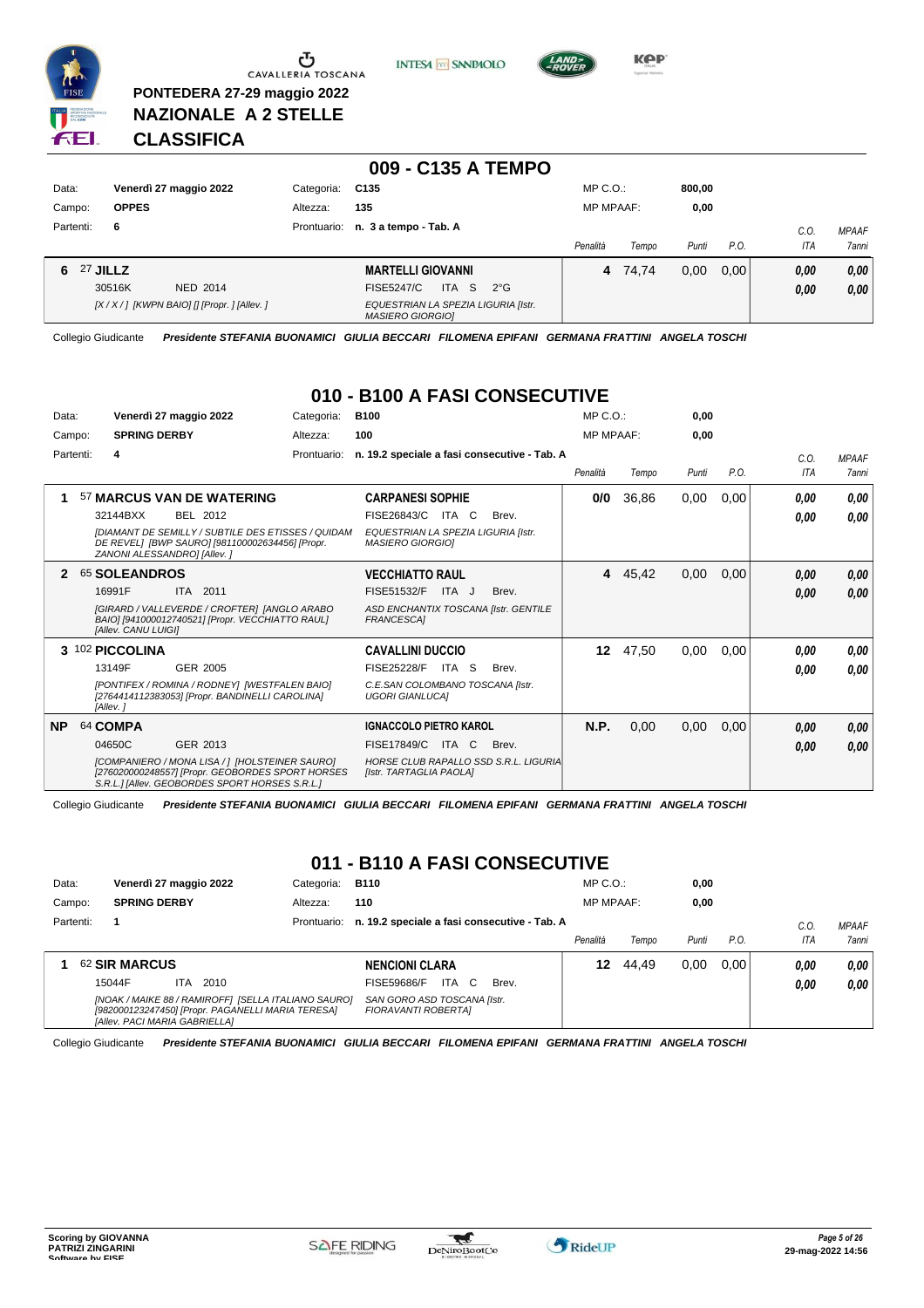

**PONTEDERA 27-29 maggio 2022 NAZIONALE A 2 STELLE**





**KPP** 

# **CLASSIFICA**

|           |                                                                                                                                                            |             | 012 - L20 DI PRECISIONE                                   |                  |       |       |      |      |              |
|-----------|------------------------------------------------------------------------------------------------------------------------------------------------------------|-------------|-----------------------------------------------------------|------------------|-------|-------|------|------|--------------|
| Data:     | Venerdì 27 maggio 2022                                                                                                                                     | Categoria:  | L20                                                       | $MP C. O.$ :     |       | 0,00  |      |      |              |
| Campo:    | <b>SPRING DERBY</b>                                                                                                                                        | Altezza:    | 20                                                        | <b>MP MPAAF:</b> |       | 0,00  |      |      |              |
| Partenti: |                                                                                                                                                            | Prontuario: | n. 1 di Precisione - Tab. A                               |                  |       |       |      | C.O. | <b>MPAAF</b> |
|           |                                                                                                                                                            |             |                                                           | Penalità         | Tempo | Punti | P.O. | ITA  | 7anni        |
|           | <b>96 JOUVENCE DE CHOISY</b>                                                                                                                               |             | <b>BENEDETTI VIOLA</b>                                    | 0                | 0.00  | 0.00  | 0.00 | 0,00 | 0,00         |
|           | FRA 1997<br>07315F                                                                                                                                         |             | <b>ITA</b><br>FISE26039/F<br>Y<br>A LUDI                  |                  |       |       |      | 0,00 | 0,00         |
|           | [VOLTAIRE / UGOLINE DE CHOISY / HURCEVENT] [SELLA<br>FRANCESE BAIO] [250259600264813] [Propr. PODERE<br>BASSO DEL CERRETELLA DI FANIGLIONE LUNA] [Allev. ] |             | ASD ENCHANTIX TOSCANA [Istr. GENTILE<br><b>FRANCESCAI</b> |                  |       |       |      |      |              |

Collegio Giudicante *Presidente STEFANIA BUONAMICI GIULIA BECCARI FILOMENA EPIFANI GERMANA FRATTINI ANGELA TOSCHI*

#### **013 - L40 DI PRECISIONE**

| Data:     | Venerdì 27 maggio 2022                                                                                                                                     | Categoria:  | L40                                                | $MP C. O.$ :     |       | 0,00  |      |            |              |
|-----------|------------------------------------------------------------------------------------------------------------------------------------------------------------|-------------|----------------------------------------------------|------------------|-------|-------|------|------------|--------------|
| Campo:    | <b>SPRING DERBY</b>                                                                                                                                        | Altezza:    | 40                                                 | <b>MP MPAAF:</b> |       | 0,00  |      |            |              |
| Partenti: |                                                                                                                                                            | Prontuario: | n. 1 di Precisione - Tab. A                        |                  |       |       |      | C.O.       | <b>MPAAF</b> |
|           |                                                                                                                                                            |             |                                                    | Penalità         | Tempo | Punti | P.O. | <b>ITA</b> | <b>7anni</b> |
|           | 91 JOUVENCE DE CHOISY                                                                                                                                      |             | <b>VECCHIATTO GRETA</b>                            | 0                | 0.00  | 0.00  | 0.00 | 0.00       | 0.00         |
|           | 07315F<br>FRA 1997                                                                                                                                         |             | <b>ITA</b><br>FISE64718/F<br>G<br>A LUDI           |                  |       |       |      | 0.00       | 0.00         |
|           | [VOLTAIRE / UGOLINE DE CHOISY / HURCEVENT] [SELLA<br>FRANCESE BAIO] [250259600264813] [Propr. PODERE<br>BASSO DEL CERRETELLA DI FANIGLIONE LUNAI [Allev. ] |             | ASD ENCHANTIX TOSCANA [Istr. GENTILE<br>FRANCESCA] |                  |       |       |      |            |              |

Collegio Giudicante *Presidente STEFANIA BUONAMICI GIULIA BECCARI FILOMENA EPIFANI GERMANA FRATTINI ANGELA TOSCHI*

#### **014 - L50 DI PRECISIONE**

| Data:     |                |                           | Venerdì 27 maggio 2022                                                                                                                                                     | Categoria:  | L50                                                            |       |        | $MP C. O.$ :     |       | 0,00  |      |      |              |
|-----------|----------------|---------------------------|----------------------------------------------------------------------------------------------------------------------------------------------------------------------------|-------------|----------------------------------------------------------------|-------|--------|------------------|-------|-------|------|------|--------------|
| Campo:    |                | <b>SPRING DERBY</b>       |                                                                                                                                                                            | Altezza:    | 50                                                             |       |        | <b>MP MPAAF:</b> |       | 0,00  |      |      |              |
|           | Partenti:      | 3                         |                                                                                                                                                                            | Prontuario: | n. 1 di Precisione - Tab. A                                    |       |        |                  |       |       |      | C.O. | <b>MPAAF</b> |
|           |                |                           |                                                                                                                                                                            |             |                                                                |       |        | Penalità         | Tempo | Punti | P.O. | ITA  | <b>7anni</b> |
|           |                |                           | 80 SILRONRAY'S MARYLYNDA                                                                                                                                                   |             | <b>COSTA SVEVA</b>                                             |       |        | $\bf{0}$         | 0,00  | 0,00  | 0,00 | 0,00 | 0,00         |
|           |                | 13381F                    | <b>BEL 1994 Pony</b>                                                                                                                                                       |             | <b>FISE70975/F</b>                                             | ITA C | A LUDI |                  |       |       |      | 0,00 | 0,00         |
|           |                | CAMPOREGGI LUCA] [Allev.] | [MODAY'S MOSCAN / NIEUWMOEDS ADRIANA / YOUNG<br>WINSOME'S ADRIANI [PONY SAURO] [] [Propr.                                                                                  |             | C.I. SAN MARTINO ASD TOSCANA [Istr.<br>TARUFFI MANUELA]        |       |        |                  |       |       |      |      |              |
|           |                |                           | 89 SILRONRAY'S MARYLYNDA                                                                                                                                                   |             | <b>DEL CARLO MIA</b>                                           |       |        | 0                | 0,00  | 0,00  | 0,00 | 0,00 | 0,00         |
|           |                | 13381F                    | <b>BEL 1994 Pony</b>                                                                                                                                                       |             | FISE66920/F                                                    | ITA G | A LUDI |                  |       |       |      | 0.00 | 0.00         |
|           |                | CAMPOREGGI LUCA] [Allev.] | [MODAY'S MOSCAN / NIEUWMOEDS ADRIANA / YOUNG<br>WINSOME'S ADRIAN] [PONY SAURO] [] [Propr.                                                                                  |             | C.I. SAN MARTINO ASD TOSCANA [Istr.<br><b>TARUFFI MANUELAI</b> |       |        |                  |       |       |      |      |              |
| <b>NP</b> | <b>83 ANKA</b> |                           |                                                                                                                                                                            |             | <b>GIUSTI VALENTINA</b>                                        |       |        | N.P.             | 0,00  | 0,00  | 0,00 | 0,00 | 0,00         |
|           |                | 11218F                    | <b>BEL 1996 Pony</b>                                                                                                                                                       |             | FISE69305/F                                                    | ITA G | A LUDI |                  |       |       |      | 0,00 | 0.00         |
|           |                |                           | IV. KANTJE'S FAHRAN / M. TAMARA VH<br>BERGENVELDENHOF / V. WATERHOF'S PRETENDENT]<br>[PONY BAIO] [9811000000338343] [Propr. DE STROBEL DI<br>CAMPOCIGNO RAIMONDO] [Allev.] |             | C.I. SAN MARTINO ASD TOSCANA [Istr.<br><b>TARUFFI MANUELAI</b> |       |        |                  |       |       |      |      |              |

Collegio Giudicante *Presidente STEFANIA BUONAMICI GIULIA BECCARI FILOMENA EPIFANI GERMANA FRATTINI ANGELA TOSCHI*

#### **015 - L60 DI PRECISIONE**

| Data:     | Venerdì 27 maggio 2022                                                                                                        | Categoria:  | <b>L60</b>                                                     | $MP C. O.$ :     |       | 0,00  |      |            |              |
|-----------|-------------------------------------------------------------------------------------------------------------------------------|-------------|----------------------------------------------------------------|------------------|-------|-------|------|------------|--------------|
| Campo:    | <b>SPRING DERBY</b>                                                                                                           | Altezza:    | 60                                                             | <b>MP MPAAF:</b> |       | 0,00  |      |            |              |
| Partenti: | 4                                                                                                                             | Prontuario: | n. 1 di Precisione - Tab. A                                    |                  |       |       |      | $C_{0}$    | <b>MPAAF</b> |
|           |                                                                                                                               |             |                                                                | Penalità         | Tempo | Punti | P.O. | <b>ITA</b> | 7anni        |
|           | 88 UNBELIEVABLE                                                                                                               |             | FREZZA ELISABETTA MARIA                                        | 0                | 0,00  | 0.00  | 0.00 | 0.00       | 0.00         |
|           | 00680V<br>NED 2001                                                                                                            |             | FISE68634/F<br>ITA G<br>A LUDI                                 |                  |       |       |      | 0.00       | 0.00         |
|           | [TOLANO / JOPPER STER / CONCORDE KEUR] [AES<br>SAURO] [528219000043717] [Propr. GASCA QUEIRAZZA<br>MARCOI [Allev. V D STEEN ] |             | C.I. SAN MARTINO ASD TOSCANA [Istr.<br><b>TARUFFI MANUELA1</b> |                  |       |       |      |            |              |

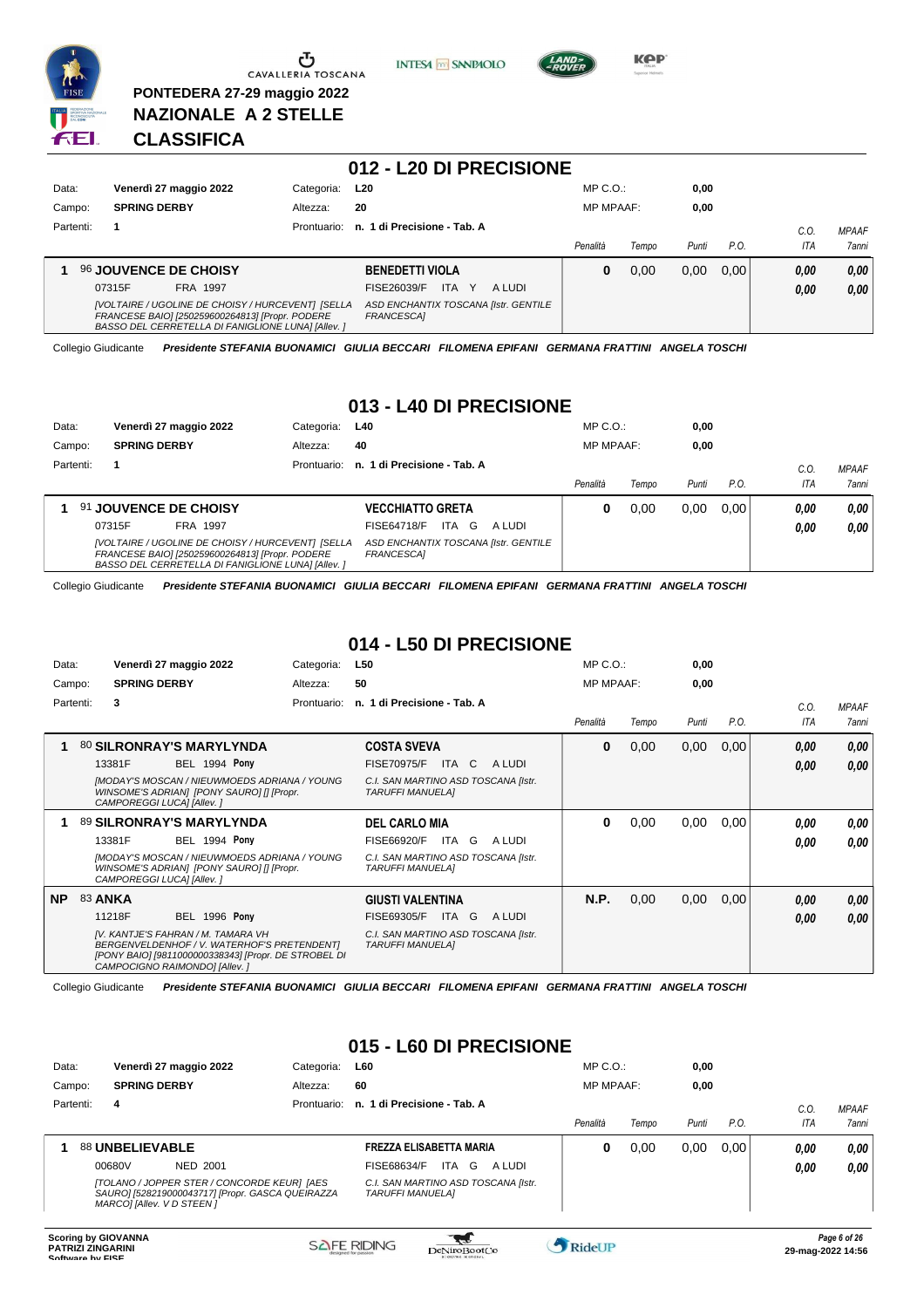

**PONTEDERA 27-29 maggio 2022 NAZIONALE A 2 STELLE**





**Kep** 

# **CLASSIFICA**

|                 |                                                                                                      |             | 015 - L60 DI PRECISIONE                                              |                  |       |       |      |      |              |
|-----------------|------------------------------------------------------------------------------------------------------|-------------|----------------------------------------------------------------------|------------------|-------|-------|------|------|--------------|
| Data:           | Venerdì 27 maggio 2022                                                                               | Categoria:  | L60                                                                  | $MP C. O.$ :     |       | 0,00  |      |      |              |
| Campo:          | <b>SPRING DERBY</b>                                                                                  | Altezza:    | 60                                                                   | <b>MP MPAAF:</b> |       | 0,00  |      |      |              |
| Partenti:       | 4                                                                                                    | Prontuario: | n. 1 di Precisione - Tab. A                                          |                  |       |       |      | C.O. | <b>MPAAF</b> |
|                 |                                                                                                      |             |                                                                      | Penalità         | Tempo | Punti | P.O. | ITA  | 7anni        |
| FC 112          |                                                                                                      |             | <b>BENASSI REBECCA</b>                                               | <b>Partito</b>   |       |       |      | 0.00 | 0,00         |
|                 |                                                                                                      |             | <b>FISE27210/F</b><br>Brev.<br>ITA Y                                 |                  |       |       |      | 0,00 | 0,00         |
|                 |                                                                                                      |             | ASD CENTRO EQUESTE SAN MARCO<br>TOSCANA [Istr. DEMARIA LUCA]         |                  |       |       |      |      |              |
| 99<br><b>FC</b> |                                                                                                      |             | <b>LELLI STEFANO</b>                                                 | <b>Partito</b>   |       |       |      | 0.00 | 0,00         |
|                 |                                                                                                      |             | SA Brev.<br>011760/F<br>ITA                                          |                  |       |       |      | 0.00 | 0.00         |
|                 |                                                                                                      |             | CANDELIRIA EQUESTRIAN CENTRE ASD<br>TOSCANA [Istr. ANGERAME FILIPPO] |                  |       |       |      |      |              |
| <b>NP</b>       | 77 QUASIMODO                                                                                         |             | <b>BALDISSERRI SOPHIA</b>                                            | <b>N.P.</b>      | 0,00  | 0,00  | 0,00 | 0,00 | 0,00         |
|                 | GER 2000<br>27535BXX                                                                                 |             | <b>FISE77367/F</b><br>ITA C<br>A LUDI                                |                  |       |       |      | 0,00 | 0,00         |
|                 | [QUINAR / FAY II / SANDRO] [HOLSTEINER BAIO] [] [Propr.<br>AGRIT S.R.L. SOCIETA' AGRICOLA] [Allev. ] |             | C.I. SAN MARTINO ASD TOSCANA [Istr.<br><b>TARUFFI MANUELAI</b>       |                  |       |       |      |      |              |

Collegio Giudicante *Presidente STEFANIA BUONAMICI GIULIA BECCARI FILOMENA EPIFANI GERMANA FRATTINI ANGELA TOSCHI*

# **016 - L70 DI PRECISIONE**

| Data:  |                          | Venerdì 27 maggio 2022                                              |                                                                                                                                       | Categoria:         | <b>L70</b>              |                                                                      |        | MP C.O.:         |       | 0,00  |      |            |                                        |
|--------|--------------------------|---------------------------------------------------------------------|---------------------------------------------------------------------------------------------------------------------------------------|--------------------|-------------------------|----------------------------------------------------------------------|--------|------------------|-------|-------|------|------------|----------------------------------------|
| Campo: |                          | <b>SPRING DERBY</b>                                                 |                                                                                                                                       | Altezza:           | 70                      |                                                                      |        | <b>MP MPAAF:</b> |       | 0,00  |      |            |                                        |
|        | Partenti:                | 9                                                                   |                                                                                                                                       |                    |                         | Prontuario: n. 1 di Precisione - Tab. A                              |        |                  |       |       |      | C.O.       | <b>MPAAF</b>                           |
|        |                          |                                                                     |                                                                                                                                       |                    |                         |                                                                      |        | Penalità         | Tempo | Punti | P.O. | <b>ITA</b> | <b>7anni</b>                           |
| 1      |                          | 93 M. TOTO                                                          |                                                                                                                                       |                    | <b>SPADARO IOLE</b>     |                                                                      |        | 0                | 0.00  | 0.00  | 0.00 | 0.00       | 0.00                                   |
|        |                          | 16133F                                                              | ITA 2007                                                                                                                              |                    |                         | FISE61872/F ITA C ALUDI                                              |        |                  |       |       |      | 0.00       | 0,00                                   |
|        |                          | GIANNIFABRIZIO]                                                     | [995 SCIAMANO / 8254 ESPINOSA / 73 URBINO (V)]<br>[MAREMMANO BAIO] [380098100492995] [Propr.<br>ANTONELLI CONSUELO] [Allev. MUGNAIOLI |                    |                         | ASD CENTRO EQUESTE SAN MARCO<br>TOSCANA [Istr. DEMARIA LUCA]         |        |                  |       |       |      |            |                                        |
| 1      | 94 ANTA                  |                                                                     |                                                                                                                                       |                    |                         | <b>MARTINELLI DENISE</b>                                             |        | 0                | 0,00  | 0,00  | 0,00 | 0.00       | 0,00                                   |
|        |                          | 14902F                                                              | ITA 2011                                                                                                                              |                    |                         | FISE58645/F ITA J                                                    | A LUDI |                  |       |       |      | 0.00       | 0,00                                   |
|        |                          |                                                                     | [-/-/] [SCONOSCIUTA BAIO] [380271001005736] [Propr.<br>SEPE EINAUDI GEA] [Allev. SEPE EINAUDI GEA]                                    |                    |                         | ASD CENTRO EQUESTE SAN MARCO<br>TOSCANA [Istr. DEMARIA LUCA]         |        |                  |       |       |      |            |                                        |
| 1      |                          | 98 BELLATRIX 2.0                                                    |                                                                                                                                       |                    | <b>LANDINI OARA</b>     |                                                                      |        | 0                | 0,00  | 0,00  | 0,00 | 0.00       | 0.00                                   |
|        |                          | 18693F                                                              | IRL 2014                                                                                                                              |                    |                         | FISE17027/F ITA S                                                    | A LUDI |                  |       |       |      | 0.00       | 0.00                                   |
|        |                          | LANDINI OARA] [Allev. ]                                             | [SUNNY BOY / CHEEKY SUZIE / MARMITE D'OR] [IRISH<br>SPORT HORSE PEZZATO BAIO] [372141406030850] [Propr.                               |                    |                         | CI EMPOLESE ASD TOSCANA [Istr.<br><b>ROVERSI RICCARDOI</b>           |        |                  |       |       |      |            |                                        |
| 4      |                          | 81 VIVALDI DU BEAUMONT                                              |                                                                                                                                       |                    |                         | <b>PAPA FRANCESCA</b>                                                |        | 4                | 0,00  | 0,00  | 0,00 | 0.00       | 0.00                                   |
|        |                          | 26135T                                                              | <b>BEL 1998</b>                                                                                                                       |                    |                         | FISE70411/F ITA G ALUDI                                              |        |                  |       |       |      | 0.00       | 0.00                                   |
|        |                          | MAGNIFICA CORTE TRAPP] [Allev.]                                     | <b>IOISIF II / AAZFELD DU BEAUMONT / LUCAS DE</b><br>LAUZELLE  [BWP BAIO] [] [Propr. ASSOCIAZIONE                                     |                    | <b>TARUFFI MANUELA1</b> | C.I. SAN MARTINO ASD TOSCANA [Istr.                                  |        |                  |       |       |      |            |                                        |
|        |                          | 97 VIVALDI DU BEAUMONT                                              |                                                                                                                                       |                    | <b>FANTAUZZI IRENE</b>  |                                                                      |        | 4                | 0,00  | 0.00  | 0,00 | 0.00       | 0.00                                   |
|        |                          | 26135T                                                              | <b>BEL 1998</b>                                                                                                                       |                    |                         | FISE4737D/KF ITA Y ALUDI                                             |        |                  |       |       |      | 0.00       | 0.00                                   |
|        |                          | MAGNIFICA CORTE TRAPP] [Allev.]                                     | [OISIF II / AAZFELD DU BEAUMONT / LUCAS DE<br>LAUZELLE  [BWP BAIO] [] [Propr. ASSOCIAZIONE                                            |                    | <b>TARUFFI MANUELA1</b> | C.I. SAN MARTINO ASD TOSCANA [Istr.                                  |        |                  |       |       |      |            |                                        |
| FC.    | 99                       |                                                                     |                                                                                                                                       |                    | <b>LELLI STEFANO</b>    |                                                                      |        | <b>Partito</b>   |       |       |      | 0,00       | 0,00                                   |
|        |                          |                                                                     |                                                                                                                                       |                    | 011760/F                | ITA SA Brev.                                                         |        |                  |       |       |      | 0.00       | 0.00                                   |
|        |                          |                                                                     |                                                                                                                                       |                    |                         | CANDELIRIA EQUESTRIAN CENTRE ASD<br>TOSCANA [Istr. ANGERAME FILIPPO] |        |                  |       |       |      |            |                                        |
| NΡ     | <b>87 ANKA</b>           |                                                                     |                                                                                                                                       |                    | <b>GIANNINI GIULIA</b>  |                                                                      |        | N.P.             | 0.00  | 0.00  | 0.00 | 0.00       | 0.00                                   |
|        |                          | 11218F                                                              | <b>BEL 1996 Pony</b>                                                                                                                  |                    |                         | FISE68874/F ITA C ALUDI                                              |        |                  |       |       |      | 0.00       | 0.00                                   |
|        |                          | IV. KANTJE'S FAHRAN / M. TAMARA VH<br>CAMPOCIGNO RAIMONDO] [Allev.] | BERGENVELDENHOF / V. WATERHOF'S PRETENDENT]<br>[PONY BAIO] [9811000000338343] [Propr. DE STROBEL DI                                   |                    | <b>TARUFFI MANUELA1</b> | C.I. SAN MARTINO ASD TOSCANA [Istr.                                  |        |                  |       |       |      |            |                                        |
|        |                          | NP 101 ARWEN                                                        |                                                                                                                                       |                    |                         | <b>PETROCELLI GIULIA</b>                                             |        | N.P.             | 0.00  | 0.00  | 0,00 | 0.00       | 0.00                                   |
|        |                          | 08526F                                                              | ITA 2004 Pony                                                                                                                         |                    |                         | FISE46923/F ITA J                                                    | A LUDI |                  |       |       |      | 0.00       | 0.00                                   |
|        |                          | ASD] [Allev.]                                                       | [POETIC JUSTICE / BELLA DONNA / BRANTSHAMMAR]<br>[CONNEMARA BAIO] [] [Propr. CENTRO IPPICO BAGNOLO                                    |                    | <b>GRAMIGNI SARA1</b>   | CI BAGNOLO ASD TOSCANA [Istr.                                        |        |                  |       |       |      |            |                                        |
|        | <b>PATRIZI ZINGARINI</b> | <b>Scoring by GIOVANNA</b>                                          |                                                                                                                                       | <b>SAFE RIDING</b> |                         | W<br>DeNiroBoot('o                                                   |        | RideUP           |       |       |      |            | Page 7 of 26<br>$29$ -mag-2022 $14.56$ |

**SOFTWARE DESCRIPTION CONSUMING PROPERTY CONSUMING PROPERTY AND CONSUMING PROPERTY PROPERTY.**<br>Continuing the FISE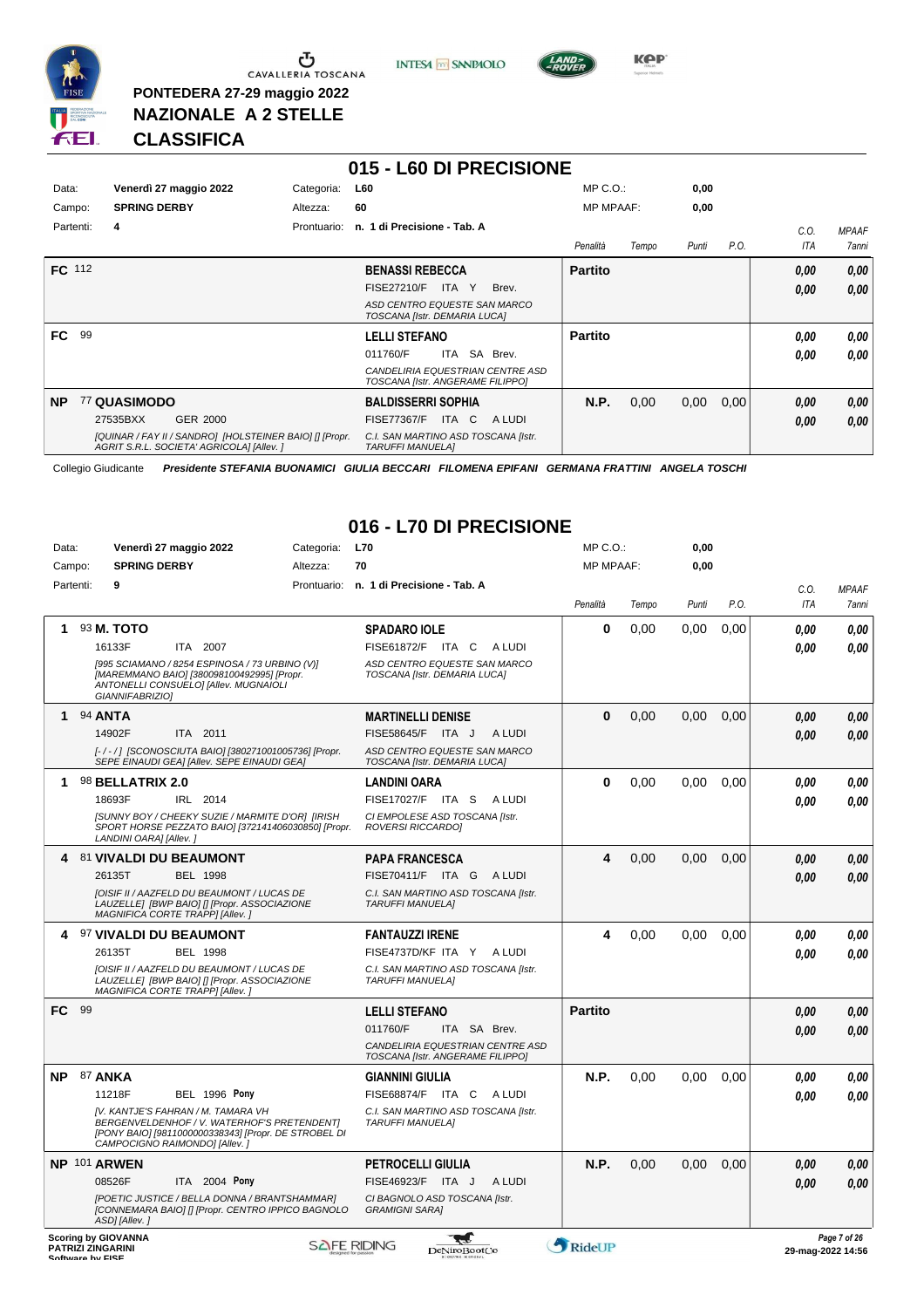

**PONTEDERA 27-29 maggio 2022 NAZIONALE A 2 STELLE**





**Kep** 

# **CLASSIFICA**

|           |                                                                                                                             |             | 016 - L70 DI PRECISIONE                                 |                  |       |       |      |              |                              |
|-----------|-----------------------------------------------------------------------------------------------------------------------------|-------------|---------------------------------------------------------|------------------|-------|-------|------|--------------|------------------------------|
| Data:     | Venerdì 27 maggio 2022                                                                                                      | Categoria:  | <b>L70</b>                                              | $MP C. O.$ :     |       | 0,00  |      |              |                              |
| Campo:    | <b>SPRING DERBY</b>                                                                                                         | Altezza:    | 70                                                      | <b>MP MPAAF:</b> |       | 0,00  |      |              |                              |
| Partenti: | 9                                                                                                                           | Prontuario: | n. 1 di Precisione - Tab. A                             | Penalità         | Tempo | Punti | P.O. | C.O.<br>ITA  | <b>MPAAF</b><br><b>7anni</b> |
| NP.       | 111 QUARTZY DE LIBERTY<br><b>FRA 2004 Pony</b><br>31941BXX                                                                  |             | PILERI MADDALENA<br>ITA.<br>C.<br>FISE58141/F<br>A LUDI | <b>N.P.</b>      | 0.00  | 0.00  | 0.00 | 0.00<br>0,00 | 0.00<br>0,00                 |
|           | [QUATFORD DOUSUD / THORA CHERAUDS / HWYLOG<br>SENSATION] [WELSH MORELLO] [250259600066801]<br>[Propr. PACE AURORA] [Allev.] |             | CI BAGNOLO ASD TOSCANA [Istr.<br><b>GRAMIGNI SARAI</b>  |                  |       |       |      |              |                              |

Collegio Giudicante *Presidente STEFANIA BUONAMICI GIULIA BECCARI FILOMENA EPIFANI GERMANA FRATTINI ANGELA TOSCHI*

# **017 - LB80 DI PRECISIONE**

| Data:     |             |                          | Venerdì 27 maggio 2022                                                                                                                                           | Categoria: |    | <b>LB80</b>                                                          | MP C. O.         |       | 0,00  |      |      |              |
|-----------|-------------|--------------------------|------------------------------------------------------------------------------------------------------------------------------------------------------------------|------------|----|----------------------------------------------------------------------|------------------|-------|-------|------|------|--------------|
| Campo:    |             | <b>SPRING DERBY</b>      |                                                                                                                                                                  | Altezza:   | 80 |                                                                      | <b>MP MPAAF:</b> |       | 0,00  |      |      |              |
| Partenti: |             | 14                       |                                                                                                                                                                  |            |    | Prontuario: n. 1 di Precisione - Tab. A                              |                  |       |       |      | C.0. | <b>MPAAF</b> |
|           |             |                          |                                                                                                                                                                  |            |    |                                                                      | Penalità         | Tempo | Punti | P.O. | ITA  | 7anni        |
| 1         |             | 58 LIONA BLOM            |                                                                                                                                                                  |            |    | <b>TONELLI BEATRICE</b>                                              | $\mathbf 0$      | 0,00  | 0,00  | 0,00 | 0.00 | 0,00         |
|           |             | 04756C                   | <b>NED 2010</b>                                                                                                                                                  |            |    | FISE25442/C ITA J<br>Brev.                                           |                  |       |       |      | 0.00 | 0.00         |
|           |             | FRANCHI MONICA] [Allev.] | <b>IWOLDHOEVE'S BART / WOLDSTREEK'S VERA /</b><br>ORCHARD D'AVRANCHES] [NEDERLANDS RIJPAAR.<br>SAURO ORDINARIO] [528210002490985] [Propr. DE                     |            |    | CENTRO IPPICO 3 EMME ASD LIGURIA [Istr.<br><b>MARRAS FRANCESCOI</b>  |                  |       |       |      |      |              |
| 1         |             |                          | 63 KWINTHYRE VAN HET PAARDEVELD                                                                                                                                  |            |    | <b>BINDI MARTA</b>                                                   | 0                | 0.00  | 0.00  | 0.00 | 0.00 | 0,00         |
|           |             | 13263D                   | BEL 2010                                                                                                                                                         |            |    | <b>FISE54564/F</b><br>ITA J<br>Brev.                                 |                  |       |       |      | 0.00 | 0.00         |
|           |             |                          | <b>IQUINTUS D'09 / GWENAELLE V/H PAARDEVELD / SIRE</b><br>MAJOR DE LA COUR] [BEL. WARMBLOEDPAARD GRIGIO]<br>[981100002449846] [Propr. DELUCA GIUSEPPE] [Allev. ] |            |    | CENTRO IPPICO LO SCOIATTOLO ASD<br>TOSCANA [Istr. BENEDETTI CLAUDIA] |                  |       |       |      |      |              |
| 1         |             | 68 CALVADOS              |                                                                                                                                                                  |            |    | <b>CHELLINI VIOLA</b>                                                | $\bf{0}$         | 0.00  | 0.00  | 0.00 | 0.00 | 0,00         |
|           |             | 26775M                   | ITA 2012 Pony                                                                                                                                                    |            |    | FISE47235/F ITA J<br>Brev.                                           |                  |       |       |      | 0.00 | 0,00         |
|           |             | [Allev.]                 | [SCONOSCIUTO / SCONOSCIUTA / ] [SCONOSCIUTA<br>GRIGIO] [380271006020250] [Propr. AGNELLI ROSALIA]                                                                |            |    | CI BAGNOLO ASD TOSCANA [Istr.<br><b>GABELLINI ANTONIO]</b>           |                  |       |       |      |      |              |
| 1.        |             |                          | 71 LIBERO LUXE D'ASSCHAUT                                                                                                                                        |            |    | <b>MONTECCHI ELENA</b>                                               | 0                | 0,00  | 0.00  | 0,00 | 0.00 | 0.00         |
|           |             | 15891F                   | BEL 2011                                                                                                                                                         |            |    | FISE39741/F ITA J<br>Brev.                                           |                  |       |       |      | 0.00 | 0.00         |
|           |             |                          | [VAN GOGH / WHAT A OLEASURE POLDERRAND / FOR<br>PLEASURE] [BEL. WARMBLOEDPAARD BAIO]<br>[981100002459169] [Propr. CRASTAN ALBERTO] [Allev. ]                     |            |    | CI BAGNOLO ASD TOSCANA [Istr.<br><b>GABELLINI ANTONIO]</b>           |                  |       |       |      |      |              |
| 1         |             | <b>78 MISTER MORENO</b>  |                                                                                                                                                                  |            |    | <b>ORSI BENEDETTA</b>                                                | $\bf{0}$         | 0.00  | 0.00  | 0,00 | 0.00 | 0,00         |
|           |             | 10355F                   | ITA 2005                                                                                                                                                         |            |    | FISE72691/F ITA C ALUDI                                              |                  |       |       |      | 0.00 | 0,00         |
|           |             |                          | [AKROBAT FLAMME / TURCANA EMOYENI / ABELE III]<br>[SELLA ITALIANO BAIO] [977121001672459] [Propr. FENU<br>MATTEO MICHELE] [Allev. FENU MATTEO MICHELE]           |            |    | C.I. SAN MARTINO ASD TOSCANA [Istr.<br><b>TARUFFI MANUELA]</b>       |                  |       |       |      |      |              |
| 1         |             | 84 PANAMERA AP           |                                                                                                                                                                  |            |    | <b>GALLI GEMMA</b>                                                   | 0                | 0,00  | 0.00  | 0,00 | 0.00 | 0.00         |
|           |             | 11981F                   | <b>GER 2008</b>                                                                                                                                                  |            |    | FISE69231/F ITA C ALUDI                                              |                  |       |       |      | 0.00 | 0.00         |
|           | [Allev.]    |                          | <b>JARGENTINUS / ARANCHA VAN DE KIEKENHOEF / SKIPPY</b><br>II] [OLDENBURG SAURO] [] [Propr. SELMER SABINE]                                                       |            |    | C.E.SAN COLOMBANO TOSCANA [Istr.<br><b>UGORI GIANLUCA]</b>           |                  |       |       |      |      |              |
| 1         |             | 92 QUASIMODO             |                                                                                                                                                                  |            |    | <b>CATALDI MATILDE</b>                                               | $\bf{0}$         | 0.00  | 0,00  | 0,00 | 0.00 | 0,00         |
|           |             | 27535BXX                 | <b>GER 2000</b>                                                                                                                                                  |            |    | FISE63193/F ITA C ALUDI                                              |                  |       |       |      | 0.00 | 0.00         |
|           |             |                          | [QUINAR / FAY II / SANDRO] [HOLSTEINER BAIO] [] [Propr.<br>AGRIT S.R.L. SOCIETA' AGRICOLA] [Allev.]                                                              |            |    | C.I. SAN MARTINO ASD TOSCANA [Istr.<br><b>TARUFFI MANUELA]</b>       |                  |       |       |      |      |              |
|           | 1 101 ARWEN |                          |                                                                                                                                                                  |            |    | <b>PETROCELLI GIULIA</b>                                             | $\bf{0}$         | 0,00  | 0,00  | 0,00 | 0.00 | 0,00         |
|           |             | 08526F                   | ITA 2004 Pony                                                                                                                                                    |            |    | FISE46923/F ITA J<br>A LUDI                                          |                  |       |       |      | 0.00 | 0.00         |
|           |             | ASD] [Allev.]            | [POETIC JUSTICE / BELLA DONNA / BRANTSHAMMAR]<br>[CONNEMARA BAIO] [] [Propr. CENTRO IPPICO BAGNOLO                                                               |            |    | CI BAGNOLO ASD TOSCANA [Istr.<br><b>GRAMIGNI SARA]</b>               |                  |       |       |      |      |              |
|           |             |                          | 1 111 QUARTZY DE LIBERTY                                                                                                                                         |            |    | PILERI MADDALENA                                                     | $\bf{0}$         | 0.00  | 0,00  | 0.00 | 0,00 | 0,00         |
|           |             | 31941BXX                 | <b>FRA 2004 Pony</b>                                                                                                                                             |            |    | FISE58141/F ITA C<br>A LUDI                                          |                  |       |       |      | 0.00 | 0,00         |
|           |             |                          | [QUATFORD DOUSUD / THORA CHERAUDS / HWYLOG<br>SENSATION] [WELSH MORELLO] [250259600066801]<br>[Propr. PACE AURORA] [Allev.]                                      |            |    | CI BAGNOLO ASD TOSCANA [Istr.<br><b>GRAMIGNI SARA]</b>               |                  |       |       |      |      |              |

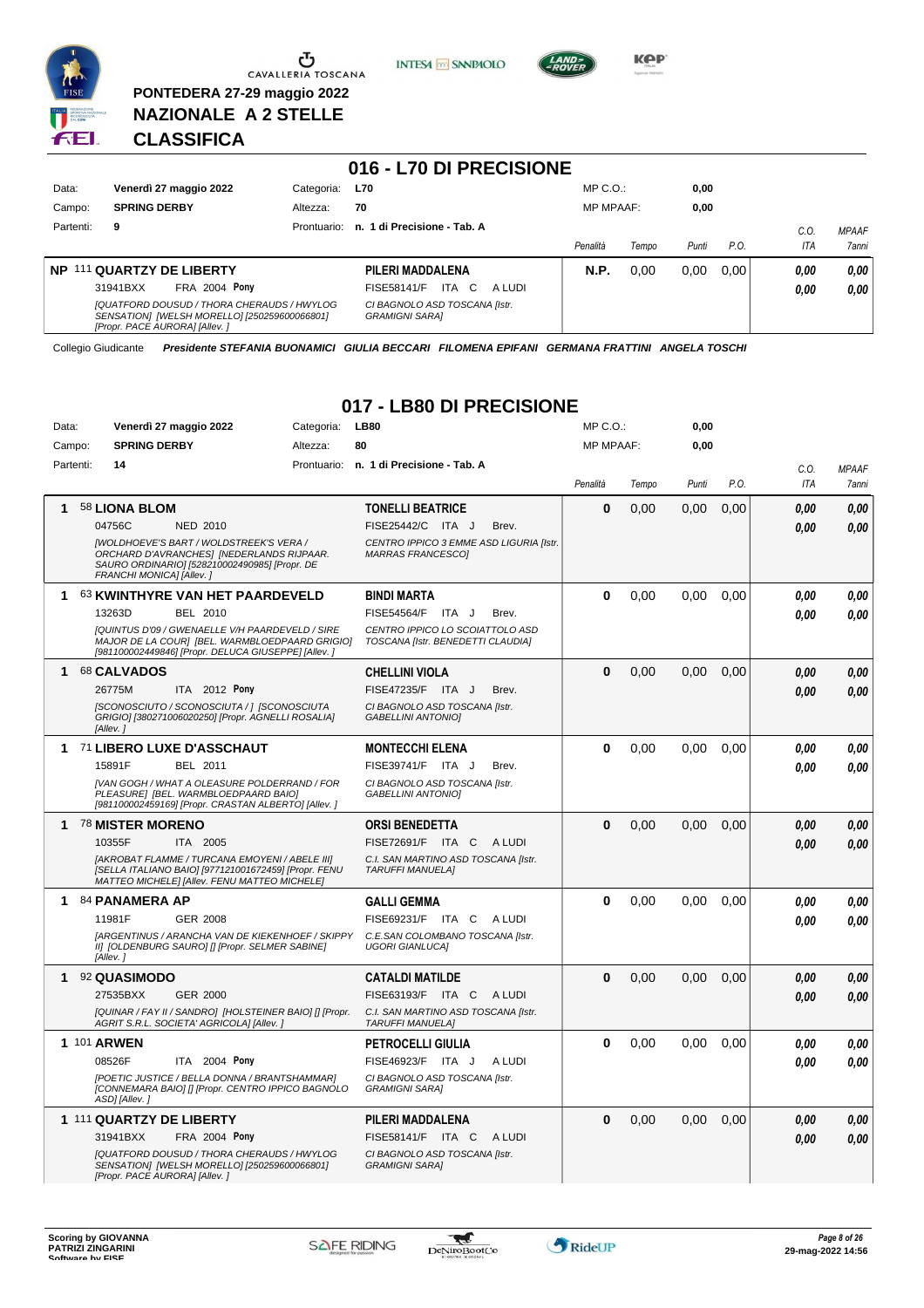

**PONTEDERA 27-29 maggio 2022 NAZIONALE A 2 STELLE**

**INTESA** M SANPAOLO



## **CLASSIFICA**

|                  |           |                                                                                                                                      |                 |            | 017 - LB80 DI PRECISIONE                                       |       |        |                  |       |       |      |            |              |
|------------------|-----------|--------------------------------------------------------------------------------------------------------------------------------------|-----------------|------------|----------------------------------------------------------------|-------|--------|------------------|-------|-------|------|------------|--------------|
| Data:            |           | Venerdì 27 maggio 2022                                                                                                               |                 | Categoria: | <b>LB80</b>                                                    |       |        | $MP C. O.$ :     |       | 0,00  |      |            |              |
| Campo:           |           | <b>SPRING DERBY</b>                                                                                                                  |                 | Altezza:   | 80                                                             |       |        | <b>MP MPAAF:</b> |       | 0,00  |      |            |              |
|                  | Partenti: | 14                                                                                                                                   |                 |            | Prontuario: n. 1 di Precisione - Tab. A                        |       |        |                  |       |       |      | C.0.       | <b>MPAAF</b> |
|                  |           |                                                                                                                                      |                 |            |                                                                |       |        | Penalità         | Tempo | Punti | P.O. | <b>ITA</b> | 7anni        |
| 10               |           | 69 QUASIMODO                                                                                                                         |                 |            | <b>DELLA NINA JESSICA</b>                                      |       |        | 4                | 0,00  | 0,00  | 0.00 | 0.00       | 0.00         |
|                  |           | 27535BXX                                                                                                                             | GER 2000        |            | FISE43622/F ITA J                                              |       | Brev.  |                  |       |       |      | 0.00       | 0.00         |
|                  |           | [QUINAR / FAY II / SANDRO] [HOLSTEINER BAIO] [] [Propr.<br>AGRIT S.R.L. SOCIETA' AGRICOLA] [Allev. ]                                 |                 |            | C.I. SAN MARTINO ASD TOSCANA [Istr.<br><b>TARUFFI MANUELAI</b> |       |        |                  |       |       |      |            |              |
|                  |           | <b>10 113 SAMUELA II</b>                                                                                                             |                 |            | <b>BENASSI REBECCA</b>                                         |       |        | 4                | 0.00  | 0.00  | 0.00 | 0,00       | 0,00         |
|                  |           | 18701F                                                                                                                               | ITA 2014        |            | <b>FISE27210/F</b>                                             | ITA Y | Brev.  |                  |       |       |      | 0,00       | 0,00         |
|                  |           | [-/-/-] [SCONOSCIUTA BAIO] [380271004030351] [Propr.<br>BENASSI REBECCAI [Allev. GIULIANO LORENZO]                                   |                 |            | ASD CENTRO EQUESTE SAN MARCO<br>TOSCANA [Istr. DEMARIA LUCA]   |       |        |                  |       |       |      |            |              |
| 12 <sup>12</sup> |           | 86 VIVALDI DU BEAUMONT                                                                                                               |                 |            | <b>GAMBOGI AMBRA</b>                                           |       |        | 8                | 0,00  | 0,00  | 0.00 | 0.00       | 0,00         |
|                  |           | 26135T                                                                                                                               | <b>BEL 1998</b> |            | FISE68875/F ITA G                                              |       | A LUDI |                  |       |       |      | 0.00       | 0.00         |
|                  |           | <b>IOISIF II / AAZFELD DU BEAUMONT / LUCAS DE</b><br>LAUZELLE  [BWP BAIO] [] [Propr. ASSOCIAZIONE<br>MAGNIFICA CORTE TRAPPI [Allev.] |                 |            | C.I. SAN MARTINO ASD TOSCANA [Istr.<br><b>TARUFFI MANUELAI</b> |       |        |                  |       |       |      |            |              |
|                  |           | 90 UNBELIEVABLE                                                                                                                      |                 |            | <b>TESI TALIA</b>                                              |       |        | Elim.            | 0,00  | 0,00  | 0.00 | 0,00       | 0,00         |
|                  |           | 00680V                                                                                                                               | <b>NED 2001</b> |            | <b>FISE67785/F</b>                                             | ITA C | A LUDI |                  |       |       |      | 0,00       | 0.00         |
|                  |           | [TOLANO / JOPPER STER / CONCORDE KEUR] [AES<br>SAURO] [528219000043717] [Propr. GASCA QUEIRAZZA<br>MARCOI [Allev. V D STEEN]         |                 |            | C.I. SAN MARTINO ASD TOSCANA [Istr.<br><b>TARUFFI MANUELA1</b> |       |        |                  |       |       |      |            |              |
| <b>NP</b>        | -61       | <b>RENOMEE LA GAFFELIERE</b>                                                                                                         |                 |            | DA VALLE ALESSIA                                               |       |        | N.P.             | 0,00  | 0,00  | 0.00 | 0.00       | 0.00         |
|                  |           | 03236C                                                                                                                               | FRA 2005        |            | FISE60275/F ITA J                                              |       | Brev.  |                  |       |       |      | 0.00       | 0.00         |
|                  |           | [GENTLEMAN IV / JALOUSIE II / FLYER] [SELLA<br>FRANCESE BAIO] [250259600162384] [Propr. DOLCINI<br>VALERIA] [Allev.]                 |                 |            | C.I. SAN MARTINO ASD TOSCANA [Istr.<br><b>TARUFFI MANUELAI</b> |       |        |                  |       |       |      |            |              |

Collegio Giudicante *Presidente STEFANIA BUONAMICI GIULIA BECCARI FILOMENA EPIFANI GERMANA FRATTINI ANGELA TOSCHI*

# **018 - B90 DI PRECISIONE**

| Data:     | Venerdì 27 maggio 2022                                                                                                                                                   | Categoria:  | <b>B90</b>                                                           |       |                                         | $MP C. O.$ :     |       | 0,00  |      |            |              |
|-----------|--------------------------------------------------------------------------------------------------------------------------------------------------------------------------|-------------|----------------------------------------------------------------------|-------|-----------------------------------------|------------------|-------|-------|------|------------|--------------|
| Campo:    | <b>SPRING DERBY</b>                                                                                                                                                      | Altezza:    | 90                                                                   |       |                                         | <b>MP MPAAF:</b> |       | 0,00  |      |            |              |
| Partenti: | 5                                                                                                                                                                        | Prontuario: | n. 1 di Precisione - Tab. A                                          |       |                                         |                  |       |       |      | C.0.       | <b>MPAAF</b> |
|           |                                                                                                                                                                          |             |                                                                      |       |                                         | Penalità         | Tempo | Punti | P.O. | <b>ITA</b> | <b>7anni</b> |
|           | 58 LIONA BLOM                                                                                                                                                            |             | <b>TONELLI BEATRICE</b>                                              |       |                                         | $\bf{0}$         | 0,00  | 0,00  | 0,00 | 0,00       | 0,00         |
|           | 04756C<br><b>NED 2010</b>                                                                                                                                                |             | FISE25442/C ITA J                                                    |       | Brev.                                   |                  |       |       |      | 0.00       | 0,00         |
|           | <b>IWOLDHOEVE'S BART / WOLDSTREEK'S VERA /</b><br>ORCHARD D'AVRANCHES] [NEDERLANDS RIJPAAR.<br>SAURO ORDINARIO] [528210002490985] [Propr. DE<br>FRANCHI MONICA] [Allev.] |             | <b>MARRAS FRANCESCOI</b>                                             |       | CENTRO IPPICO 3 EMME ASD LIGURIA IIstr. |                  |       |       |      |            |              |
|           | 72 CHESTHER                                                                                                                                                              |             | <b>FERRARO FATIMA</b>                                                |       |                                         | 0                | 0,00  | 0,00  | 0,00 | 0.00       | 0.00         |
|           | 29776G<br><b>NED 2007</b>                                                                                                                                                |             | FISE35033/F                                                          | ITA S | Brev.                                   |                  |       |       |      | 0.00       | 0.00         |
|           | [EPILOT / NAIDEE / LUX] [KWPN BAIO] [528210000892640]<br>[Propr. CASCIANESE COUNTRY CLUB] [Allev. ]                                                                      |             | SAN GORO ASD TOSCANA [Istr.<br><b>FIORAVANTI ROBERTAI</b>            |       |                                         |                  |       |       |      |            |              |
| 3         | <b>76 SULLIVAN S</b>                                                                                                                                                     |             | <b>LORENZINI NICOLA</b>                                              |       |                                         | 8                | 0.00  | 0.00  | 0.00 | 0,00       | 0,00         |
|           | <b>NED 1999</b><br>02895H                                                                                                                                                |             | 2886/F                                                               |       | ITA SA Brev.                            |                  |       |       |      | 0.00       | 0,00         |
|           | [KARANDASJ / JELALEEN / VOLTAIRE] [KWPN BAIO] []<br>[Propr. ROMANO SILVANA] [Allev.]                                                                                     |             | <b>GIOVANNII</b>                                                     |       | C.I.POGGETTINI TOSCANA [Istr. BECCARI   |                  |       |       |      |            |              |
| <b>NP</b> | 63 KWINTHYRE VAN HET PAARDEVELD                                                                                                                                          |             | <b>BINDI MARTA</b>                                                   |       |                                         | N.P.             | 0.00  | 0.00  | 0.00 | 0.00       | 0,00         |
|           | 13263D<br>BEL 2010                                                                                                                                                       |             | <b>FISE54564/F</b>                                                   | ITA J | Brev.                                   |                  |       |       |      | 0.00       | 0.00         |
|           | <b>IQUINTUS D'09 / GWENAELLE V/H PAARDEVELD / SIRE</b><br>MAJOR DE LA COURI [BEL. WARMBLOEDPAARD GRIGIO]<br>[981100002449846] [Propr. DELUCA GIUSEPPE] [Allev. ]         |             | CENTRO IPPICO LO SCOIATTOLO ASD<br>TOSCANA [Istr. BENEDETTI CLAUDIA] |       |                                         |                  |       |       |      |            |              |
| <b>NP</b> | 67 DRAKE DE BLONDEL                                                                                                                                                      |             | <b>CHINES GIULIA</b>                                                 |       |                                         | N.P.             | 0,00  | 0,00  | 0,00 | 0.00       | 0,00         |
|           | 17868F<br>FRA 2013                                                                                                                                                       |             | FISE48990/F                                                          | ITA Y | Brev.                                   |                  |       |       |      | 0.00       | 0.00         |
|           | [CROWN Z / VONDEENNE DE BLONDEL / LAUTERBACH]<br>[SELLA FRANCESE BAIO] [250258500087939] [Propr.<br>CHINES GIULIA] [Allev.]                                              |             | C.I. SAN MARTINO ASD TOSCANA [Istr.<br><b>TARUFFI MANUELAI</b>       |       |                                         |                  |       |       |      |            |              |

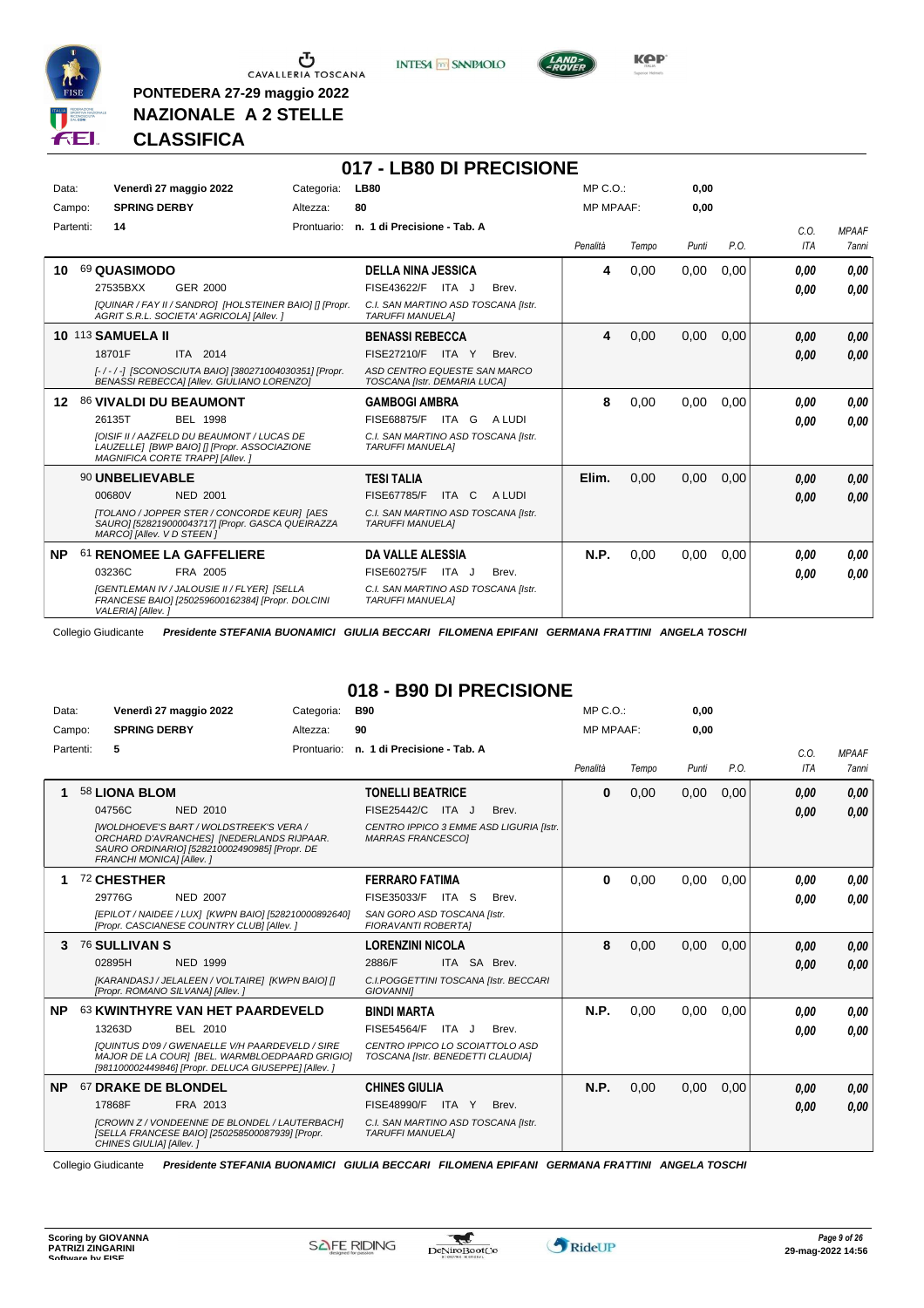

**PONTEDERA 27-29 maggio 2022 NAZIONALE A 2 STELLE**



**019 - 4 ANNI DI PRECISIONE**



**Kep** 

# **CLASSIFICA**

| Data:<br>Sabato 28 maggio 2022 | Categoria:  | 4 Anni                                                                                                                                                    |                                                                                                                             |                                                                                                                                                                                                                                                                                                                            |       | 0.00                        |      |            |              |
|--------------------------------|-------------|-----------------------------------------------------------------------------------------------------------------------------------------------------------|-----------------------------------------------------------------------------------------------------------------------------|----------------------------------------------------------------------------------------------------------------------------------------------------------------------------------------------------------------------------------------------------------------------------------------------------------------------------|-------|-----------------------------|------|------------|--------------|
| <b>OPPES</b><br>Campo:         | Altezza:    | 110                                                                                                                                                       |                                                                                                                             |                                                                                                                                                                                                                                                                                                                            |       |                             |      |            |              |
| Partenti:<br>4                 | Prontuario: |                                                                                                                                                           |                                                                                                                             |                                                                                                                                                                                                                                                                                                                            |       |                             |      | C.0.       | <b>MPAAF</b> |
|                                |             |                                                                                                                                                           |                                                                                                                             | Penalità                                                                                                                                                                                                                                                                                                                   | Tempo | Punti                       | P.O. | <b>ITA</b> | <b>7anni</b> |
| $\overline{4}$                 |             |                                                                                                                                                           |                                                                                                                             | <b>Partito</b>                                                                                                                                                                                                                                                                                                             |       |                             |      | 0,00       | 0,00         |
|                                |             | <b>FISE7647/F</b>                                                                                                                                         | $1^{\circ}$ G                                                                                                               |                                                                                                                                                                                                                                                                                                                            |       |                             |      | 0.00       | 0,00         |
|                                |             |                                                                                                                                                           |                                                                                                                             |                                                                                                                                                                                                                                                                                                                            |       |                             |      |            |              |
| FC 13                          |             | <b>SCIALLI LUISA</b>                                                                                                                                      |                                                                                                                             | <b>Partito</b>                                                                                                                                                                                                                                                                                                             |       |                             |      | 0.00       | 0,00         |
|                                |             | 011397/F                                                                                                                                                  | $1^{\circ}G$                                                                                                                |                                                                                                                                                                                                                                                                                                                            |       |                             |      | 0,00       | 0,00         |
|                                |             |                                                                                                                                                           |                                                                                                                             |                                                                                                                                                                                                                                                                                                                            |       |                             |      |            |              |
| FC 74                          |             |                                                                                                                                                           |                                                                                                                             | <b>Partito</b>                                                                                                                                                                                                                                                                                                             |       |                             |      | 0.00       | 0,00         |
|                                |             | FISE22583/F                                                                                                                                               | Brev.                                                                                                                       |                                                                                                                                                                                                                                                                                                                            |       |                             |      | 0.00       | 0.00         |
|                                |             |                                                                                                                                                           |                                                                                                                             |                                                                                                                                                                                                                                                                                                                            |       |                             |      |            |              |
| <b>GINGER M&amp;M</b>          |             |                                                                                                                                                           |                                                                                                                             | N.P.                                                                                                                                                                                                                                                                                                                       | 0,00  | 0,00                        | 0,00 | 0.00       | 0,00         |
| 18601F<br>ITA 2018             |             | 008473/F                                                                                                                                                  | $2^{\circ}$ G                                                                                                               |                                                                                                                                                                                                                                                                                                                            |       |                             |      | 0,00       | 0,00         |
| SOCIETA' AGRICOLA A.R.L.1      |             |                                                                                                                                                           |                                                                                                                             |                                                                                                                                                                                                                                                                                                                            |       |                             |      |            |              |
|                                |             | <b>IGOYA DELLA FLORIDA / ETOILE DEL BARONCIO /</b><br>SILVANO] [SELLA ITALIANO SAURO] [380271000026559]<br>[Propr. MARBLE&MORE SRL] [Allev. BARZAGHI STUD | <b>PICCO ALESSANDRA</b><br>ITA S<br>ITA <sub>S</sub><br><b>DREUCCI MATILDE</b><br>ITA Y<br><b>BARZAGHI LORENZO</b><br>ITA S | n. 1 di Precisione - Tab. A<br>CENTRO IPPICO VERSILIA SSD A RL<br>TOSCANA [Istr. CANCOGNI DANIELE]<br>CENTRO IPPICO LO SCOIATTOLO ASD<br>TOSCANA [Istr. BENEDETTI CLAUDIA]<br>CENTRO IPPICO LO SCOIATTOLO ASD<br>TOSCANA [Istr. BENEDETTI CLAUDIA]<br>CENTRO IPPICO LO SCOIATTOLO ASD<br>TOSCANA [Istr. BENEDETTI CLAUDIA] |       | MP C.O.<br><b>MP MPAAF:</b> |      | 0,00       |              |

Collegio Giudicante *Presidente STEFANIA BUONAMICI GIULIA BECCARI FILOMENA EPIFANI GERMANA FRATTINI ANGELA TOSCHI*

#### **020 - 5 ANNI DI PRECISIONE**

| Data:     |    | Sabato 28 maggio 2022                                                                                                                                    | Categoria:  | 5 Anni                                                               |       |              | $MP C. O.$ :     |       | 0,00  |      |      |              |
|-----------|----|----------------------------------------------------------------------------------------------------------------------------------------------------------|-------------|----------------------------------------------------------------------|-------|--------------|------------------|-------|-------|------|------|--------------|
| Campo:    |    | <b>OPPES</b>                                                                                                                                             | Altezza:    | 115                                                                  |       |              | <b>MP MPAAF:</b> |       | 0.00  |      |      |              |
| Partenti: |    | 6                                                                                                                                                        | Prontuario: | n. 1 di Precisione - Tab. A                                          |       |              |                  |       |       |      | C.O. | <b>MPAAF</b> |
|           |    |                                                                                                                                                          |             |                                                                      |       |              | Penalità         | Tempo | Punti | P.O. | ITA  | 7anni        |
|           |    | 8 SPINARC - P                                                                                                                                            |             | <b>MASETTI MATILDE</b>                                               |       |              | 0                | 0,00  | 0,00  | 0,00 | 0.00 | 0.00         |
|           |    | 17943F<br><b>NED 2017</b>                                                                                                                                |             | <b>FISE6748/C</b>                                                    | ITA S | $1^{\circ}G$ |                  |       |       |      | 0,00 | 0.00         |
|           |    | [SPIROS Z / TONIGHT B / NARCOS II] [AES MORELLO]<br>[528210004694816] [Propr. MASETTI MATILDE] [Allev.]                                                  |             | CENTRO IPPICO 3 EMME ASD LIGURIA [Istr.<br><b>MARRAS FRANCESCO1</b>  |       |              |                  |       |       |      |      |              |
|           |    | <b>14 ROXANNE-K VAN 'T KATTENHEYE</b>                                                                                                                    |             | <b>GRANUCCI OLIS</b>                                                 |       |              | $\bf{0}$         | 0,00  | 0,00  | 0,00 | 0,00 | 0,00         |
|           |    | 17773F<br>BEL 2017                                                                                                                                       |             | 1165/F                                                               |       | ITA SA 2°G   |                  |       |       |      | 0,00 | 0,00         |
|           |    | <b>INUBICK VAN HET METTENHOF / ELEGANCE V/D</b><br>DONKHOEVE / CALVARO] [BEL. WARMBLOEDPAARD<br>BAIO] [981100004497488] [Propr. ORAZZINI MERI] [Allev. ] |             | CENTRO IPPICO LO SCOIATTOLO ASD<br>TOSCANA [Istr. GRANUCCI OLIS]     |       |              |                  |       |       |      |      |              |
| FC.       | 6  |                                                                                                                                                          |             | <b>BENDINELLI REBECCA</b>                                            |       |              | <b>Partito</b>   |       |       |      | 0,00 | 0.00         |
|           |    |                                                                                                                                                          |             | FISE19278/F ITA S                                                    |       | $2^{\circ}G$ |                  |       |       |      | 0.00 | 0.00         |
|           |    |                                                                                                                                                          |             | CENTRO IPPICO LO SCOIATTOLO ASD<br>TOSCANA [Istr. BENEDETTI CLAUDIA] |       |              |                  |       |       |      |      |              |
| <b>FC</b> | 51 |                                                                                                                                                          |             | <b>BARZAGHI LORENZO</b>                                              |       |              | <b>Partito</b>   |       |       |      | 0,00 | 0,00         |
|           |    |                                                                                                                                                          |             | 008473/F                                                             | ITA S | $2^{\circ}G$ |                  |       |       |      | 0,00 | 0,00         |
|           |    |                                                                                                                                                          |             | CENTRO IPPICO LO SCOIATTOLO ASD<br>TOSCANA [Istr. BENEDETTI CLAUDIA] |       |              |                  |       |       |      |      |              |
| FC        | 5  |                                                                                                                                                          |             | <b>BARZAGHI LORENZO</b>                                              |       |              | <b>Partito</b>   |       |       |      | 0,00 | 0.00         |
|           |    |                                                                                                                                                          |             | 008473/F                                                             | ITA S | $2^{\circ}G$ |                  |       |       |      | 0,00 | 0.00         |
|           |    |                                                                                                                                                          |             | CENTRO IPPICO LO SCOIATTOLO ASD<br>TOSCANA [Istr. BENEDETTI CLAUDIA] |       |              |                  |       |       |      |      |              |
| FC        | 54 |                                                                                                                                                          |             | <b>ANGELI GIULIA</b>                                                 |       |              | <b>Partito</b>   |       |       |      | 0,00 | 0,00         |
|           |    |                                                                                                                                                          |             | 010370/F                                                             |       | ITA S 1°G    |                  |       |       |      | 0,00 | 0,00         |
|           |    |                                                                                                                                                          |             | EQUESTRIAN LA SPEZIA LIGURIA [Istr.<br><b>MASIERO GIORGIO]</b>       |       |              |                  |       |       |      |      |              |

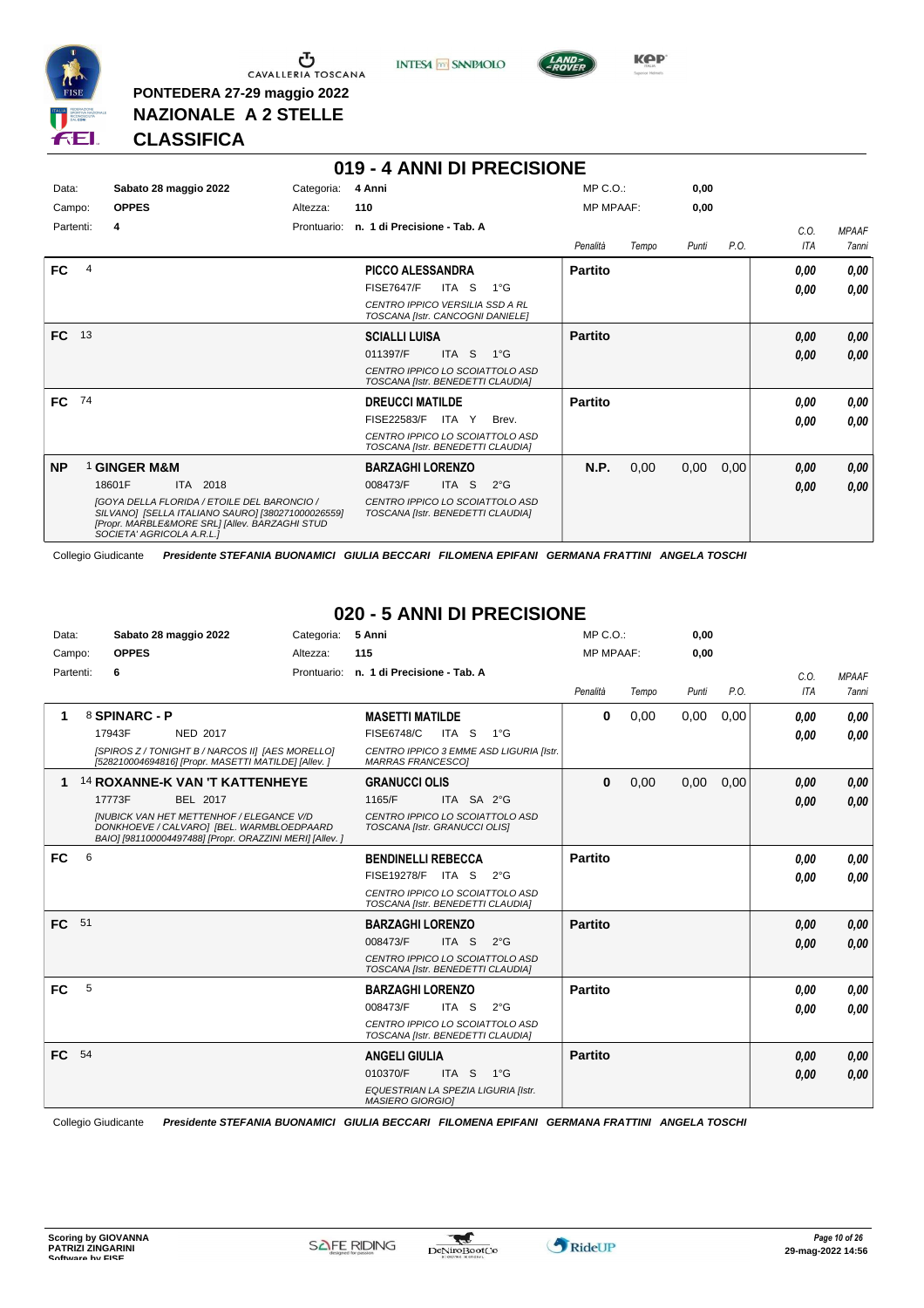

**PONTEDERA 27-29 maggio 2022 NAZIONALE A 2 STELLE**

**INTESA** M SANPAOLO



**CLASSIFICA**

#### **021 - 6 ANNI MISTA**

| Data:        | Sabato 28 maggio 2022<br>Categoria:                                                                                                                          | 6 Anni                                                                                                                    | $MP C. O.$ :                    | 0,00            |      |              |                       |
|--------------|--------------------------------------------------------------------------------------------------------------------------------------------------------------|---------------------------------------------------------------------------------------------------------------------------|---------------------------------|-----------------|------|--------------|-----------------------|
| Campo:       | <b>OPPES</b><br>Altezza:                                                                                                                                     | 120                                                                                                                       | <b>MP MPAAF:</b>                | 0,00            |      |              |                       |
| Partenti:    | $\overline{7}$                                                                                                                                               | Prontuario: n. 7 mista - Tab. A                                                                                           | Penalità                        | Tempo<br>Punti  | P.O. | C.O.<br>ITA  | <b>MPAAF</b><br>7anni |
|              | <b>16 LATONA</b><br>NED 2016<br>17562F                                                                                                                       | <b>FURLINI WILLIAM</b><br>2739/F<br>ITA S                                                                                 | $\bf{0}$<br>$2^{\circ}$ G       | 0,00<br>0,00    | 0,00 | 0,00<br>0.00 | 0,00<br>0.00          |
|              | [CAPW CORAL RBF Z / JUDIKA / JALISCO] [KWPN BAIO]<br>[528210004509865] [Propr. CASTELLANI DAVID] [Allev. ]                                                   | TERRE BRUNE E.C. ASD TOSCANA [Istr.<br><b>FRANCHINI FABIOI</b>                                                            |                                 |                 |      |              |                       |
| $\mathbf{2}$ | 70 LIGHT BLUE DMH<br>04697C<br><b>NED 2016</b><br>[CALMANDO / CRISTAL BLUE / MR BLUE] [KWPN GRIGIO]<br>[528210004437784] [Propr. ONETO GIULIA] [Allev. ]     | <b>ONETO GIULIA</b><br>FISE14213/C ITA Y 1°G<br>HORSE CLUB RAPALLO SSD S.R.L. LIGURIA<br>[Istr. CEPOLLINA NICOLE]         |                                 | 4 74,30<br>0,00 | 0,00 | 0,00<br>0,00 | 0,00<br>0,00          |
| 3            | 48 ARCA DU LYS<br>04783C<br>GER 2016<br>[CORNET DU LYS / CHADARCA / CHACCO BLUE]<br>[OLDENBURG BAIO] [276020000485737] [Propr. MARRAS<br>FRANCESCO] [Allev.] | <b>MARRAS MICAELA MARIUCCIA</b><br>FISE14818/C ITA C<br>CENTRO IPPICO 3 EMME ASD LIGURIA [Istr.<br><b>SIRI MICOLI</b>     | $1^{\circ}G$                    | 0,00<br>4 79,75 | 0,00 | 0.00<br>0.00 | 0,00<br>0,00          |
| FC 22        |                                                                                                                                                              | <b>DEMARIA LUCA</b><br>002450/A<br>ITA S<br>ASD CENTRO EQUESTE SAN MARCO<br>TOSCANA [Istr. DEMARIA LUCA]                  | <b>Partito</b><br>$2^{\circ}$ G |                 |      | 0,00<br>0.00 | 0,00<br>0,00          |
| FC.          | 31                                                                                                                                                           | <b>RODINETTI NICOLA</b><br>007316/C<br>ITA S<br>HORSE CLUB RAPALLO SSD S.R.L. LIGURIA<br>[Istr. CEPOLLINA NICOLE]         | Partito<br>$2^{\circ}$ G        |                 |      | 0.00<br>0,00 | 0,00<br>0,00          |
| FC 21        |                                                                                                                                                              | <b>GORINI GIACOMO</b><br>72/F<br>ITA <sub>S</sub><br>CANDELIRIA EQUESTRIAN CENTRE ASD<br>TOSCANA [Istr. ANGERAME FILIPPO] | <b>Partito</b><br>$2^{\circ}$ G |                 |      | 0.00<br>0.00 | 0,00<br>0,00          |
| FC           | - 37                                                                                                                                                         | <b>GRANUCCI OLIS</b><br>ITA SA 2°G<br>1165/F<br>CENTRO IPPICO LO SCOIATTOLO ASD<br>TOSCANA [Istr. GRANUCCI OLIS]          | <b>Partito</b>                  |                 |      | 0,00<br>0,00 | 0.00<br>0,00          |

Collegio Giudicante *Presidente STEFANIA BUONAMICI GIULIA BECCARI FILOMENA EPIFANI GERMANA FRATTINI ANGELA TOSCHI*

#### **022 - C135 MISTA QUALIFICANTE**

| Data:     |                 |                     | Sabato 28 maggio 2022                                                                                                                         | Categoria:  | C <sub>135</sub>                                               |                  |                                       | $MP C. O.$ :     |       | 900,00 |      |                    |                       |
|-----------|-----------------|---------------------|-----------------------------------------------------------------------------------------------------------------------------------------------|-------------|----------------------------------------------------------------|------------------|---------------------------------------|------------------|-------|--------|------|--------------------|-----------------------|
| Campo:    |                 | <b>OPPES</b>        |                                                                                                                                               | Altezza:    | 135                                                            |                  |                                       | <b>MP MPAAF:</b> |       | 0,00   |      |                    |                       |
| Partenti: |                 | 5                   |                                                                                                                                               | Prontuario: | n. 7 mista - Tab. A                                            |                  |                                       | Penalità         | Tempo | Punti  | P.O. | C.0.<br><b>ITA</b> | <b>MPAAF</b><br>7anni |
| 1         |                 |                     | 35 NIKY DE GULDENBOOM                                                                                                                         |             | <b>FURLINI WILLIAM</b>                                         |                  |                                       | 0/0              | 41,09 | 0,00   | 0,00 | 225,00             | 0,00                  |
|           |                 | 16653E              | BEL 2013                                                                                                                                      |             | 2739/F                                                         | <b>ITA</b><br>S. | $2^{\circ}$ G                         |                  |       |        |      | 0,00               | 0,00                  |
|           |                 |                     | [MR BLUE / IRIS DE GULDENBOOM / KISSOVO] [BEL.<br>WARMBLOEDPAARD BAIO] [967000009666336] [Propr.<br>SOCIETA' AGRICOLI I LECCI S.S.] [Allev. ] |             | TERRE BRUNE E.C. ASD TOSCANA [Istr.<br><b>FRANCHINI FABIOI</b> |                  |                                       |                  |       |        |      |                    |                       |
|           | <b>27 JILLZ</b> |                     |                                                                                                                                               |             | <b>MARTELLI GIOVANNI</b>                                       |                  |                                       | 0/0              | 42,40 | 0,00   | 0,00 | 162,00             | 0,00                  |
|           |                 | 30516K              | <b>NED 2014</b>                                                                                                                               |             | <b>FISE5247/C</b>                                              | ITA S            | $2^{\circ}G$                          |                  |       |        |      | 0.00               | 0.00                  |
|           |                 |                     | [X / X / ] [KWPN BAIO] [] [Propr. ] [Allev. ]                                                                                                 |             | EQUESTRIAN LA SPEZIA LIGURIA [Istr.<br><b>MASIERO GIORGIO]</b> |                  |                                       |                  |       |        |      |                    |                       |
| 3         |                 |                     | 24 NUMERIEK VAN T&L                                                                                                                           |             | <b>RODINETTI NICOLA</b>                                        |                  |                                       | 0/0              | 43,26 | 0,00   | 0,00 | 135,00             | 0,00                  |
|           |                 | 04656C              | BEL 2013                                                                                                                                      |             | 007316/C                                                       | ITA <sub>S</sub> | $2^{\circ}$ G                         |                  |       |        |      | 0,00               | 0.00                  |
|           |                 | SRL] [Allev.]       | [JES VAN HET LINDEHOF / RIEKA II / CORRADO II IBWP<br>SAURO] [981100002988116] [Propr. PEGASO SERVICE                                         |             | [Istr. CEPOLLINA NICOLE]                                       |                  | HORSE CLUB RAPALLO SSD S.R.L. LIGURIA |                  |       |        |      |                    |                       |
| 4         |                 | <b>36 ENRIQUE M</b> |                                                                                                                                               |             | <b>UGORI GIANLUCA</b>                                          |                  |                                       | 0/N.P.           | 0,00  | 0,00   | 0,00 | 0.00               | 0,00                  |
|           |                 | 16350F              | NED 2009                                                                                                                                      |             | 374/F                                                          | ITA S            | $2^{\circ}G$                          |                  |       |        |      | 0,00               | 0,00                  |
|           |                 | UGORI] [Allev.]     | [BALOUBET DU ROUET / RAMITE / NARCOS II SFI [KWPN]<br>SAURO] [528210002339431] [Propr. DITTA GIANLUCA                                         |             | C.E.SAN COLOMBANO TOSCANA [Istr.<br><b>UGORI GIANLUCAI</b>     |                  |                                       |                  |       |        |      |                    |                       |

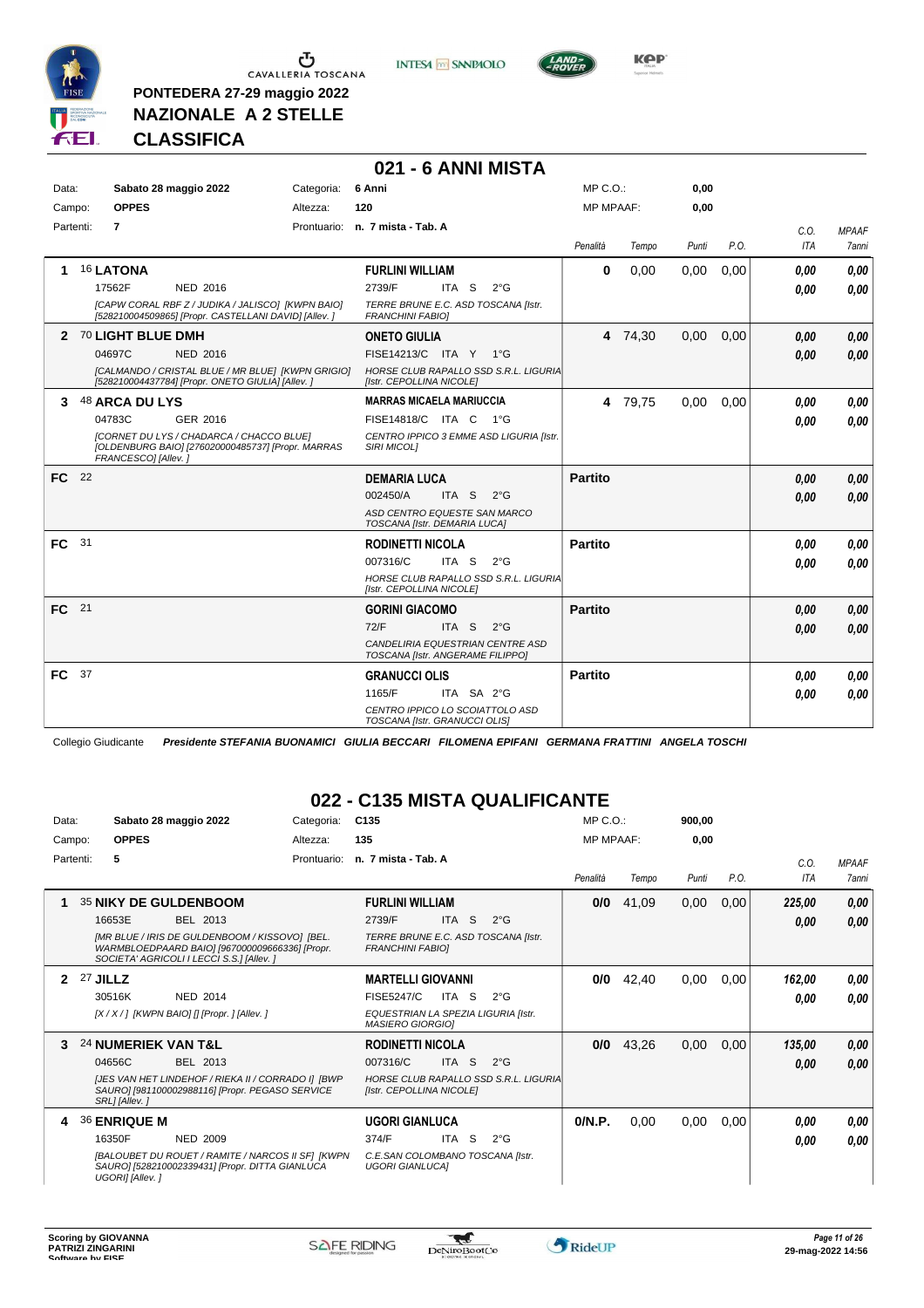

 $\sigma$  CAVALLERIA TOSCANA

**PONTEDERA 27-29 maggio 2022 NAZIONALE A 2 STELLE**

**INTESA** M SANPAOLO



**KPP** 

#### **CLASSIFICA**

| 022 - C135 MISTA QUALIFICANTE |                                                                                                                                                   |             |                                                            |                  |       |        |       |            |              |
|-------------------------------|---------------------------------------------------------------------------------------------------------------------------------------------------|-------------|------------------------------------------------------------|------------------|-------|--------|-------|------------|--------------|
| Data:                         | Sabato 28 maggio 2022                                                                                                                             | Categoria:  | C135                                                       | $MP C. O.$ :     |       | 900.00 |       |            |              |
| Campo:                        | <b>OPPES</b>                                                                                                                                      | Altezza:    | 135                                                        | <b>MP MPAAF:</b> |       | 0,00   |       |            |              |
| Partenti:                     | 5                                                                                                                                                 | Prontuario: | n. 7 mista - Tab. A                                        |                  |       |        |       | C.O.       | <b>MPAAF</b> |
|                               |                                                                                                                                                   |             |                                                            | Penalità         | Tempo | Punti  | P.O.  | <b>ITA</b> | <b>7anni</b> |
|                               | <b>46 KORRELLINA</b>                                                                                                                              |             | <b>MATTEOLI FRANCESCO</b>                                  | 4                | 73.53 | 0.00   | 0.001 | 0,00       | 0,00         |
|                               | <b>ITA</b><br>2005<br>09628F                                                                                                                      |             | FISE44907/F<br>ITA Y<br>$1^{\circ}G$                       |                  |       |        |       | 0,00       | 0,00         |
|                               | [GARWASCH / MAAIKE DU MANOIR D'02 / RAPHAELO]<br>[SELLA ITALIANO BAIO] [977121001136386] [Propr.<br>MATTEOLI FRANCESCOI [Allev. PASQUATO ROBERTO] |             | C.E.SAN COLOMBANO TOSCANA [Istr.<br><b>UGORI GIANLUCAI</b> |                  |       |        |       |            |              |

Collegio Giudicante *Presidente STEFANIA BUONAMICI GIULIA BECCARI FILOMENA EPIFANI GERMANA FRATTINI ANGELA TOSCHI*

#### **024 - C120 A TEMPO**

| Data:        |              | Sabato 28 maggio 2022                                                                                 | Categoria:  | C <sub>120</sub>                                                   |       |               | MP C.O.          |       | 0,00  |      |            |              |
|--------------|--------------|-------------------------------------------------------------------------------------------------------|-------------|--------------------------------------------------------------------|-------|---------------|------------------|-------|-------|------|------------|--------------|
| Campo:       | <b>OPPES</b> |                                                                                                       | Altezza:    | 120                                                                |       |               | <b>MP MPAAF:</b> |       | 0,00  |      |            |              |
| Partenti:    | $\mathbf{2}$ |                                                                                                       | Prontuario: | n. 3 a tempo - Tab. A                                              |       |               |                  |       |       |      | C.0        | <b>MPAAF</b> |
|              |              |                                                                                                       |             |                                                                    |       |               | Penalità         | Tempo | Punti | P.O. | <b>ITA</b> | 7anni        |
|              | 45 JUPILER F |                                                                                                       |             | <b>TALENTI GIORGIA</b>                                             |       |               | Elim.            | 0,00  | 0,00  | 0,00 | 0.00       | 0,00         |
|              | 04705C       | NED 2014                                                                                              |             | FISE15853/C                                                        | ITA Y | $1^{\circ}G$  |                  |       |       |      | 0.00       | 0.00         |
|              |              | [EVERGLADE VDL / RAALTIEN ZAN / ] [KWPN BAIO]<br>[528210004139009] [Propr. TALENTI GIORGIA] [Allev. ] |             | EQUESTRIAN LA SPEZIA LIGURIA [Istr.<br><b>MASIERO GIORGIOI</b>     |       |               |                  |       |       |      |            |              |
| <b>FC</b> 55 |              |                                                                                                       |             | <b>BACCI ELIA</b>                                                  |       |               | <b>Partito</b>   |       |       |      | 0,00       | 0,00         |
|              |              |                                                                                                       |             | 009633/F                                                           | ITA S | $2^{\circ}$ G |                  |       |       |      | 0.00       | 0,00         |
|              |              |                                                                                                       |             | CENTRO IPPICO PISANO SSD A RL<br>TOSCANA [Istr. DILONARDO MANUELA] |       |               |                  |       |       |      |            |              |

Collegio Giudicante *Presidente STEFANIA BUONAMICI GIULIA BECCARI FILOMENA EPIFANI GERMANA FRATTINI ANGELA TOSCHI*

# **025 - C130 A FASI CONSECUTIVE**

| Data:     | Sabato 28 maggio 2022                                                                                                                                    | Categoria:  | C130                                                                 | MP C.O.          |       | 800,00 |      |        |              |
|-----------|----------------------------------------------------------------------------------------------------------------------------------------------------------|-------------|----------------------------------------------------------------------|------------------|-------|--------|------|--------|--------------|
| Campo:    | <b>OPPES</b>                                                                                                                                             | Altezza:    | 130                                                                  | <b>MP MPAAF:</b> |       | 0,00   |      |        |              |
| Partenti: | 10                                                                                                                                                       | Prontuario: | n. 19.2 speciale a fasi consecutive - Tab. A                         |                  |       |        |      | C.O.   | <b>MPAAF</b> |
|           |                                                                                                                                                          |             |                                                                      | Penalità         | Tempo | Punti  | P.O. | ITA    | <b>7anni</b> |
|           | <b>34 QUENTIN ONE</b>                                                                                                                                    |             | <b>DEMARIA LUCA</b>                                                  | 0/0              | 28.31 | 0,00   | 0.00 | 180,00 | 0,00         |
|           | 00997Y<br>ITA 2012                                                                                                                                       |             | 002450/A<br>ITA S<br>$2^{\circ}$ G                                   |                  |       |        |      | 80.00  | 0,00         |
|           | [QUITE CAPITOL / BARUMINI / LEONE DE LE QUINTE]<br>[SELLA ITALIANO BAIO] [982000192323688] [Propr.<br>DAUDRY YARA] [Allev. MARCHESE ESTER]               |             | ASD CENTRO EQUESTE SAN MARCO<br>TOSCANA [Istr. DEMARIA LUCA]         |                  |       |        |      |        |              |
| 2         | <b>30 CONTE FERRARI</b>                                                                                                                                  |             | <b>LORUSSO TOBIA</b>                                                 | 0/0              | 29.59 | 0.00   | 0.00 | 129.60 | 0,00         |
|           | 17132F<br>GER 2009                                                                                                                                       |             | FISE85200/KF ITA J<br>$2^{\circ}$ G                                  |                  |       |        |      | 0,00   | 0.00         |
|           | <b>ICONTELLO / POWERGIRL / POLYDORI IWESTFALEN</b><br>BAIO] [380271006047326] [Propr. AP SPORTHORSES<br>S.A.S] [Allev.]                                  |             | SCUOLE ITALIANA DI EQUITAZONE ASD<br>TOSCANA [Istr. LORUSSO DANIELE] |                  |       |        |      |        |              |
| 3         | 41 KROMESTAR VAN'T PARADIJS                                                                                                                              |             | <b>CASTELLANI JOEMI</b>                                              | 0/0              | 32,58 | 0.00   | 0.00 | 108.00 | 0.00         |
|           | 15592E<br><b>BEL 2010</b>                                                                                                                                |             | FISE56569/F<br>ITA Y<br>1°G                                          |                  |       |        |      | 0,00   | 0.00         |
|           | <b>IMUSCARIS D'ARIEL / HAPPINESS VAN'T PARADIJS /</b><br>OBOURG1 [BWP BAIO] [981100002421240] [Propr.<br>SOCIETA' AGRICOLI I LECCI S.S.] [Allev. ]       |             | PECCIOLI JUMPING TEAM SSD A RL<br>TOSCANA [Istr. GRANUCCI OLIS]      |                  |       |        |      |        |              |
| 4         | <sup>17</sup> ALCATRAZ VH EXELHOF Z                                                                                                                      |             | <b>RODINETTI NICOLA</b>                                              | 0/0              | 33,69 | 0,00   | 0.00 | 86,40  | 0,00         |
|           | 04451C<br>BEL 2015                                                                                                                                       |             | 007316/C<br>ITA S<br>$2^{\circ}G$                                    |                  |       |        |      | 0,00   | 0.00         |
|           | <b>IJORDAN ALPHA Z / HARDOSA VH EXELHOF Z /</b><br>HEARTBREAKER] [ZANGERSHEIDE GRIGIO]<br>[981100004215974] [Propr. PEGASO SERVICE] [Allev. ]            |             | HORSE CLUB RAPALLO SSD S.R.L. LIGURIA<br>[Istr. CEPOLLINA NICOLE]    |                  |       |        |      |        |              |
| 5         | 23 ONLY SUN D'ACHERONTE                                                                                                                                  |             | <b>FURLINI WILLIAM</b>                                               | 0/4              | 32,67 | 0,00   | 0,00 | 0.00   | 0.00         |
|           | 34813BXX<br>ITA 2015                                                                                                                                     |             | 2739/F<br>ITA S<br>$2^{\circ}$ G                                     |                  |       |        |      | 0,00   | 0.00         |
|           | [TOULON / YES I CAN / CONTENDER] [SELLA ITALIANO<br>BAIO] [380271000017792] [Propr. AZ. AGR. COLOMBO<br>FABIO] [Allev. SOCIETA' AGRICOLA IL CERRO S.R.L] |             | TERRE BRUNE E.C. ASD TOSCANA [Istr.<br><b>FRANCHINI FABIOI</b>       |                  |       |        |      |        |              |

 $\tau$ 

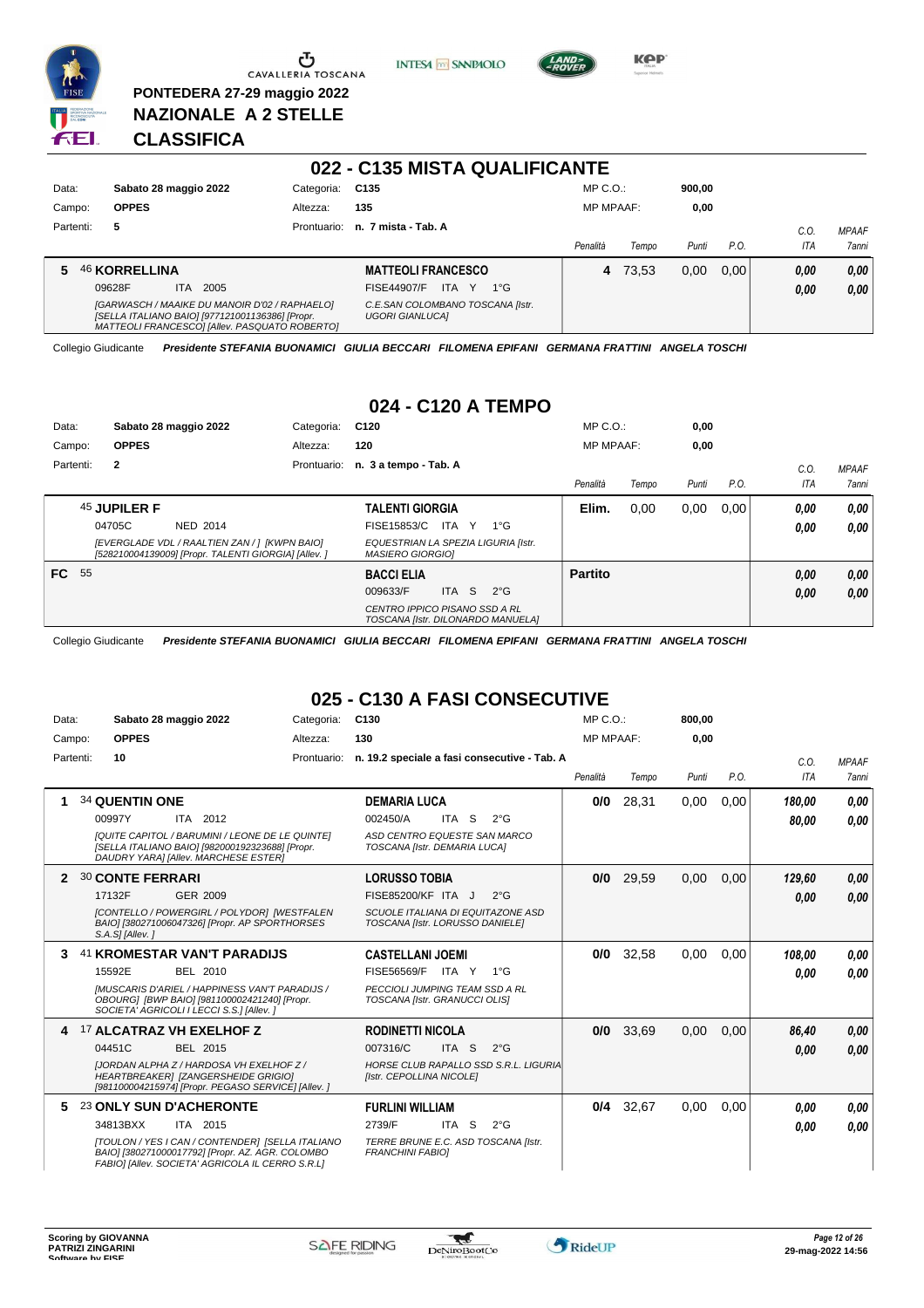

**PONTEDERA 27-29 maggio 2022 NAZIONALE A 2 STELLE**

**INTESA** M SANPAOLO



**KOP** 

**800,00**

#### **CLASSIFICA**

#### **025 - C130 A FASI CONSECUTIVE** Data: Sabato 28 maggio 2022 Categoria: C130 MP C.O.:

| Campo:    | <b>OPPES</b>                  |                                                                                                                                                         | Altezza:    | 130                                                                  |           |               | <b>MP MPAAF:</b> |          | 0.00  |      |      |              |
|-----------|-------------------------------|---------------------------------------------------------------------------------------------------------------------------------------------------------|-------------|----------------------------------------------------------------------|-----------|---------------|------------------|----------|-------|------|------|--------------|
| Partenti: | 10                            |                                                                                                                                                         | Prontuario: | n. 19.2 speciale a fasi consecutive - Tab. A                         |           |               |                  |          |       |      | C.0. | <b>MPAAF</b> |
|           |                               |                                                                                                                                                         |             |                                                                      |           |               | Penalità         | Tempo    | Punti | P.O. | ITA  | 7anni        |
| 6         | 47 HOW ARE YOU                |                                                                                                                                                         |             | <b>ALBERTI ADELE</b>                                                 |           |               |                  | 4 47,12  | 0,00  | 0,00 | 0,00 | 0.00         |
|           | 13867F                        | ITA 2011                                                                                                                                                |             | <b>FISE37886/F</b>                                                   | ITA Y 1°G |               |                  |          |       |      | 0.00 | 0,00         |
|           | ADELE] [Allev. ORAZZINI MERI] | [ROBLE Z / ISOTTA XIV / QUIDAM DE LA CERE] [SELLA<br>ITALIANO SAURO] [941000012129486] [Propr. ALBERTI                                                  |             | CENTRO IPPICO LO SCOIATTOLO ASD<br>TOSCANA [Istr. DEMARIA LUCA]      |           |               |                  |          |       |      |      |              |
|           | 25 TOUCH AND GO               |                                                                                                                                                         |             | <b>BALDINI AZZURRA</b>                                               |           |               | 4                | 56,06    | 0.00  | 0.00 | 0.00 | 0.00         |
|           | 13127F                        | ITA 2010                                                                                                                                                |             | FISE45617/F                                                          | ITA Y     | $2^{\circ}$ G |                  |          |       |      | 0.00 | 0.00         |
|           |                               | [BAEDEKER / ISOTTA XIV / QUIDAM DE LA CERE] [SELLA<br>ITALIANO SAURO] [982000123230588] [Propr. BALDINI<br>AZZURRA] [Allev. ORAZZINI MERI]              |             | CENTRO IPPICO LO SCOIATTOLO ASD<br>TOSCANA [Istr. DEMARIA LUCA]      |           |               |                  |          |       |      |      |              |
| 8         | 38 ADAMO                      |                                                                                                                                                         |             | <b>LORUSSO DANIELE</b>                                               |           |               | 8                | 59,98    | 0,00  | 0,00 | 0.00 | 0.00         |
|           | 15091F                        | GER 2010                                                                                                                                                |             | 1014/F                                                               | ITA S     | $2^{\circ}$ G |                  |          |       |      | 0.00 | 0,00         |
|           | DANIELE] [Allev.]             | [CHIN QUIN / DORADA T KLOMP Z / DARCO]<br>[WESTFALEN BAIO] [276020000097023] [Propr. LORUSSO                                                            |             | SCUOLE ITALIANA DI EQUITAZONE ASD<br>TOSCANA [Istr. LORUSSO DANIELE] |           |               |                  |          |       |      |      |              |
| 9         | 33 BABLESSE                   |                                                                                                                                                         |             | <b>GORINI GIACOMO</b>                                                |           |               | 8                | 61,23    | 0,00  | 0,00 | 0.00 | 0,00         |
|           | 17199F                        | ITA 2015                                                                                                                                                |             | 72/F                                                                 | ITA S     | $2^{\circ}$ G |                  |          |       |      | 0.00 | 0.00         |
|           | <b>SRL1</b>                   | ISWEET FOR HINSELF D'ACHERONTE / DOBLESSE III /<br>TOULON] [SELLA ITALIANO BAIO] [982000196511112]<br>[Propr. DE MAIO GIANCARLO] [Allev. GARDEN JUMPING |             | CANDELIRIA EQUESTRIAN CENTRE ASD<br>TOSCANA [Istr. ANGERAME FILIPPO] |           |               |                  |          |       |      |      |              |
| 10        | 40 KINETTA                    |                                                                                                                                                         |             | <b>MARRAS MICAELA MARIUCCIA</b>                                      |           |               |                  | 15 72,47 | 0,00  | 0,00 | 0.00 | 0,00         |
|           | 04751C                        | <b>NED 2015</b>                                                                                                                                         |             | FISE14818/C ITA C                                                    |           | $1^{\circ}G$  |                  |          |       |      | 0.00 | 0,00         |
|           | MICOL]                        | [FREEMAN VDL / ZENITH III / DUTCHBOY] [KWPN<br>GRIGIO] [528210004312220] [Propr. SIRI MICOL] [Allev. SIRI                                               |             | CENTRO IPPICO 3 EMME ASD LIGURIA [Istr.<br><b>SIRI MICOLI</b>        |           |               |                  |          |       |      |      |              |

Collegio Giudicante *Presidente STEFANIA BUONAMICI GIULIA BECCARI FILOMENA EPIFANI GERMANA FRATTINI ANGELA TOSCHI*

#### **027 - C115 MISTA**

| Data:        | Sabato 28 maggio 2022                                                                                                                                                    | Categoria:  | C <sub>115</sub>                                             | $MP C. O.$ :    |                  | 0,00  |      |      |              |
|--------------|--------------------------------------------------------------------------------------------------------------------------------------------------------------------------|-------------|--------------------------------------------------------------|-----------------|------------------|-------|------|------|--------------|
| Campo:       | <b>SPRING DERBY</b>                                                                                                                                                      | Altezza:    | 115                                                          |                 | <b>MP MPAAF:</b> | 0,00  |      |      |              |
| Partenti:    | 3                                                                                                                                                                        | Prontuario: | n. 7 mista - Tab. A                                          |                 |                  |       |      | C.0. | <b>MPAAF</b> |
|              |                                                                                                                                                                          |             |                                                              | Penalità        | Tempo            | Punti | P.O. | ITA  | 7anni        |
|              | 73 M.DAFNEO DI CASTELPORZIANO                                                                                                                                            |             | <b>BENASSI REBECCA</b>                                       | 8               | 72,72            | 0,00  | 0,00 | 0.00 | 0.00         |
|              | 15954F<br><b>ITA 2014</b>                                                                                                                                                |             | <b>FISE27210/F</b><br>ITA<br>Y<br>Brev.                      |                 |                  |       |      | 0,00 | 0.00         |
|              | [M.QUIRINO DEL BELAGAIO / M.IPPONA DI<br>CASTELPORZIANO / Q.APOLLO] [MAREMMANO BAIO]<br>[941000015588860] [Propr. FABIANI PIETRINO] [Allev.<br>TENUTA DI CASTELPORZIANO] |             | ASD CENTRO EQUESTE SAN MARCO<br>TOSCANA [Istr. DEMARIA LUCA] |                 |                  |       |      |      |              |
| $\mathbf{2}$ | 62 SIR MARCUS                                                                                                                                                            |             | <b>NENCIONI CLARA</b>                                        | 12 <sup>1</sup> | 56,28            | 0,00  | 0,00 | 0,00 | 0,00         |
|              | 15044F<br>ITA 2010                                                                                                                                                       |             | <b>ITA</b><br>C<br><b>FISE59686/F</b><br>Brev.               |                 |                  |       |      | 0,00 | 0,00         |
|              | [NOAK / MAIKE 88 / RAMIROFF] [SELLA ITALIANO SAURO]<br>[982000123247450] [Propr. PAGANELLI MARIA TERESA]<br>[Allev. PACI MARIA GABRIELLA]                                |             | SAN GORO ASD TOSCANA [Istr.<br>FIORAVANTI ROBERTAI           |                 |                  |       |      |      |              |
|              | 3 102 PICCOLINA                                                                                                                                                          |             | <b>CAVALLINI DUCCIO</b>                                      | 12              | 64,69            | 0,00  | 0,00 | 0.00 | 0,00         |
|              | 13149F<br>GER 2005                                                                                                                                                       |             | <b>FISE25228/F</b><br>ITA<br><sub>S</sub><br>Brev.           |                 |                  |       |      | 0,00 | 0.00         |
|              | [PONTIFEX / ROMINA / RODNEY] [WESTFALEN BAIO]<br>[2764414112383053] [Propr. BANDINELLI CAROLINA]<br>[Allev.]                                                             |             | C.E.SAN COLOMBANO TOSCANA [Istr.<br><b>UGORI GIANLUCAI</b>   |                 |                  |       |      |      |              |

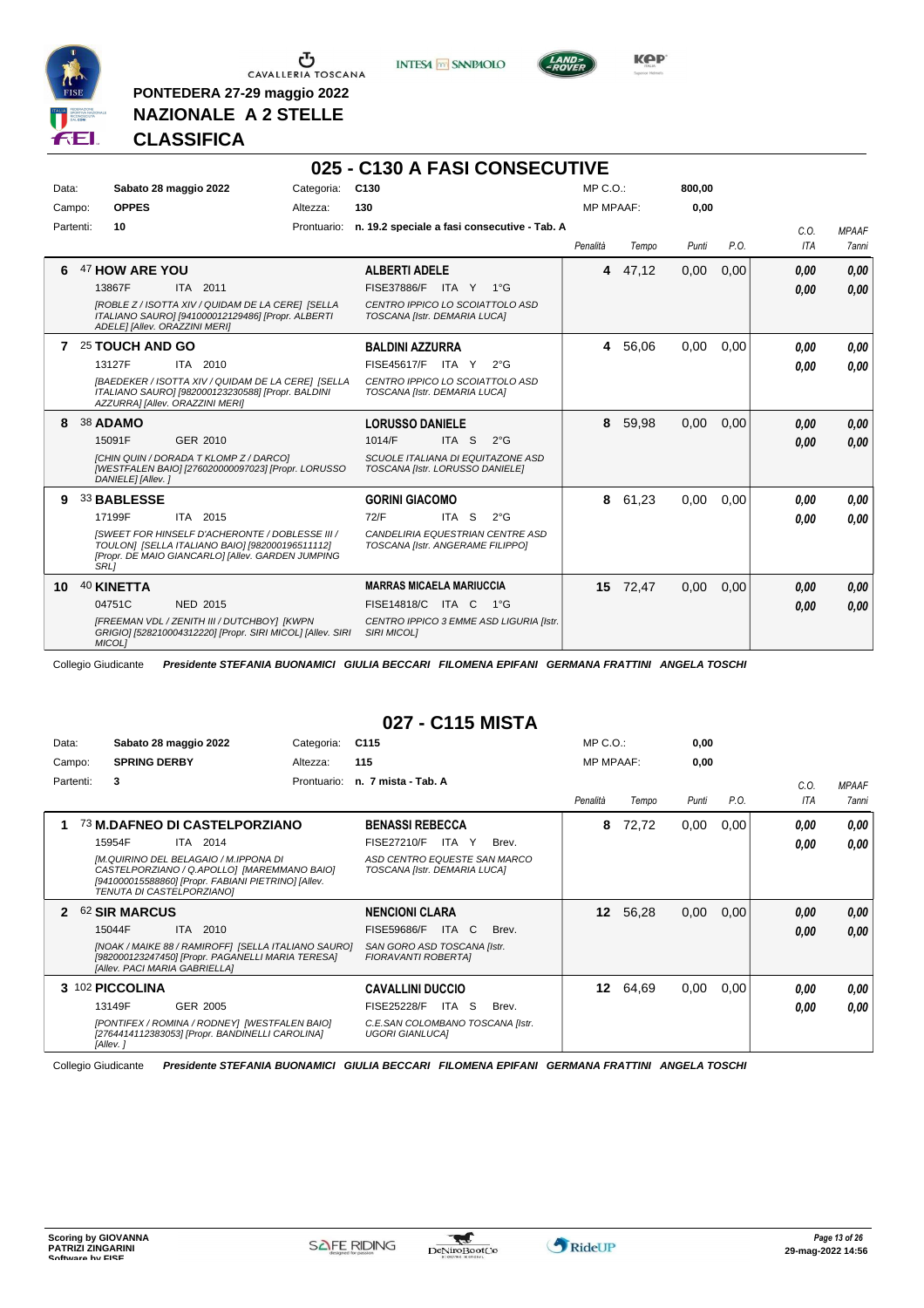

 $\sigma$  CAVALLERIA TOSCANA

**PONTEDERA 27-29 maggio 2022 NAZIONALE A 2 STELLE**

**INTESA** M SANPAOLO

**028 - B100 A TEMPO**



**Kep** 

#### **CLASSIFICA**

| Data:<br>Campo: | Sabato 28 maggio 2022<br><b>SPRING DERBY</b>                                                                                                                                              | Categoria:<br>Altezza: | <b>B100</b><br>100                                                                                  |       |                                                                | MP C. O.<br><b>MP MPAAF:</b> |               | 0,00<br>0,00 |              |                              |                              |
|-----------------|-------------------------------------------------------------------------------------------------------------------------------------------------------------------------------------------|------------------------|-----------------------------------------------------------------------------------------------------|-------|----------------------------------------------------------------|------------------------------|---------------|--------------|--------------|------------------------------|------------------------------|
| Partenti:       | 5                                                                                                                                                                                         |                        | Prontuario: n. 3 a tempo - Tab. A                                                                   |       |                                                                | Penalità                     | Tempo         | Punti        | P.O.         | C.0.<br>ITA                  | <b>MPAAF</b><br><b>7anni</b> |
| 1               | <b>65 SOLEANDROS</b><br>16991F<br>ITA 2011<br>[GIRARD / VALLEVERDE / CROFTER] [ANGLO ARABO<br>BAIO] [941000012740521] [Propr. VECCHIATTO RAUL]<br>[Allev. CANU LUIGI]                     |                        | <b>VECCHIATTO RAUL</b><br><b>FISE51532/F</b><br><b>FRANCESCA1</b>                                   | ITA J | Brev.<br>ASD ENCHANTIX TOSCANA [Istr. GENTILE                  | 0                            | 55,53         | 0,00         | 0.00         | 0,00<br>0,00                 | 0.00<br>0.00                 |
| $\mathbf{2}$    | 57 MARCUS VAN DE WATERING<br>32144BXX<br>BEL 2012<br>[DIAMANT DE SEMILLY / SUBTILE DES ETISSES / QUIDAM<br>DE REVEL] [BWP SAURO] [981100002634456] [Propr.<br>ZANONI ALESSANDRO] [Allev.] |                        | <b>CARPANESI SOPHIE</b><br>FISE26843/C<br>EQUESTRIAN LA SPEZIA LIGURIA [Istr.<br>MASIERO GIORGIO]   | ITA C | Brev.                                                          | $\bf{0}$                     | 56,09         | 0,00         | 0.00         | 0.00<br>0.00                 | 0.00<br>0.00                 |
| 3               | 64 COMPA<br>04650C<br>GER 2013<br>[COMPANIERO / MONA LISA / ] [HOLSTEINER SAURO]<br>[276020000248557] [Propr. GEOBORDES SPORT HORSES<br>S.R.L.] [Allev. GEOBORDES SPORT HORSES S.R.L.]    |                        | <b>IGNACCOLO PIETRO KAROL</b><br>FISE17849/C ITA C<br>[Istr. TARTAGLIA PAOLA]                       |       | Brev.<br>HORSE CLUB RAPALLO SSD S.R.L. LIGURIA                 | $\mathbf{0}$                 | 60,10         | 0,00         | 0.00         | 0,00<br>0,00                 | 0,00<br>0.00                 |
| 4               | 76 SULLIVAN S<br>02895H<br><b>NED 1999</b><br>[KARANDASJ / JELALEEN / VOLTAIRE] [KWPN BAIO] []<br>[Propr. ROMANO SILVANA] [Allev.]<br>67 DRAKE DE BLONDEL<br>17868F<br>FRA 2013           |                        | <b>LORENZINI NICOLA</b><br>2886/F<br><b>GIOVANNII</b><br><b>CHINES GIULIA</b><br><b>FISE48990/F</b> | ITA Y | ITA SA Brev.<br>C.I.POGGETTINI TOSCANA [Istr. BECCARI<br>Brev. | $\mathbf{0}$<br>Elim.        | 66,03<br>0,00 | 0,00<br>0,00 | 0,00<br>0,00 | 0.00<br>0.00<br>0,00<br>0,00 | 0,00<br>0.00<br>0,00<br>0.00 |
|                 | [CROWN Z / VONDEENNE DE BLONDEL / LAUTERBACH]<br>[SELLA FRANCESE BAIO] [250258500087939] [Propr.<br>CHINES GIULIA] [Allev.]                                                               |                        | C.I. SAN MARTINO ASD TOSCANA [Istr.<br><b>TARUFFI MANUELA]</b>                                      |       |                                                                |                              |               |              |              |                              |                              |

Collegio Giudicante *Presidente STEFANIA BUONAMICI GIULIA BECCARI FILOMENA EPIFANI GERMANA FRATTINI ANGELA TOSCHI*

# **030 - L20 DI PRECISIONE**

| Data:     |                     | Sabato 28 maggio 2022                           | Categoria:                                                                                              | L20                                                |             | $MP C. O.$ :     |       | 0,00  |      |            |              |
|-----------|---------------------|-------------------------------------------------|---------------------------------------------------------------------------------------------------------|----------------------------------------------------|-------------|------------------|-------|-------|------|------------|--------------|
| Campo:    | <b>SPRING DERBY</b> |                                                 | Altezza:                                                                                                | 20                                                 |             | <b>MP MPAAF:</b> |       | 0,00  |      |            |              |
| Partenti: |                     |                                                 |                                                                                                         | Prontuario: n. 1 di Precisione - Tab. A            |             |                  |       |       |      | C.O        | <b>MPAAF</b> |
|           |                     |                                                 |                                                                                                         |                                                    |             | Penalità         | Tempo | Punti | P.O. | <b>ITA</b> | <b>7anni</b> |
|           |                     | <b>96 JOUVENCE DE CHOISY</b>                    |                                                                                                         | <b>BENEDETTI VIOLA</b>                             |             | o                | 0.00  | 0.00  | 0.00 | 0.00       | 0,00         |
|           | 07315F              | FRA 1997                                        |                                                                                                         | ITA<br>FISE26039/F                                 | A LUDI<br>Y |                  |       |       |      | 0.00       | 0,00         |
|           |                     | FRANCESE BAIO] [250259600264813] [Propr. PODERE | [VOLTAIRE / UGOLINE DE CHOISY / HURCEVENT] [SELLA<br>BASSO DEL CERRETELLA DI FANIGLIONE LUNA] [Allev. ] | ASD ENCHANTIX TOSCANA [Istr. GENTILE<br>FRANCESCA] |             |                  |       |       |      |            |              |

Collegio Giudicante *Presidente STEFANIA BUONAMICI GIULIA BECCARI FILOMENA EPIFANI GERMANA FRATTINI ANGELA TOSCHI*

#### **031 - L40 DI PRECISIONE**

| Data:  |                |                     | Sabato 28 maggio 2022                                                                                                                                                                                  | Categoria:  | L40                                                                                                                               | $MP C. O.$ :     |       | 0,00  |      |              |                |
|--------|----------------|---------------------|--------------------------------------------------------------------------------------------------------------------------------------------------------------------------------------------------------|-------------|-----------------------------------------------------------------------------------------------------------------------------------|------------------|-------|-------|------|--------------|----------------|
| Campo: |                | <b>SPRING DERBY</b> |                                                                                                                                                                                                        | Altezza:    | 40                                                                                                                                | <b>MP MPAAF:</b> |       | 0,00  |      |              |                |
|        | Partenti:      | 3                   |                                                                                                                                                                                                        | Prontuario: | n. 1 di Precisione - Tab. A                                                                                                       | Penalità         | Tempo | Punti | P.O. | C.0<br>ITA   | MPAAF<br>7anni |
|        | <b>79 ANKA</b> | 11218F              | <b>BEL 1996 Pony</b><br>IV. KANTJE'S FAHRAN / M. TAMARA VH<br>BERGENVELDENHOF / V. WATERHOF'S PRETENDENT]<br>[PONY BAIO] [9811000000338343] [Propr. DE STROBEL DI<br>CAMPOCIGNO RAIMONDO] [Allev.]     |             | FREZZA ALESSANDRA SARA<br>ITA G<br><b>FISE71304/F</b><br>A LUDI<br>C.I. SAN MARTINO ASD TOSCANA [Istr.<br><b>TARUFFI MANUELA1</b> | 0                | 0,00  | 0,00  | 0.00 | 0,00<br>0,00 | 0,00<br>0,00   |
|        |                | 07315F              | 91 JOUVENCE DE CHOISY<br><b>FRA 1997</b><br>[VOLTAIRE / UGOLINE DE CHOISY / HURCEVENT] [SELLA<br>FRANCESE BAIO] [250259600264813] [Propr. PODERE<br>BASSO DEL CERRETELLA DI FANIGLIONE LUNA] [Allev. ] |             | <b>VECCHIATTO GRETA</b><br>FISE64718/F<br>ITA G<br>A LUDI<br>ASD ENCHANTIX TOSCANA [Istr. GENTILE<br>FRANCESCA]                   | 0                | 0,00  | 0,00  | 0.00 | 0.00<br>0,00 | 0,00<br>0.00   |

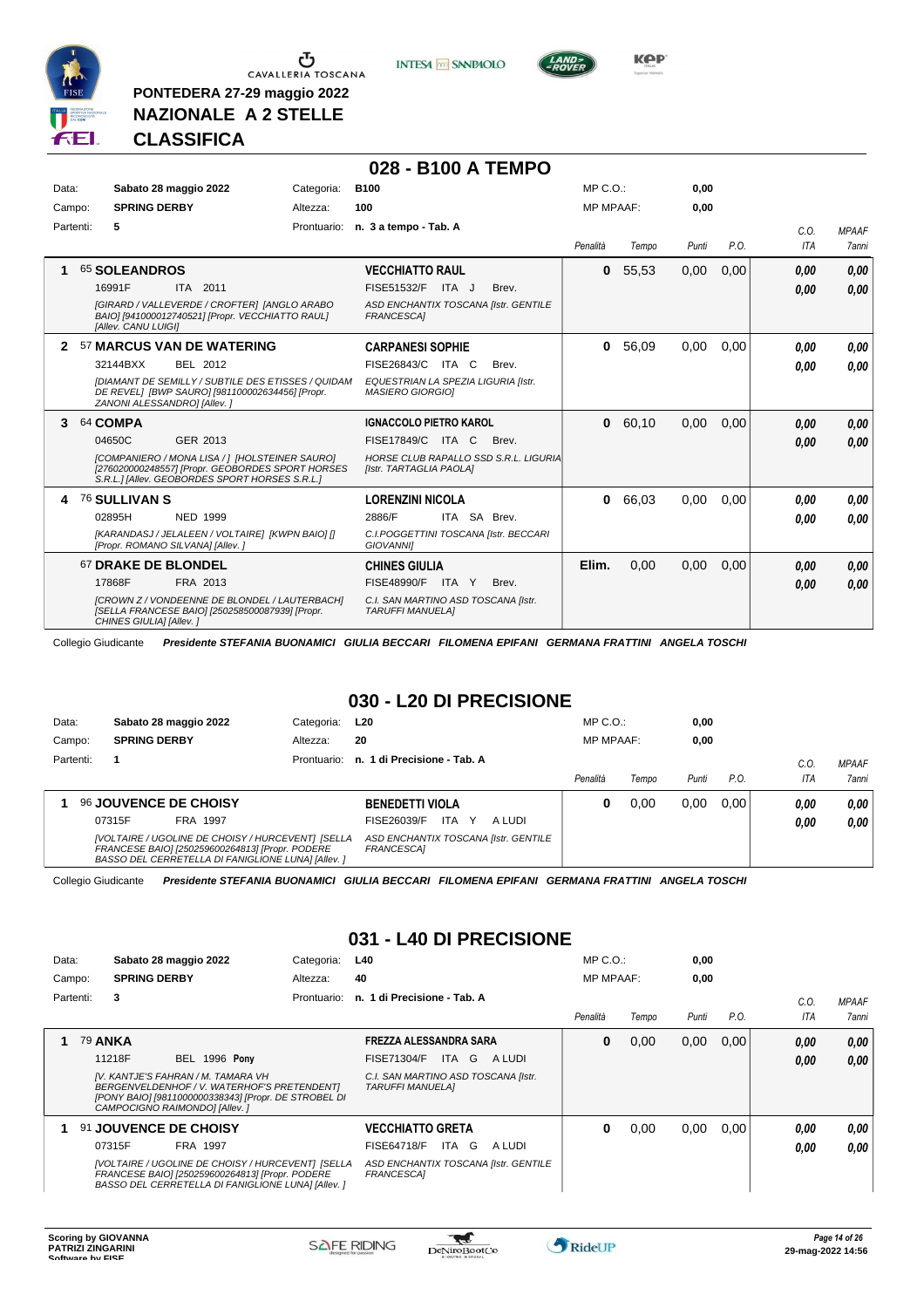

**PONTEDERA 27-29 maggio 2022 NAZIONALE A 2 STELLE**

**INTESA** M SANPAOLO



**KOP** 

# **CLASSIFICA**

|           |                                                                                                                              |             | 031 - L40 DI PRECISIONE                                      |                  |       |       |      |              |                              |
|-----------|------------------------------------------------------------------------------------------------------------------------------|-------------|--------------------------------------------------------------|------------------|-------|-------|------|--------------|------------------------------|
| Data:     | Sabato 28 maggio 2022                                                                                                        | Categoria:  | <b>L40</b>                                                   | $MP C. O.$ :     |       | 0,00  |      |              |                              |
| Campo:    | <b>SPRING DERBY</b>                                                                                                          | Altezza:    | 40                                                           | <b>MP MPAAF:</b> |       | 0,00  |      |              |                              |
| Partenti: | 3                                                                                                                            | Prontuario: | n. 1 di Precisione - Tab. A                                  | Penalità         | Tempo | Punti | P.0  | C.O.<br>ITA  | <b>MPAAF</b><br><b>7anni</b> |
| 3.        | 85 QUARTZY DE LIBERTY<br><b>FRA 2004 Pony</b><br>31941BXX                                                                    |             | <b>FUSI ELEONORA</b><br>FISE68938/F<br>ITA.<br>- C<br>A LUDI | 4                | 0.00  | 0,00  | 0.00 | 0,00<br>0,00 | 0,00<br>0,00                 |
|           | [QUATFORD DOUSUD / THORA CHERAUDS / HWYLOG<br>SENSATION] [WELSH MORELLO] [250259600066801]<br>[Propr. PACE AURORA] [Allev. ] |             | CI BAGNOLO ASD TOSCANA [Istr.<br><b>GRAMIGNI SARAI</b>       |                  |       |       |      |              |                              |

Collegio Giudicante *Presidente STEFANIA BUONAMICI GIULIA BECCARI FILOMENA EPIFANI GERMANA FRATTINI ANGELA TOSCHI*

#### **032 - L50 DI PRECISIONE**

| Data:     |                | Sabato 28 maggio 2022                                                                                                                                                      |                      | Categoria:  | L50                                                            |       |        | $MP C. O.$ :     |       | 0,00  |      |      |              |
|-----------|----------------|----------------------------------------------------------------------------------------------------------------------------------------------------------------------------|----------------------|-------------|----------------------------------------------------------------|-------|--------|------------------|-------|-------|------|------|--------------|
| Campo:    |                | <b>SPRING DERBY</b>                                                                                                                                                        |                      | Altezza:    | 50                                                             |       |        | <b>MP MPAAF:</b> |       | 0,00  |      |      |              |
| Partenti: |                |                                                                                                                                                                            |                      | Prontuario: | n. 1 di Precisione - Tab. A                                    |       |        |                  |       |       |      | C.O. | <b>MPAAF</b> |
|           |                |                                                                                                                                                                            |                      |             |                                                                |       |        | Penalità         | Tempo | Punti | P.O. | ITA  | 7anni        |
|           | <b>83 ANKA</b> |                                                                                                                                                                            |                      |             | <b>GIUSTI VALENTINA</b>                                        |       |        | 0                | 0.00  | 0.00  | 0.00 | 0.00 | 0,00         |
|           |                | 11218F                                                                                                                                                                     | <b>BEL 1996 Pony</b> |             | FISE69305/F                                                    | ITA G | A LUDI |                  |       |       |      | 0,00 | 0,00         |
|           |                | IV. KANTJE'S FAHRAN / M. TAMARA VH<br>BERGENVELDENHOF / V. WATERHOF'S PRETENDENT]<br>[PONY BAIO] [9811000000338343] [Propr. DE STROBEL DI<br>CAMPOCIGNO RAIMONDO] [Allev.] |                      |             | C.I. SAN MARTINO ASD TOSCANA [Istr.<br><b>TARUFFI MANUELAI</b> |       |        |                  |       |       |      |      |              |

Collegio Giudicante *Presidente STEFANIA BUONAMICI GIULIA BECCARI FILOMENA EPIFANI GERMANA FRATTINI ANGELA TOSCHI*

#### **033 - L60 DI PRECISIONE**

| Data:     | Sabato 28 maggio 2022                                                                                                                                                                              | L60<br>Categoria:                                                                                                                 | $MP C. O.$ :     |       | 0,00  |      |              |                       |
|-----------|----------------------------------------------------------------------------------------------------------------------------------------------------------------------------------------------------|-----------------------------------------------------------------------------------------------------------------------------------|------------------|-------|-------|------|--------------|-----------------------|
| Campo:    | <b>SPRING DERBY</b>                                                                                                                                                                                | 60<br>Altezza:                                                                                                                    | <b>MP MPAAF:</b> |       | 0,00  |      |              |                       |
| Partenti: | 5                                                                                                                                                                                                  | n. 1 di Precisione - Tab. A<br>Prontuario:                                                                                        | Penalità         | Tempo | Punti | P.O. | C.0.<br>ITA  | <b>MPAAF</b><br>7anni |
|           | 77 QUASIMODO<br>27535BXX<br>GER 2000<br>[QUINAR / FAY II / SANDRO] [HOLSTEINER BAIO] [] [Propr.<br>AGRIT S.R.L. SOCIETA' AGRICOLA] [Allev.]                                                        | <b>BALDISSERRI SOPHIA</b><br><b>FISE77367/F ITA C</b><br>A LUDI<br>C.I. SAN MARTINO ASD TOSCANA [Istr.<br><b>TARUFFI MANUELAI</b> | $\bf{0}$         | 0,00  | 0,00  | 0,00 | 0,00<br>0.00 | 0,00<br>0,00          |
|           | 88 UNBELIEVABLE<br>00680V<br><b>NED 2001</b><br><b>[TOLANO / JOPPER STER / CONCORDE KEUR] [AES</b><br>SAURO] [528219000043717] [Propr. GASCA QUEIRAZZA<br>MARCO] [Allev. V D STEEN]                | <b>FREZZA ELISABETTA MARIA</b><br>FISE68634/F<br>ITA GALUDI<br>C.I. SAN MARTINO ASD TOSCANA [Istr.<br><b>TARUFFI MANUELAI</b>     | 0                | 0,00  | 0,00  | 0,00 | 0.00<br>0.00 | 0.00<br>0.00          |
|           | 89 SILRONRAY'S MARYLYNDA<br><b>BEL 1994 Pony</b><br>13381F<br><b>IMODAY'S MOSCAN / NIEUWMOEDS ADRIANA / YOUNG</b><br>WINSOME'S ADRIAN] [PONY SAURO] [] [Propr.<br>CAMPOREGGI LUCAI [Allev.]        | <b>DEL CARLO MIA</b><br>FISE66920/F<br>ITA G<br>A LUDI<br>C.I. SAN MARTINO ASD TOSCANA [Istr.<br><b>TARUFFI MANUELAI</b>          | $\bf{0}$         | 0,00  | 0,00  | 0,00 | 0,00<br>0.00 | 0,00<br>0,00          |
| 4         | <b>80 SILRONRAY'S MARYLYNDA</b><br>13381F<br><b>BEL 1994 Pony</b><br><b>IMODAY'S MOSCAN / NIEUWMOEDS ADRIANA / YOUNG</b><br>WINSOME'S ADRIAN] [PONY SAURO] [] [Propr.<br>CAMPOREGGI LUCA] [Allev.] | <b>COSTA SVEVA</b><br><b>FISE70975/F ITA C</b><br>A LUDI<br>C.I. SAN MARTINO ASD TOSCANA [Istr.<br><b>TARUFFI MANUELAI</b>        | 8                | 0,00  | 0.00  | 0.00 | 0.00<br>0.00 | 0,00<br>0.00          |
| FC.       | 99                                                                                                                                                                                                 | <b>LELLI STEFANO</b><br>011760/F<br>ITA SA Brev.<br>CANDELIRIA EQUESTRIAN CENTRE ASD<br>TOSCANA [Istr. ANGERAME FILIPPO]          | <b>Partito</b>   |       |       |      | 0.00<br>0.00 | 0,00<br>0,00          |

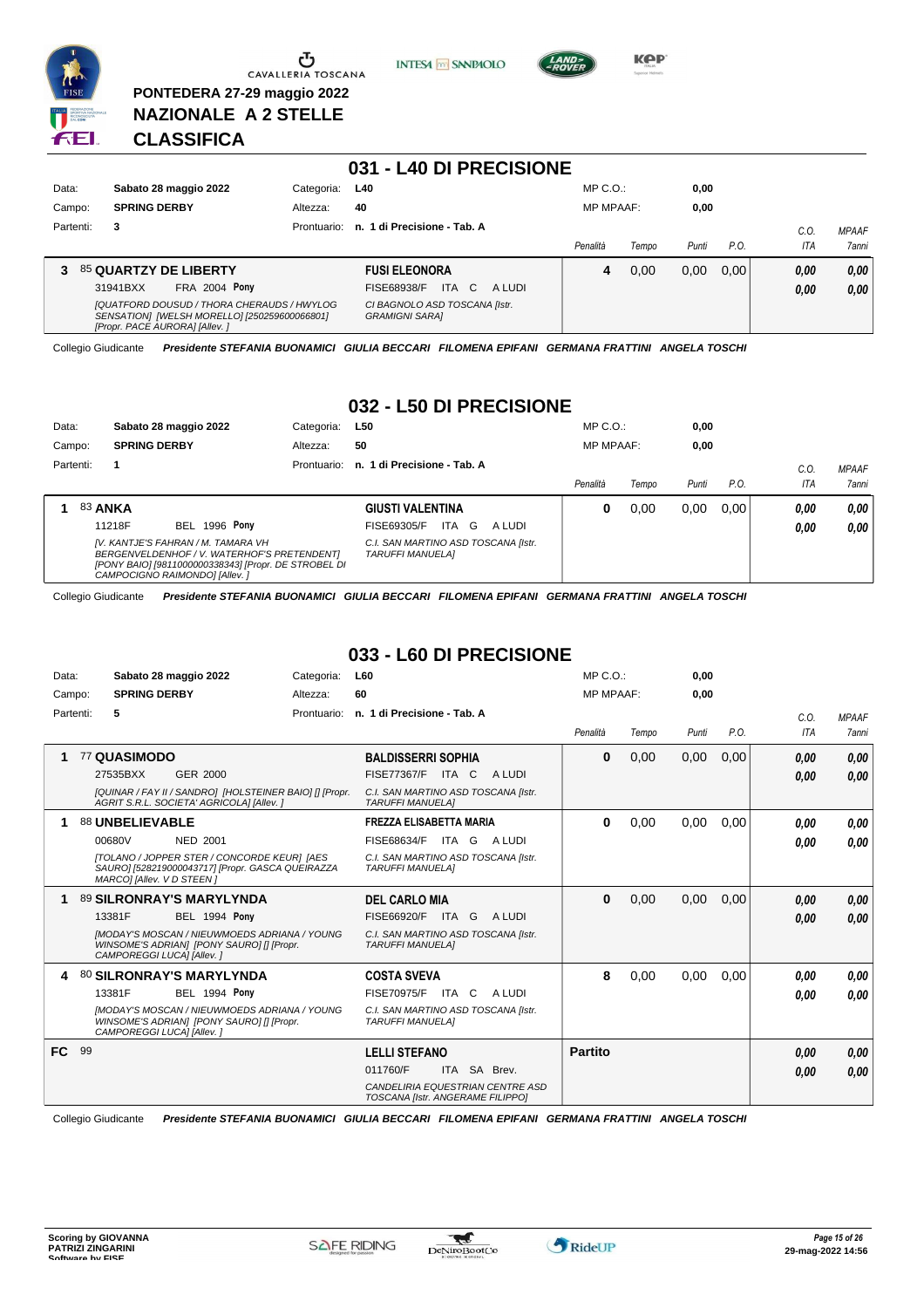





KOP

**NAZIONALE A 2 STELLE CLASSIFICA**

**PONTEDERA 27-29 maggio 2022**

#### **034 - L70 DI PRECISIONE** Data: Sabato 28 maggio 2022 Categoria: L70 Prontuario: **n. 1 di Precisione - Tab. A** Campo: **SPRING DERBY** Partenti: **6** Altezza: **70** MP C.O.: MP MPAAF: **0,00 0,00** *Penalità Tempo Punti P.O. C.O. ITA MPAAF 7anni* **1** 94 **ANTA** ITA 2011 **MARTINELLI DENISE** *[- / - / ] [SCONOSCIUTA BAIO] [380271001005736] [Propr. SEPE EINAUDI GEA] [Allev. SEPE EINAUDI GEA] ASD CENTRO EQUESTE SAN MARCO TOSCANA [Istr. DEMARIA LUCA]* 14902F ITA 2011 FISE58645/F ITA J A LUDI **0,00 0,00 0** 0,00 0,00 0,00 *0,00 0,00 0,00* **1** 98 **BELLATRIX 2.0** IRL 2014 **LANDINI OARA** *[SUNNY BOY / CHEEKY SUZIE / MARMITE D'OR] [IRISH SPORT HORSE PEZZATO BAIO] [372141406030850] [Propr. LANDINI OARA] [Allev. ] CI EMPOLESE ASD TOSCANA [Istr. ROVERSI RICCARDO]* 18693F IRL 2014 FISE17027/F ITA S A LUDI **0,00 0,00 0** 0,00 0,00 0,00 *0,00 0,00 0,00* **3** 81 **VIVALDI DU BEAUMONT** BEL 1998 **PAPA FRANCESCA** *[OISIF II / AAZFELD DU BEAUMONT / LUCAS DE LAUZELLE] [BWP BAIO] [] [Propr. ASSOCIAZIONE MAGNIFICA CORTE TRAPP] [Allev. ] C.I. SAN MARTINO ASD TOSCANA [Istr. TARUFFI MANUELA]* ITA G A LUDI 26135T FISE70411/F *0,00* **4** 0,00 0,00 0,00 *0,00 0,00 0,00* **3** 93 **M. TOTO** ITA 2007 **SPADARO IOLE** *[995 SCIAMANO / 8254 ESPINOSA / 73 URBINO (V)] [MAREMMANO BAIO] [380098100492995] [Propr. ANTONELLI CONSUELO] [Allev. MUGNAIOLI GIANNIFABRIZIO] ASD CENTRO EQUESTE SAN MARCO TOSCANA [Istr. DEMARIA LUCA]* 16133F ITA 2007 FISE61872/F ITA C ALUDI <mark>0,00 0,00</mark> **4** 0,00 0,00 0,00 *0,00 0,00 0,00* 87 **ANKA BEL 1996 Pony GIANNINI GIULIA** *[V. KANTJE'S FAHRAN / M. TAMARA VH BERGENVELDENHOF / V. WATERHOF'S PRETENDENT] [PONY BAIO] [9811000000338343] [Propr. DE STROBEL DI CAMPOCIGNO RAIMONDO] [Allev. ] C.I. SAN MARTINO ASD TOSCANA [Istr. TARUFFI MANUELA]* ITA C A LUDI 11218F FISE68874/F *0,00* **Pony Elim.** 0,00 0,00 0,00 *0,00 0,00 0,00* **FC** 99 **LELLI STEFANO** *CANDELIRIA EQUESTRIAN CENTRE ASD TOSCANA [Istr. ANGERAME FILIPPO]* ITA SA Brev. 011760/F *0,00* **Partito** *0,00 0,00 0,00* Collegio Giudicante *Presidente STEFANIA BUONAMICI GIULIA BECCARI FILOMENA EPIFANI GERMANA FRATTINI ANGELA TOSCHI*

#### **035 - LB80 DI PRECISIONE**

| Data:     | Sabato 28 maggio 2022                                                                                                                                                          | Categoria:  | <b>LB80</b>                                                                                                                  | $MP C. O.$ :     |       | 0,00  |      |                   |                              |
|-----------|--------------------------------------------------------------------------------------------------------------------------------------------------------------------------------|-------------|------------------------------------------------------------------------------------------------------------------------------|------------------|-------|-------|------|-------------------|------------------------------|
| Campo:    | <b>SPRING DERBY</b>                                                                                                                                                            | Altezza:    | 80                                                                                                                           | <b>MP MPAAF:</b> |       | 0.00  |      |                   |                              |
| Partenti: | 13                                                                                                                                                                             | Prontuario: | n. 1 di Precisione - Tab. A                                                                                                  | Penalità         | Tempo | Punti | P.O. | C.0<br><b>ITA</b> | <b>MPAAF</b><br><b>7anni</b> |
|           | 60 GILDA<br>2015 Pony<br>17685F<br>ITA.<br>[-/-/-] [PONY BAIO] [380271006113965] [Propr.<br>CAPORASO ROBERTO] [Allev. PANDOLFO IVAN]                                           |             | <b>CAPORASO STEFANIA</b><br>FISE60538/F<br>ITA J<br>Brev.<br>CI EMPOLESE ASD TOSCANA [Istr. BIANCHI<br><b>ALESSIOI</b>       | 0                | 0,00  | 0,00  | 0,00 | 0.00<br>0.00      | 0,00<br>0.00                 |
|           | 61 RENOMEE LA GAFFELIERE<br>03236C<br>FRA 2005<br><b>[GENTLEMAN IV / JALOUSIE II / FLYER] [SELLA</b><br>FRANCESE BAIO] [250259600162384] [Propr. DOLCINI<br>VALERIA] [Allev. ] |             | <b>DA VALLE ALESSIA</b><br>FISE60275/F<br>ITA J<br>Brev.<br>C.I. SAN MARTINO ASD TOSCANA [Istr.<br><b>TARUFFI MANUELAI</b>   | $\bf{0}$         | 0,00  | 0,00  | 0,00 | 0,00<br>0,00      | 0,00<br>0,00                 |
|           | 68 CALVADOS<br>ITA 2012 Pony<br>26775M<br>[SCONOSCIUTO / SCONOSCIUTA / ] [SCONOSCIUTA<br>GRIGIO] [380271006020250] [Propr. AGNELLI ROSALIA]<br>[Allev.]                        |             | <b>CHELLINI VIOLA</b><br><b>FISE47235/F</b><br>ITA J<br>Brev.<br>CI BAGNOLO ASD TOSCANA [Istr.<br><b>GABELLINI ANTONIOI</b>  | 0                | 0,00  | 0,00  | 0,00 | 0.00<br>0.00      | 0,00<br>0,00                 |
|           | 69 QUASIMODO<br><b>GER 2000</b><br>27535BXX<br>[QUINAR / FAY II / SANDRO] [HOLSTEINER BAIO] [] [Propr.<br>AGRIT S.R.L. SOCIETA' AGRICOLA] [Allev. ]                            |             | <b>DELLA NINA JESSICA</b><br>FISE43622/F<br>ITA J<br>Brev.<br>C.I. SAN MARTINO ASD TOSCANA [Istr.<br><b>TARUFFI MANUELAI</b> | $\bf{0}$         | 0,00  | 0,00  | 0,00 | 0,00<br>0.00      | 0,00<br>0,00                 |

\*

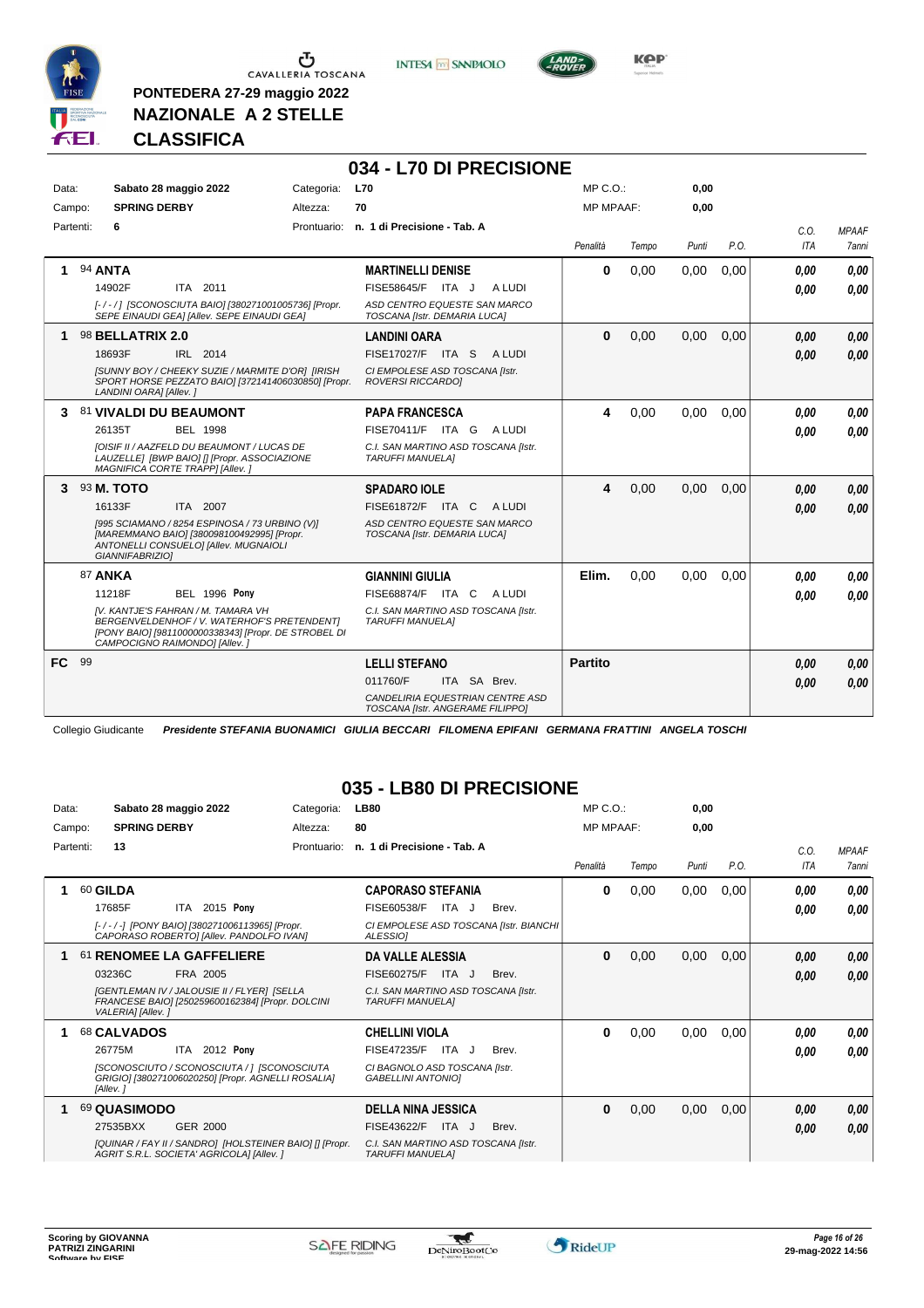

**PONTEDERA 27-29 maggio 2022 NAZIONALE A 2 STELLE**





**Kep** 

#### **CLASSIFICA**

|       |           |                           |                                                                                                                                                        |            | 035 - LB80 DI PRECISIONE                                            |                  |       |       |      |             |                       |
|-------|-----------|---------------------------|--------------------------------------------------------------------------------------------------------------------------------------------------------|------------|---------------------------------------------------------------------|------------------|-------|-------|------|-------------|-----------------------|
| Data: |           |                           | Sabato 28 maggio 2022                                                                                                                                  | Categoria: | <b>LB80</b>                                                         | MP C.O.:         |       | 0,00  |      |             |                       |
|       | Campo:    | <b>SPRING DERBY</b>       |                                                                                                                                                        | Altezza:   | 80                                                                  | <b>MP MPAAF:</b> |       | 0,00  |      |             |                       |
|       | Partenti: | 13                        |                                                                                                                                                        |            | Prontuario: n. 1 di Precisione - Tab. A                             | Penalità         | Tempo | Punti | P.O. | C.O.<br>ITA | <b>MPAAF</b><br>7anni |
| 1.    |           |                           | 71 LIBERO LUXE D'ASSCHAUT                                                                                                                              |            | <b>MONTECCHI ELENA</b>                                              | 0                | 0,00  | 0,00  | 0,00 | 0,00        | 0,00                  |
|       |           | 15891F                    | BEL 2011                                                                                                                                               |            | FISE39741/F ITA J<br>Brev.                                          |                  |       |       |      | 0.00        | 0.00                  |
|       |           |                           | [VAN GOGH / WHAT A OLEASURE POLDERRAND / FOR<br>PLEASURE] [BEL. WARMBLOEDPAARD BAIO]<br>[981100002459169] [Propr. CRASTAN ALBERTO] [Allev. ]           |            | CI BAGNOLO ASD TOSCANA [Istr.<br><b>GABELLINI ANTONIOI</b>          |                  |       |       |      |             |                       |
|       |           | 1 84 PANAMERA AP          |                                                                                                                                                        |            | <b>GALLI GEMMA</b>                                                  | $\bf{0}$         | 0,00  | 0,00  | 0,00 | 0.00        | 0,00                  |
|       |           | 11981F                    | GER 2008                                                                                                                                               |            | FISE69231/F ITA C<br>A LUDI                                         |                  |       |       |      | 0,00        | 0,00                  |
|       |           | [Allev.]                  | <b>JARGENTINUS / ARANCHA VAN DE KIEKENHOEF / SKIPPY</b><br>II] [OLDENBURG SAURO] [] [Propr. SELMER SABINE]                                             |            | C.E.SAN COLOMBANO TOSCANA [Istr.<br><b>UGORI GIANLUCAI</b>          |                  |       |       |      |             |                       |
| 1.    |           |                           | 86 VIVALDI DU BEAUMONT                                                                                                                                 |            | <b>GAMBOGI AMBRA</b>                                                | $\bf{0}$         | 0,00  | 0,00  | 0,00 | 0.00        | 0,00                  |
|       |           | 26135T                    | <b>BEL 1998</b>                                                                                                                                        |            | FISE68875/F ITA G ALUDI                                             |                  |       |       |      | 0.00        | 0.00                  |
|       |           |                           | [OISIF II / AAZFELD DU BEAUMONT / LUCAS DE<br>LAUZELLE  [BWP BAIO] [] [Propr. ASSOCIAZIONE<br>MAGNIFICA CORTE TRAPP] [Allev.]                          |            | C.I. SAN MARTINO ASD TOSCANA [Istr.<br><b>TARUFFI MANUELAI</b>      |                  |       |       |      |             |                       |
|       |           | 1 100 ARWEN               |                                                                                                                                                        |            | PILERI MADDALENA                                                    | $\bf{0}$         | 0,00  | 0,00  | 0,00 | 0.00        | 0,00                  |
|       |           | 08526F                    | ITA 2004 Pony                                                                                                                                          |            | FISE58141/F ITA C<br>A LUDI                                         |                  |       |       |      | 0.00        | 0.00                  |
|       |           | ASD] [Allev.]             | [POETIC JUSTICE / BELLA DONNA / BRANTSHAMMAR]<br>[CONNEMARA BAIO] [] [Propr. CENTRO IPPICO BAGNOLO                                                     |            | CI BAGNOLO ASD TOSCANA [Istr.<br><b>GRAMIGNI SARA1</b>              |                  |       |       |      |             |                       |
|       |           | <b>1 101 ARWEN</b>        |                                                                                                                                                        |            | <b>PETROCELLI GIULIA</b>                                            | 0                | 0,00  | 0,00  | 0,00 | 0.00        | 0,00                  |
|       |           | 08526F                    | ITA 2004 Pony                                                                                                                                          |            | FISE46923/F ITA J<br>A LUDI                                         |                  |       |       |      | 0.00        | 0.00                  |
|       |           | ASD] [Allev.]             | [POETIC JUSTICE / BELLA DONNA / BRANTSHAMMAR]<br>[CONNEMARA BAIO] [] [Propr. CENTRO IPPICO BAGNOLO                                                     |            | CI BAGNOLO ASD TOSCANA [Istr.<br><b>GRAMIGNI SARAI</b>              |                  |       |       |      |             |                       |
|       |           | 10 58 LIONA BLOM          |                                                                                                                                                        |            | <b>TONELLI BEATRICE</b>                                             | 4                | 0,00  | 0,00  | 0,00 | 0,00        | 0,00                  |
|       |           | 04756C                    | <b>NED 2010</b>                                                                                                                                        |            | FISE25442/C ITA J<br>Brev.                                          |                  |       |       |      | 0.00        | 0,00                  |
|       |           | FRANCHI MONICA] [Allev.]  | <b>IWOLDHOEVE'S BART / WOLDSTREEK'S VERA /</b><br>ORCHARD D'AVRANCHES] [NEDERLANDS RIJPAAR.<br>SAURO ORDINARIO] [528210002490985] [Propr. DE           |            | CENTRO IPPICO 3 EMME ASD LIGURIA [Istr.<br><b>MARRAS FRANCESCOI</b> |                  |       |       |      |             |                       |
|       |           | 10 78 MISTER MORENO       |                                                                                                                                                        |            | <b>ORSI BENEDETTA</b>                                               | 4                | 0,00  | 0,00  | 0,00 | 0.00        | 0,00                  |
|       |           | 10355F                    | ITA 2005                                                                                                                                               |            | FISE72691/F ITA C<br>A LUDI                                         |                  |       |       |      | 0.00        | 0.00                  |
|       |           |                           | [AKROBAT FLAMME / TURCANA EMOYENI / ABELE III]<br>[SELLA ITALIANO BAIO] [977121001672459] [Propr. FENU<br>MATTEO MICHELE] [Allev. FENU MATTEO MICHELE] |            | C.I. SAN MARTINO ASD TOSCANA [Istr.<br><b>TARUFFI MANUELA]</b>      |                  |       |       |      |             |                       |
|       |           |                           | 10 112 M.IAGNIDE DI CASTELPORZIANO                                                                                                                     |            | <b>BENASSI REBECCA</b>                                              | 4                | 0,00  | 0,00  | 0,00 | 0.00        | 0,00                  |
|       |           | 18697F                    | <b>ITA 2018</b>                                                                                                                                        |            | FISE27210/F ITA Y<br>Brev.                                          |                  |       |       |      | 0.00        | 0.00                  |
|       |           | TENUTA DI CASTELPORZIANO] | [M.OLIVASTRO DEL BELAGAIO / M.VALCHIRIA DI<br>CASTELPORZIANO / ZIGOLO] [MAREMMANO BAIO]<br>[380271006022011] [Propr. TRAFELI MARCO] [Allev.            |            | ASD CENTRO EQUESTE SAN MARCO<br>TOSCANA [Istr. DEMARIA LUCA]        |                  |       |       |      |             |                       |
|       |           | 90 UNBELIEVABLE           |                                                                                                                                                        |            | TESI TALIA                                                          | Elim.            | 0,00  | 0,00  | 0,00 | 0,00        | 0,00                  |
|       |           | 00680V                    | <b>NED 2001</b>                                                                                                                                        |            | FISE67785/F ITA C ALUDI                                             |                  |       |       |      | 0.00        | 0.00                  |
|       |           | MARCO] [Allev. V D STEEN] | [TOLANO / JOPPER STER / CONCORDE KEUR] [AES<br>SAURO] [528219000043717] [Propr. GASCA QUEIRAZZA                                                        |            | C.I. SAN MARTINO ASD TOSCANA [Istr.<br><b>TARUFFI MANUELA]</b>      |                  |       |       |      |             |                       |

Collegio Giudicante *Presidente STEFANIA BUONAMICI GIULIA BECCARI FILOMENA EPIFANI GERMANA FRATTINI ANGELA TOSCHI*

#### **036 - B90 DI PRECISIONE**

| Data:     | Sabato 28 maggio 2022                  | Categoria:  | B90                          | $MP C. O.$ :     |       | 0,00  |      |            |              |
|-----------|----------------------------------------|-------------|------------------------------|------------------|-------|-------|------|------------|--------------|
| Campo:    | <b>SPRING DERBY</b>                    | Altezza:    | 90                           | <b>MP MPAAF:</b> |       | 0.00  |      |            |              |
| Partenti: | 6                                      | Prontuario: | n. 1 di Precisione - Tab. A  |                  |       |       |      | C.O.       | <b>MPAAF</b> |
|           |                                        |             |                              | Penalità         | Tempo | Punti | P.O. | <b>ITA</b> | <b>7anni</b> |
|           |                                        |             |                              |                  |       |       |      |            |              |
|           | <b>63 KWINTHYRE VAN HET PAARDEVELD</b> |             | <b>BINDI MARTA</b>           | 0                | 0.00  | 0.00  | 0.00 | 0,00       | 0,00         |
|           | 13263D<br>BEL 2010                     |             | ITA.<br>FISE54564/F<br>Brev. |                  |       |       |      | 0,00       | 0.00         |

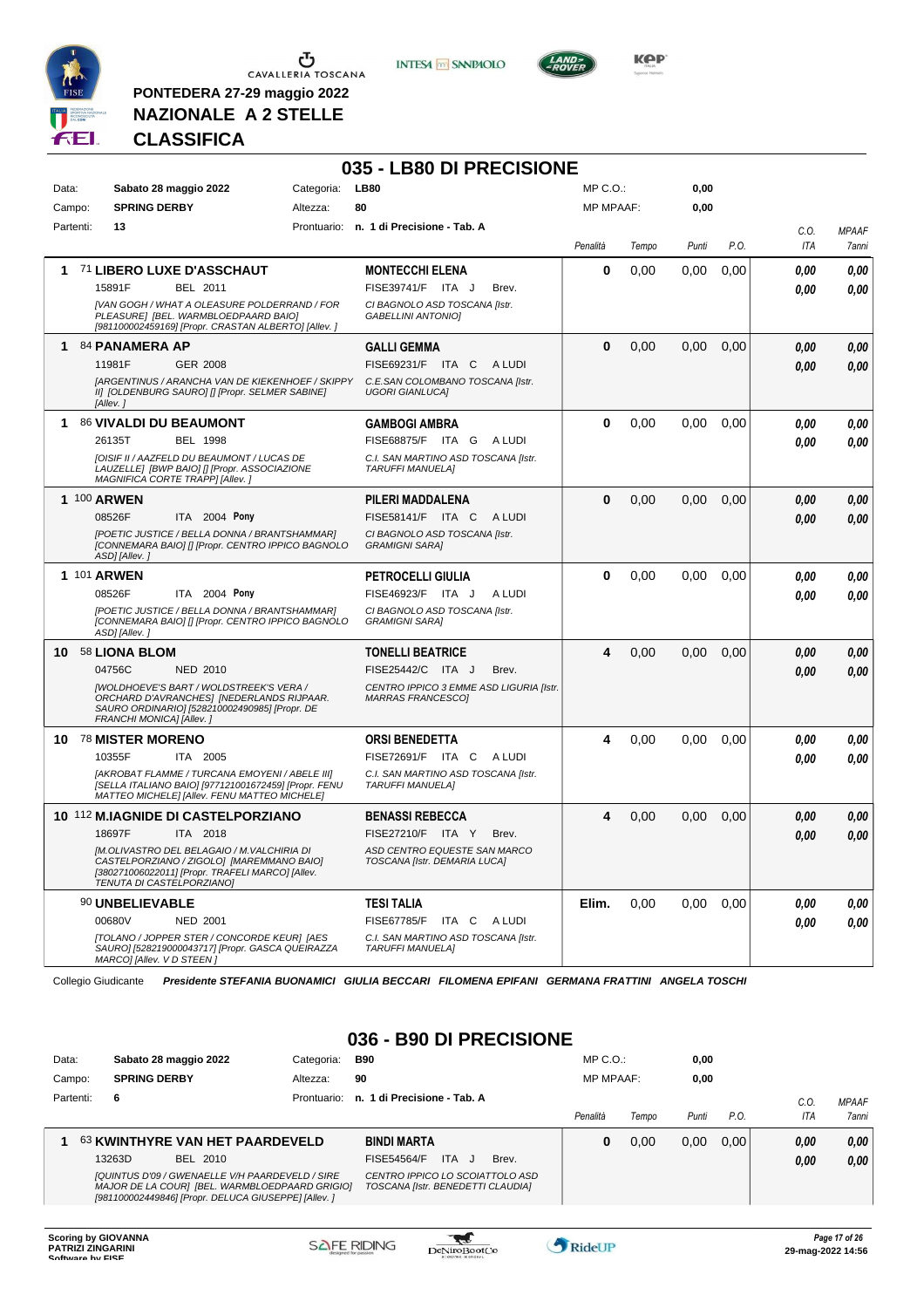

**PONTEDERA 27-29 maggio 2022 NAZIONALE A 2 STELLE**

**INTESA** M SANPAOLO

**036 - B90 DI PRECISIONE**



**Kep** 

# **CLASSIFICA**

| Data:<br>Campo: | Sabato 28 maggio 2022<br><b>SPRING DERBY</b>                                                                                                                                                                    | <b>B90</b><br>Categoria:<br>90<br>Altezza:                                                                                      | $MP C. O.$ :<br><b>MP MPAAF:</b> |       | 0.00<br>0.00 |      |                    |                              |
|-----------------|-----------------------------------------------------------------------------------------------------------------------------------------------------------------------------------------------------------------|---------------------------------------------------------------------------------------------------------------------------------|----------------------------------|-------|--------------|------|--------------------|------------------------------|
| Partenti:       | 6                                                                                                                                                                                                               | Prontuario: n. 1 di Precisione - Tab. A                                                                                         | Penalità                         | Tempo | Punti        | P.O. | C.0.<br><b>ITA</b> | <b>MPAAF</b><br><b>7anni</b> |
|                 | 68 CALVADOS<br>ITA 2012 Pony<br>26775M<br>ISCONOSCIUTO / SCONOSCIUTA /   JSCONOSCIUTA<br>GRIGIO] [380271006020250] [Propr. AGNELLI ROSALIA]<br>[Allev.]                                                         | <b>CHELLINI VIOLA</b><br>FISE47235/F ITA J<br>Brev.<br>CI BAGNOLO ASD TOSCANA [Istr.<br><b>GABELLINI ANTONIOI</b>               | $\bf{0}$                         | 0,00  | 0,00         | 0.00 | 0.00<br>0.00       | 0.00<br>0,00                 |
| 1               | 71 LIBERO LUXE D'ASSCHAUT<br>15891F<br>BEL 2011<br><b>IVAN GOGH / WHAT A OLEASURE POLDERRAND / FOR</b><br>PLEASURE] [BEL. WARMBLOEDPAARD BAIO]<br>[981100002459169] [Propr. CRASTAN ALBERTO] [Allev. ]          | <b>MONTECCHI ELENA</b><br>FISE39741/F<br>ITA J<br>Brev.<br>CI BAGNOLO ASD TOSCANA [Istr.<br><b>GABELLINI ANTONIOI</b>           | $\bf{0}$                         | 0,00  | 0,00         | 0,00 | 0,00<br>0,00       | 0.00<br>0,00                 |
| 1               | 72 CHESTHER<br>29776G<br><b>NED 2007</b><br>[EPILOT / NAIDEE / LUX] [KWPN BAIO] [528210000892640]<br>[Propr. CASCIANESE COUNTRY CLUB] [Allev. ]                                                                 | <b>FERRARO FATIMA</b><br>FISE35033/F ITA S<br>Brev.<br>SAN GORO ASD TOSCANA [Istr.<br><b>FIORAVANTI ROBERTAI</b>                | $\bf{0}$                         | 0.00  | 0.00         | 0.00 | 0.00<br>0.00       | 0.00<br>0.00                 |
| 5.              | 58 LIONA BLOM<br>04756C<br>NED 2010<br><b>IWOLDHOEVE'S BART / WOLDSTREEK'S VERA /</b><br>ORCHARD D'AVRANCHES] [NEDERLANDS RIJPAAR.<br>SAURO ORDINARIO] [528210002490985] [Propr. DE<br>FRANCHI MONICA] [Allev.] | <b>TONELLI BEATRICE</b><br>FISE25442/C<br>ITA J<br>Brev.<br>CENTRO IPPICO 3 EMME ASD LIGURIA [Istr.<br><b>MARRAS FRANCESCOI</b> | 4                                | 0,00  | 0.00         | 0.00 | 0,00<br>0,00       | 0,00<br>0.00                 |
|                 | 5 113 SAMUELA II<br>18701F<br>ITA 2014<br>[-/-/-] [SCONOSCIUTA BAIO] [380271004030351] [Propr.<br>BENASSI REBECCAI [Allev. GIULIANO LORENZO]                                                                    | <b>BENASSI REBECCA</b><br><b>FISE27210/F</b><br>ITA Y<br>Brev.<br>ASD CENTRO EQUESTE SAN MARCO<br>TOSCANA [Istr. DEMARIA LUCA]  | 4                                | 0,00  | 0,00         | 0.00 | 0.00<br>0.00       | 0.00<br>0.00                 |

Collegio Giudicante *Presidente STEFANIA BUONAMICI GIULIA BECCARI FILOMENA EPIFANI GERMANA FRATTINI ANGELA TOSCHI*

# **037 - 4 ANNI DI PRECISIONE**

| Data:     |    | Domenica 29 maggio 2022                                                                                                                                                                | Categoria:  | 4 Anni                                                               | $MP C. O.$ :     |       | 0,00  |      |      |              |
|-----------|----|----------------------------------------------------------------------------------------------------------------------------------------------------------------------------------------|-------------|----------------------------------------------------------------------|------------------|-------|-------|------|------|--------------|
| Campo:    |    | <b>OPPES</b>                                                                                                                                                                           | Altezza:    | 110                                                                  | <b>MP MPAAF:</b> |       | 0,00  |      |      |              |
| Partenti: |    | 3                                                                                                                                                                                      | Prontuario: | n. 1 di Precisione - Tab. A                                          |                  |       |       |      | C.O. | <b>MPAAF</b> |
|           |    |                                                                                                                                                                                        |             |                                                                      | Penalità         | Tempo | Punti | P.O. | ITA  | <b>7anni</b> |
| <b>FC</b> | 13 |                                                                                                                                                                                        |             | <b>SCIALLI LUISA</b>                                                 | <b>Partito</b>   |       |       |      | 0,00 | 0,00         |
|           |    |                                                                                                                                                                                        |             | 011397/F<br>ITA S<br>$1^{\circ}$ G                                   |                  |       |       |      | 0,00 | 0.00         |
|           |    |                                                                                                                                                                                        |             | CENTRO IPPICO LO SCOIATTOLO ASD<br>TOSCANA [Istr. BENEDETTI CLAUDIA] |                  |       |       |      |      |              |
| FC.       | 74 |                                                                                                                                                                                        |             | <b>DREUCCI MATILDE</b>                                               | <b>Partito</b>   |       |       |      | 0.00 | 0,00         |
|           |    |                                                                                                                                                                                        |             | <b>FISE22583/F</b><br>ITA Y<br>Brev.                                 |                  |       |       |      | 0.00 | 0.00         |
|           |    |                                                                                                                                                                                        |             | CENTRO IPPICO LO SCOIATTOLO ASD<br>TOSCANA [Istr. BENEDETTI CLAUDIA] |                  |       |       |      |      |              |
| <b>NP</b> |    | <b>GINGER M&amp;M</b>                                                                                                                                                                  |             | <b>FILIPPI AMANDA</b>                                                | N.P.             | 0,00  | 0,00  | 0,00 | 0,00 | 0,00         |
|           |    | 18601F<br>ITA 2018                                                                                                                                                                     |             | FISE13055/F<br>ITA S<br>1°G                                          |                  |       |       |      | 0,00 | 0,00         |
|           |    | <b>[GOYA DELLA FLORIDA / ETOILE DEL BARONCIO /</b><br>SILVANO] [SELLA ITALIANO SAURO] [380271000026559]<br>[Propr. MARBLE&MORE SRL] [Allev. BARZAGHI STUD<br>SOCIETA' AGRICOLA A.R.L.1 |             | CENTRO IPPICO LO SCOIATTOLO ASD<br>TOSCANA [Istr. BENEDETTI CLAUDIA] |                  |       |       |      |      |              |

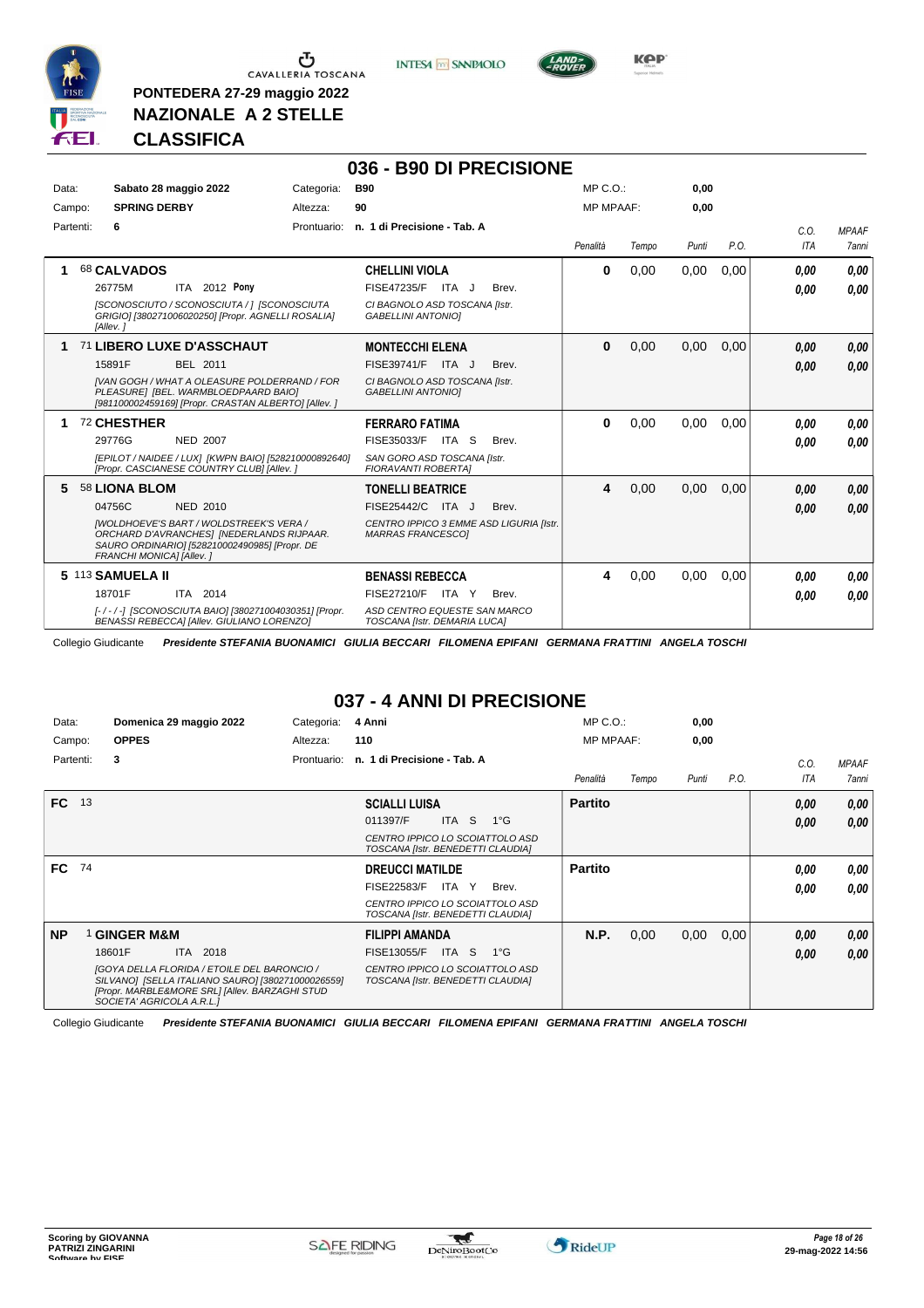

**PONTEDERA 27-29 maggio 2022 NAZIONALE A 2 STELLE**

**INTESA** M SANPAOLO



**Kep** 

#### **CLASSIFICA**

|           |               |                                                                                                         |             | 038 - 5 ANNI DI PRECISIONE                                         |       |                                         |                  |       |       |      |            |              |
|-----------|---------------|---------------------------------------------------------------------------------------------------------|-------------|--------------------------------------------------------------------|-------|-----------------------------------------|------------------|-------|-------|------|------------|--------------|
| Data:     |               | Domenica 29 maggio 2022                                                                                 | Categoria:  | 5 Anni                                                             |       |                                         | $MP C. O.$ :     |       | 0,00  |      |            |              |
| Campo:    | <b>OPPES</b>  |                                                                                                         | Altezza:    | 115                                                                |       |                                         | <b>MP MPAAF:</b> |       | 0,00  |      |            |              |
| Partenti: | 3             |                                                                                                         | Prontuario: | n. 1 di Precisione - Tab. A                                        |       |                                         |                  |       |       |      | C.O.       | <b>MPAAF</b> |
|           |               |                                                                                                         |             |                                                                    |       |                                         | Penalità         | Tempo | Punti | P.O. | <b>ITA</b> | <b>7anni</b> |
|           | 8 SPINARC - P |                                                                                                         |             | <b>MASETTI MATILDE</b>                                             |       |                                         | Elim.            | 0,00  | 0,00  | 0,00 | 0.00       | 0,00         |
|           | 17943F        | <b>NED 2017</b>                                                                                         |             | <b>FISE6748/C</b>                                                  | ITA S | $1^{\circ}G$                            |                  |       |       |      | 0.00       | 0.00         |
|           |               | [SPIROS Z / TONIGHT B / NARCOS II] [AES MORELLO]<br>[528210004694816] [Propr. MASETTI MATILDE] [Allev.] |             | <b>MARRAS FRANCESCOI</b>                                           |       | CENTRO IPPICO 3 EMME ASD LIGURIA [Istr. |                  |       |       |      |            |              |
| FC.       | 54            |                                                                                                         |             | <b>ANGELI GIULIA</b>                                               |       |                                         | <b>Partito</b>   |       |       |      | 0.00       | 0,00         |
|           |               |                                                                                                         |             | 010370/F                                                           | ITA S | $1^{\circ}$ G                           |                  |       |       |      | 0.00       | 0,00         |
|           |               |                                                                                                         |             | EQUESTRIAN LA SPEZIA LIGURIA [Istr.<br><b>MASIERO GIORGIOI</b>     |       |                                         |                  |       |       |      |            |              |
| FC 55     |               |                                                                                                         |             | <b>BACCI ELIA</b>                                                  |       |                                         | <b>Partito</b>   |       |       |      | 0.00       | 0,00         |
|           |               |                                                                                                         |             | 009633/F                                                           | ITA S | $2^{\circ}G$                            |                  |       |       |      | 0.00       | 0.00         |
|           |               |                                                                                                         |             | CENTRO IPPICO PISANO SSD A RL<br>TOSCANA [Istr. DILONARDO MANUELA] |       |                                         |                  |       |       |      |            |              |

Collegio Giudicante *Presidente STEFANIA BUONAMICI GIULIA BECCARI FILOMENA EPIFANI GERMANA FRATTINI ANGELA TOSCHI*

#### **039 - 6 ANNI A FASI CONSECUTIVE**

| Data:     |      | Domenica 29 maggio 2022                                                                                              | Categoria:  | 6 Anni                                                               | $MP C. O.$ :     |          | 0,00  |      |            |              |
|-----------|------|----------------------------------------------------------------------------------------------------------------------|-------------|----------------------------------------------------------------------|------------------|----------|-------|------|------------|--------------|
| Campo:    |      | <b>OPPES</b>                                                                                                         | Altezza:    | 125                                                                  | <b>MP MPAAF:</b> |          | 0,00  |      |            |              |
| Partenti: |      | 6                                                                                                                    | Prontuario: | n. 19 speciale a fasi consecutive (tempo della II fase) - Tab. A     |                  |          |       |      | C.O.       | <b>MPAAF</b> |
|           |      |                                                                                                                      |             |                                                                      | Penalità         | Tempo    | Punti | P.O. | <b>ITA</b> | 7anni        |
|           |      | <b>48 ARCA DU LYS</b>                                                                                                |             | <b>MARRAS MICAELA MARIUCCIA</b>                                      | 0/0              | 36,53    | 0,00  | 0,00 | 0,00       | 0,00         |
|           |      | 04783C<br>GER 2016                                                                                                   |             | <b>FISE14818/C</b><br>ITA C<br>− 1°G                                 |                  |          |       |      | 0,00       | 0,00         |
|           |      | [CORNET DU LYS / CHADARCA / CHACCO BLUE]<br>[OLDENBURG BAIO] [276020000485737] [Propr. MARRAS<br>FRANCESCO1 [Allev.] |             | CENTRO IPPICO 3 EMME ASD LIGURIA [Istr.<br><b>SIRI MICOLI</b>        |                  |          |       |      |            |              |
| 2         |      | 70 LIGHT BLUE DMH                                                                                                    |             | <b>ONETO GIULIA</b>                                                  |                  | 14 76,25 | 0,00  | 0,00 | 0.00       | 0.00         |
|           |      | 04697C<br><b>NED 2016</b>                                                                                            |             | FISE14213/C ITA Y 1°G                                                |                  |          |       |      | 0,00       | 0.00         |
|           |      | [CALMANDO / CRISTAL BLUE / MR BLUE] [KWPN GRIGIO]<br>[528210004437784] [Propr. ONETO GIULIA] [Allev. ]               |             | HORSE CLUB RAPALLO SSD S.R.L. LIGURIA<br>[Istr. CEPOLLINA NICOLE]    |                  |          |       |      |            |              |
| FC 51     |      |                                                                                                                      |             | <b>BARZAGHI LORENZO</b>                                              | <b>Partito</b>   |          |       |      | 0,00       | 0,00         |
|           |      |                                                                                                                      |             | 008473/F<br>ITA S<br>$2^{\circ}$ G                                   |                  |          |       |      | 0,00       | 0.00         |
|           |      |                                                                                                                      |             | CENTRO IPPICO LO SCOIATTOLO ASD<br>TOSCANA [Istr. BENEDETTI CLAUDIA] |                  |          |       |      |            |              |
| FC        | 6    |                                                                                                                      |             | <b>BENDINELLI REBECCA</b>                                            | <b>Partito</b>   |          |       |      | 0.00       | 0.00         |
|           |      |                                                                                                                      |             | FISE19278/F ITA S<br>$2^{\circ}$ G                                   |                  |          |       |      | 0.00       | 0.00         |
|           |      |                                                                                                                      |             | CENTRO IPPICO LO SCOIATTOLO ASD<br>TOSCANA [Istr. BENEDETTI CLAUDIA] |                  |          |       |      |            |              |
| FC.       | 22   |                                                                                                                      |             | <b>DEMARIA LUCA</b>                                                  | <b>Partito</b>   |          |       |      | 0,00       | 0,00         |
|           |      |                                                                                                                      |             | 002450/A<br>ITA S<br>$2^{\circ}$ G                                   |                  |          |       |      | 0.00       | 0.00         |
|           |      |                                                                                                                      |             | ASD CENTRO EQUESTE SAN MARCO<br>TOSCANA [Istr. DEMARIA LUCA]         |                  |          |       |      |            |              |
| FC.       | - 31 |                                                                                                                      |             | <b>RODINETTI NICOLA</b>                                              | <b>Partito</b>   |          |       |      | 0.00       | 0.00         |
|           |      |                                                                                                                      |             | 007316/C<br>ITA S<br>$2^{\circ}$ G                                   |                  |          |       |      | 0,00       | 0.00         |
|           |      |                                                                                                                      |             | HORSE CLUB RAPALLO SSD S.R.L. LIGURIA<br>[Istr. CEPOLLINA NICOLE]    |                  |          |       |      |            |              |

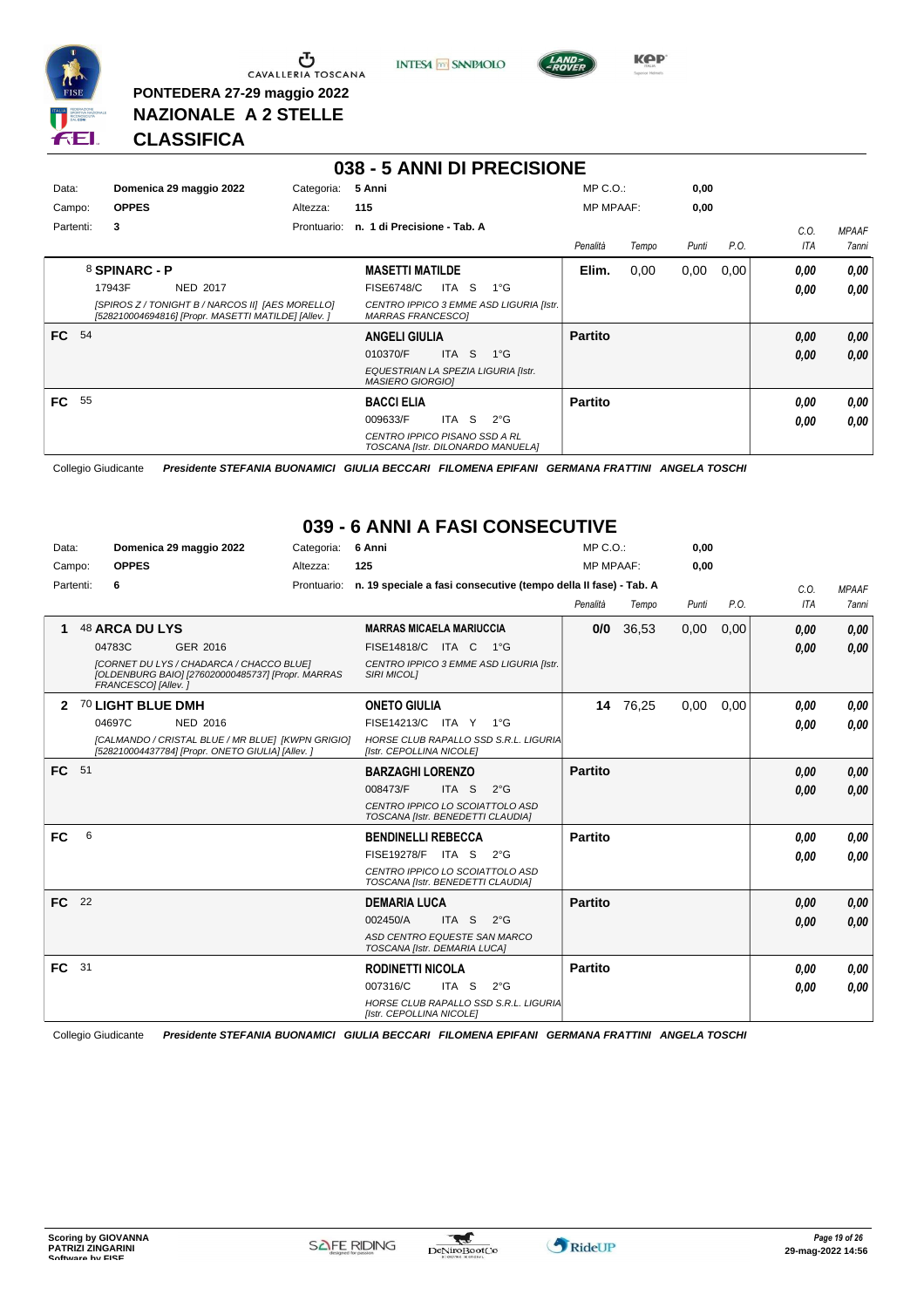

**PONTEDERA 27-29 maggio 2022 NAZIONALE A 2 STELLE**



**041 - C130 A TEMPO**



**Kep** 

#### **CLASSIFICA**

| Data:            | Domenica 29 maggio 2022                                                                                                                                                | Categoria: | C <sub>130</sub>                                                     | MP C.O.:         |         | 900,00 |      |        |              |
|------------------|------------------------------------------------------------------------------------------------------------------------------------------------------------------------|------------|----------------------------------------------------------------------|------------------|---------|--------|------|--------|--------------|
| Campo:           | <b>OPPES</b>                                                                                                                                                           | Altezza:   | 130                                                                  | <b>MP MPAAF:</b> |         | 0,00   |      |        |              |
| Partenti:        | 10                                                                                                                                                                     |            | Prontuario: n. 3 a tempo - Tab. A                                    |                  |         |        |      | C.O.   | <b>MPAAF</b> |
|                  |                                                                                                                                                                        |            |                                                                      | Penalità         | Tempo   | Punti  | P.O. | ITA    | 7anni        |
| 1                | <b>38 ADAMO</b>                                                                                                                                                        |            | <b>LORUSSO DANIELE</b>                                               | 0                | 64,05   | 0,00   | 0,00 | 202,50 | 0,00         |
|                  | 15091F<br>GER 2010                                                                                                                                                     |            | 1014/F<br>ITA S<br>$2^{\circ}$ G                                     |                  |         |        |      | 0.00   | 0.00         |
|                  | [CHIN QUIN / DORADA T KLOMP Z / DARCO]<br>[WESTFALEN BAIO] [276020000097023] [Propr. LORUSSO<br>DANIELE] [Allev.]                                                      |            | SCUOLE ITALIANA DI EQUITAZONE ASD<br>TOSCANA [Istr. LORUSSO DANIELE] |                  |         |        |      |        |              |
|                  | 2 30 CONTE FERRARI                                                                                                                                                     |            | <b>LORUSSO TOBIA</b>                                                 | 0                | 64,45   | 0,00   | 0,00 | 145,80 | 0,00         |
|                  | 17132F<br>GER 2009                                                                                                                                                     |            | FISE85200/KF ITA J<br>$2^{\circ}$ G                                  |                  |         |        |      | 0.00   | 0,00         |
|                  | [CONTELLO / POWERGIRL / POLYDOR] [WESTFALEN<br>BAIO] [380271006047326] [Propr. AP SPORTHORSES<br>S.A.S] [Allev.]                                                       |            | SCUOLE ITALIANA DI EQUITAZONE ASD<br>TOSCANA [Istr. LORUSSO DANIELE] |                  |         |        |      |        |              |
|                  | 3 33 BABLESSE                                                                                                                                                          |            | <b>GORINI GIACOMO</b>                                                | 0                | 68,69   | 0,00   | 0,00 | 121,50 | 0,00         |
|                  | 17199F<br>ITA 2015                                                                                                                                                     |            | 72/F<br>ITA S<br>$2^{\circ}$ G                                       |                  |         |        |      | 90,00  | 0,00         |
|                  | ISWEET FOR HINSELF D'ACHERONTE / DOBLESSE III /<br>TOULON] [SELLA ITALIANO BAIO] [982000196511112]<br>[Propr. DE MAIO GIANCARLO] [Allev. GARDEN JUMPING<br><b>SRL1</b> |            | CANDELIRIA EQUESTRIAN CENTRE ASD<br>TOSCANA [Istr. ANGERAME FILIPPO] |                  |         |        |      |        |              |
|                  | 4 19 BELLAMMODO                                                                                                                                                        |            | <b>LORUSSO TOBIA</b>                                                 | 0                | 69,98   | 0,00   | 0,00 | 0.00   | 0,00         |
|                  | 16581F<br>GER 2012                                                                                                                                                     |            | FISE85200/KF ITA J<br>$2^{\circ}$ G                                  |                  |         |        |      | 0.00   | 0.00         |
|                  | [BALOUS BELLINI / RHOBA M / LANCER III] [WESTFALEN<br>BAIO] [276020000237845] [Propr. CARRARA DONATELLA]<br>[Allev.]                                                   |            | SCUOLE ITALIANA DI EQUITAZONE ASD<br>TOSCANA [Istr. LORUSSO DANIELE] |                  |         |        |      |        |              |
|                  | 5 55 GORKI VAN 'T KEIZERSHOF                                                                                                                                           |            | <b>BACCI ELIA</b>                                                    |                  | 4 75,20 | 0,00   | 0,00 | 0,00   | 0,00         |
|                  | <b>BEL 2006</b><br>18211F                                                                                                                                              |            | 009633/F<br>ITA S<br>$2^{\circ}$ G                                   |                  |         |        |      | 0.00   | 0.00         |
|                  | [ORLANDO / WILKE / SHEYENNE DE BAUGY] [BEL.<br>WARMBLOEDPAARD BAIO] [981100000079727] [Propr.<br>CENTRO IPPICO PISANO SSD A RL] [Allev.]                               |            | CENTRO IPPICO PISANO SSD A RL<br>TOSCANA [Istr. DILONARDO MANUELA]   |                  |         |        |      |        |              |
| 6                | <sup>47</sup> HOW ARE YOU                                                                                                                                              |            | <b>ALBERTI ADELE</b>                                                 | 8                | 65,82   | 0,00   | 0,00 | 0.00   | 0,00         |
|                  | 13867F<br>ITA 2011                                                                                                                                                     |            | FISE37886/F ITA Y 1°G                                                |                  |         |        |      | 0.00   | 0,00         |
|                  | [ROBLE Z / ISOTTA XIV / QUIDAM DE LA CERE] [SELLA<br>ITALIANO SAURO] [941000012129486] [Propr. ALBERTI<br>ADELE] [Allev. ORAZZINI MERI]                                |            | CENTRO IPPICO LO SCOIATTOLO ASD<br>TOSCANA [Istr. DEMARIA LUCA]      |                  |         |        |      |        |              |
|                  | 7 46 KORRELLINA                                                                                                                                                        |            | <b>MATTEOLI FRANCESCO</b>                                            | 8                | 73,46   | 0,00   | 0,00 | 0.00   | 0,00         |
|                  | 09628F<br>ITA 2005                                                                                                                                                     |            | FISE44907/F ITA Y 1°G                                                |                  |         |        |      | 0.00   | 0,00         |
|                  | [GARWASCH / MAAIKE DU MANOIR D'02 / RAPHAELO]<br>[SELLA ITALIANO BAIO] [977121001136386] [Propr.<br>MATTEOLI FRANCESCO] [Allev. PASQUATO ROBERTO]                      |            | C.E.SAN COLOMBANO TOSCANA [Istr.<br><b>UGORI GIANLUCAI</b>           |                  |         |        |      |        |              |
|                  | 8 17 ALCATRAZ VH EXELHOF Z                                                                                                                                             |            | <b>RODINETTI NICOLA</b>                                              | 8                | 76,80   | 0,00   | 0,00 | 0,00   | 0,00         |
|                  | 04451C<br>BEL 2015                                                                                                                                                     |            | 007316/C<br>ITA S<br>$2^{\circ}G$                                    |                  |         |        |      | 0.00   | 0.00         |
|                  | [JORDAN ALPHA Z / HARDOSA VH EXELHOF Z /<br>HEARTBREAKER  [ZANGERSHEIDE GRIGIO]<br>[981100004215974] [Propr. PEGASO SERVICE] [Allev. ]                                 |            | HORSE CLUB RAPALLO SSD S.R.L. LIGURIA<br>[Istr. CEPOLLINA NICOLE]    |                  |         |        |      |        |              |
|                  | 40 KINETTA                                                                                                                                                             |            | <b>MARRAS MICAELA MARIUCCIA</b>                                      | Elim.            | 0,00    | 0,00   | 0,00 | 0,00   | 0,00         |
|                  | 04751C<br>NED 2015                                                                                                                                                     |            | FISE14818/C ITA C 1°G                                                |                  |         |        |      | 0,00   | 0,00         |
|                  | [FREEMAN VDL / ZENITH III / DUTCHBOY] [KWPN<br>GRIGIO] [528210004312220] [Propr. SIRI MICOL] [Allev. SIRI<br><b>MICOLI</b>                                             |            | CENTRO IPPICO 3 EMME ASD LIGURIA [Istr.<br><b>SIRI MICOLI</b>        |                  |         |        |      |        |              |
| FC <sup>31</sup> |                                                                                                                                                                        |            | <b>RODINETTI NICOLA</b>                                              | <b>Partito</b>   |         |        |      | 0,00   | 0,00         |
|                  |                                                                                                                                                                        |            | 007316/C<br>ITA S<br>$2^{\circ}$ G                                   |                  |         |        |      | 0,00   | 0,00         |
|                  |                                                                                                                                                                        |            | HORSE CLUB RAPALLO SSD S.R.L. LIGURIA<br>[Istr. CEPOLLINA NICOLE]    |                  |         |        |      |        |              |

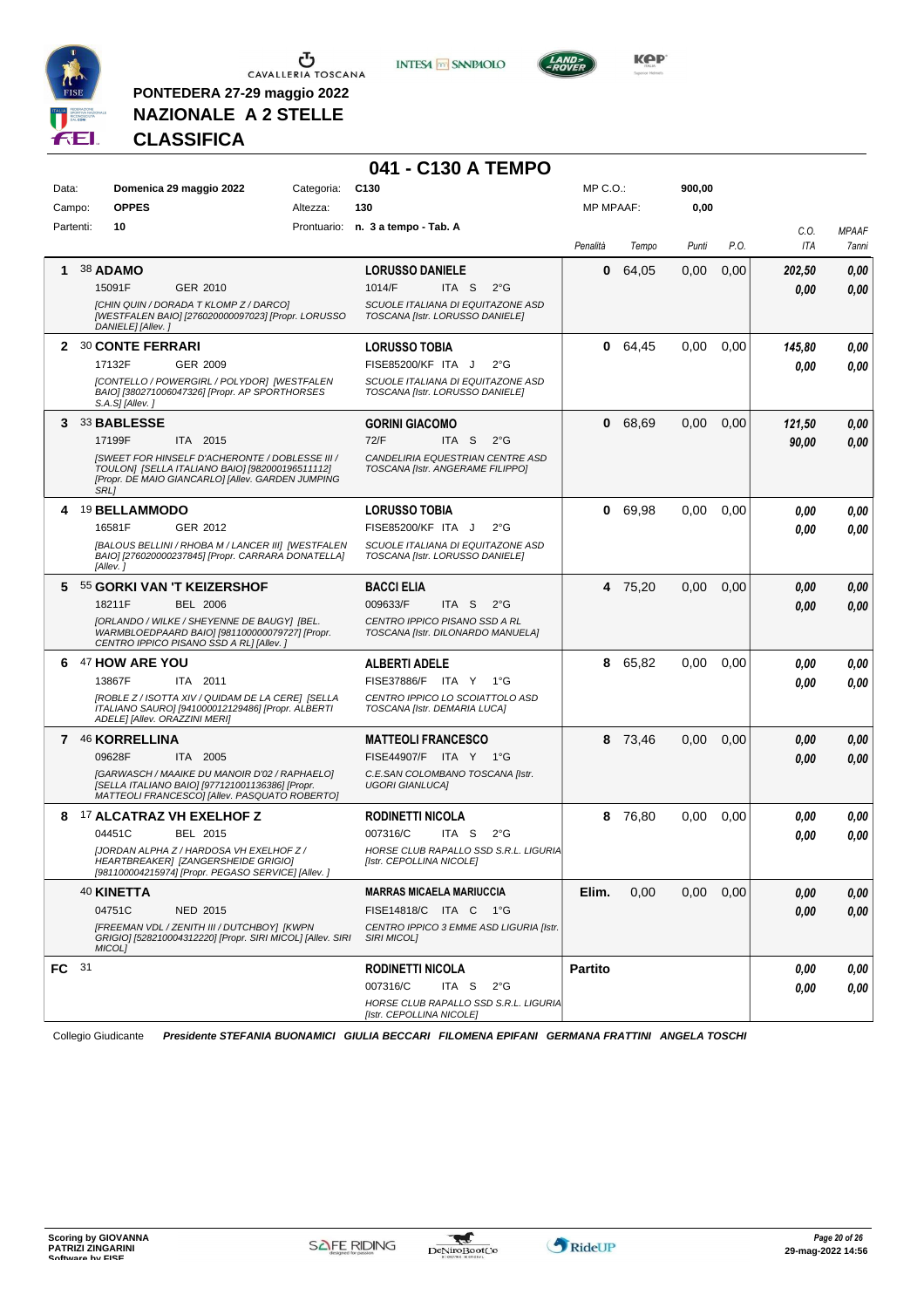

**PONTEDERA 27-29 maggio 2022 NAZIONALE A 2 STELLE**

**INTESA** M SANPAOLO



**KPP** 

#### **CLASSIFICA**

|           |                                                                                                                                                   |             | 042 - C140 GRAN PREMIO A DUE MANCHES                              |       |               |                  |          |          |      |        |              |
|-----------|---------------------------------------------------------------------------------------------------------------------------------------------------|-------------|-------------------------------------------------------------------|-------|---------------|------------------|----------|----------|------|--------|--------------|
| Data:     | Domenica 29 maggio 2022                                                                                                                           | Categoria:  | C140                                                              |       |               | $MP C. O.$ :     |          | 3.000,00 |      |        |              |
| Campo:    | <b>OPPES</b>                                                                                                                                      | Altezza:    | 140                                                               |       |               | <b>MP MPAAF:</b> |          | 0.00     |      |        |              |
| Partenti: | 5                                                                                                                                                 | Prontuario: | n. 8 a due manches - Tab. A                                       |       |               |                  |          |          |      | C.0.   | <b>MPAAF</b> |
|           |                                                                                                                                                   |             |                                                                   |       |               | Penalità         | Tempo    | Punti    | P.O. | ITA    | <b>7anni</b> |
|           | <b>36 ENRIQUE M</b>                                                                                                                               |             | <b>UGORI GIANLUCA</b>                                             |       |               | 0/0              | 44,32    | 0,00     | 0,00 | 750.00 | 0,00         |
|           | 16350F<br><b>NED 2009</b>                                                                                                                         |             | 374/F                                                             | ITA S | $2^{\circ}$ G |                  |          |          |      | 0,00   | 0.00         |
|           | [BALOUBET DU ROUET / RAMITE / NARCOS II SF] [KWPN<br>SAURO] [528210002339431] [Propr. DITTA GIANLUCA<br>UGORI] [Allev.]                           |             | C.E.SAN COLOMBANO TOSCANA [Istr.<br><b>UGORI GIANLUCAI</b>        |       |               |                  |          |          |      |        |              |
|           | $2$ 27 JILLZ                                                                                                                                      |             | <b>MARTELLI GIOVANNI</b>                                          |       |               | 0/0              | 45,56    | 0,00     | 0.00 | 540.00 | 0.00         |
|           | NED 2014<br>30516K                                                                                                                                |             | <b>FISE5247/C</b>                                                 | ITA S | $2^{\circ}$ G |                  |          |          |      | 0.00   | 0.00         |
|           | [X / X / ] [KWPN BAIO] [] [Propr. ] [Allev. ]                                                                                                     |             | EQUESTRIAN LA SPEZIA LIGURIA [Istr.<br><b>MASIERO GIORGIO]</b>    |       |               |                  |          |          |      |        |              |
| 3         | <b>34 QUENTIN ONE</b>                                                                                                                             |             | <b>DEMARIA LUCA</b>                                               |       |               | 4/8              | 42,05    | 0.00     | 0.00 | 450,00 | 0.00         |
|           | 00997Y<br>ITA 2012                                                                                                                                |             | 002450/A                                                          | ITA S | $2^{\circ}$ G |                  |          |          |      | 0.00   | 0.00         |
|           | <b>IQUITE CAPITOL / BARUMINI / LEONE DE LE QUINTEI</b><br>[SELLA ITALIANO BAIO] [982000192323688] [Propr.<br>DAUDRY YARA] [Allev. MARCHESE ESTER] |             | ASD CENTRO EQUESTE SAN MARCO<br>TOSCANA [Istr. DEMARIA LUCA]      |       |               |                  |          |          |      |        |              |
| 4         | <b>24 NUMERIEK VAN T&amp;L</b>                                                                                                                    |             | <b>RODINETTI NICOLA</b>                                           |       |               | 4                | 73,82    | 0.00     | 0.00 | 0.00   | 0.00         |
|           | 04656C<br>BEL 2013                                                                                                                                |             | 007316/C                                                          | ITA S | $2^{\circ}$ G |                  |          |          |      | 0.00   | 0,00         |
|           | IJES VAN HET LINDEHOF / RIEKA II / CORRADO II IBWP<br>SAURO] [981100002988116] [Propr. PEGASO SERVICE<br>SRL] [Allev.]                            |             | HORSE CLUB RAPALLO SSD S.R.L. LIGURIA<br>[Istr. CEPOLLINA NICOLE] |       |               |                  |          |          |      |        |              |
| 5.        | 25 TOUCH AND GO                                                                                                                                   |             | <b>BALDINI AZZURRA</b>                                            |       |               |                  | 12 68,84 | 0,00     | 0,00 | 0,00   | 0,00         |
|           | ITA 2010<br>13127F                                                                                                                                |             | FISE45617/F ITA Y                                                 |       | $2^{\circ}G$  |                  |          |          |      | 0,00   | 0,00         |
|           | [BAEDEKER / ISOTTA XIV / QUIDAM DE LA CERE] [SELLA<br>ITALIANO SAURO] [982000123230588] [Propr. BALDINI<br>AZZURRA] [Allev. ORAZZINI MERI]        |             | CENTRO IPPICO LO SCOIATTOLO ASD<br>TOSCANA [Istr. DEMARIA LUCA]   |       |               |                  |          |          |      |        |              |

Collegio Giudicante *Presidente STEFANIA BUONAMICI GIULIA BECCARI FILOMENA EPIFANI GERMANA FRATTINI ANGELA TOSCHI*

# **046 - L40 DI PRECISIONE**

| Data:     |                     | Domenica 29 maggio 2022                                                                                                                                    | Categoria:  | L40                                                | $MP C. O.$ :     |       | 0,00  |      |            |                     |
|-----------|---------------------|------------------------------------------------------------------------------------------------------------------------------------------------------------|-------------|----------------------------------------------------|------------------|-------|-------|------|------------|---------------------|
| Campo:    | <b>SPRING DERBY</b> |                                                                                                                                                            | Altezza:    | 40                                                 | <b>MP MPAAF:</b> |       | 0,00  |      |            |                     |
| Partenti: | $\mathbf{2}$        |                                                                                                                                                            | Prontuario: | n. 1 di Precisione - Tab. A                        |                  |       |       |      | C.0        | <b>MPAAF</b>        |
|           |                     |                                                                                                                                                            |             |                                                    | Penalità         | Tempo | Punti | P.O. | <b>ITA</b> | <i><b>7anni</b></i> |
|           |                     | 91 JOUVENCE DE CHOISY                                                                                                                                      |             | <b>VECCHIATTO GRETA</b>                            | 0                | 0.00  | 0,00  | 0.00 | 0,00       | 0.00                |
|           | 07315F              | <b>FRA 1997</b>                                                                                                                                            |             | ITA G<br>FISE64718/F<br>A LUDI                     |                  |       |       |      | 0,00       | 0.00                |
|           |                     | [VOLTAIRE / UGOLINE DE CHOISY / HURCEVENT] [SELLA<br>FRANCESE BAIO] [250259600264813] [Propr. PODERE<br>BASSO DEL CERRETELLA DI FANIGLIONE LUNA] [Allev. ] |             | ASD ENCHANTIX TOSCANA [Istr. GENTILE<br>FRANCESCA1 |                  |       |       |      |            |                     |
|           |                     | <b>96 JOUVENCE DE CHOISY</b>                                                                                                                               |             | <b>BENEDETTI VIOLA</b>                             | 0                | 0,00  | 0,00  | 0.00 | 0,00       | 0.00                |
|           | 07315F              | FRA 1997                                                                                                                                                   |             | FISE26039/F<br>ITA Y<br>A LUDI                     |                  |       |       |      | 0,00       | 0.00                |
|           |                     | [VOLTAIRE / UGOLINE DE CHOISY / HURCEVENT] [SELLA<br>FRANCESE BAIO] [250259600264813] [Propr. PODERE<br>BASSO DEL CERRETELLA DI FANIGLIONE LUNA] [Allev. ] |             | ASD ENCHANTIX TOSCANA [Istr. GENTILE<br>FRANCESCA1 |                  |       |       |      |            |                     |

Collegio Giudicante *Presidente STEFANIA BUONAMICI GIULIA BECCARI FILOMENA EPIFANI GERMANA FRATTINI ANGELA TOSCHI*

# **048 - L60 DI PRECISIONE**

| Data:     |                |        | Domenica 29 maggio 2022                                                                                                                                                    | Categoria:  | <b>L60</b>                                                     | $MP C. O.$ :     |       | 0,00  |      |      |              |
|-----------|----------------|--------|----------------------------------------------------------------------------------------------------------------------------------------------------------------------------|-------------|----------------------------------------------------------------|------------------|-------|-------|------|------|--------------|
| Campo:    |                |        | <b>SPRING DERBY</b>                                                                                                                                                        | Altezza:    | 60                                                             | <b>MP MPAAF:</b> |       | 0,00  |      |      |              |
| Partenti: |                | 6      |                                                                                                                                                                            | Prontuario: | n. 1 di Precisione - Tab. A                                    |                  |       |       |      | C.O. | <b>MPAAF</b> |
|           |                |        |                                                                                                                                                                            |             |                                                                | Penalità         | Tempo | Punti | P.O. | ITA  | 7anni        |
|           | <b>87 ANKA</b> |        |                                                                                                                                                                            |             | <b>GIANNINI GIULIA</b>                                         | 0                | 0.00  | 0.00  | 0.00 | 0.00 | 0,00         |
|           |                | 11218F | <b>BEL 1996 Pony</b>                                                                                                                                                       |             | ITA C<br>FISE68874/F<br>A LUDI                                 |                  |       |       |      | 0,00 | 0,00         |
|           |                |        | IV. KANTJE'S FAHRAN / M. TAMARA VH<br>BERGENVELDENHOF / V. WATERHOF'S PRETENDENT]<br>[PONY BAIO] [9811000000338343] [Propr. DE STROBEL DI<br>CAMPOCIGNO RAIMONDOI [Allev.] |             | C.I. SAN MARTINO ASD TOSCANA [Istr.<br><b>TARUFFI MANUELAI</b> |                  |       |       |      |      |              |

 $\mathcal{L}$ 

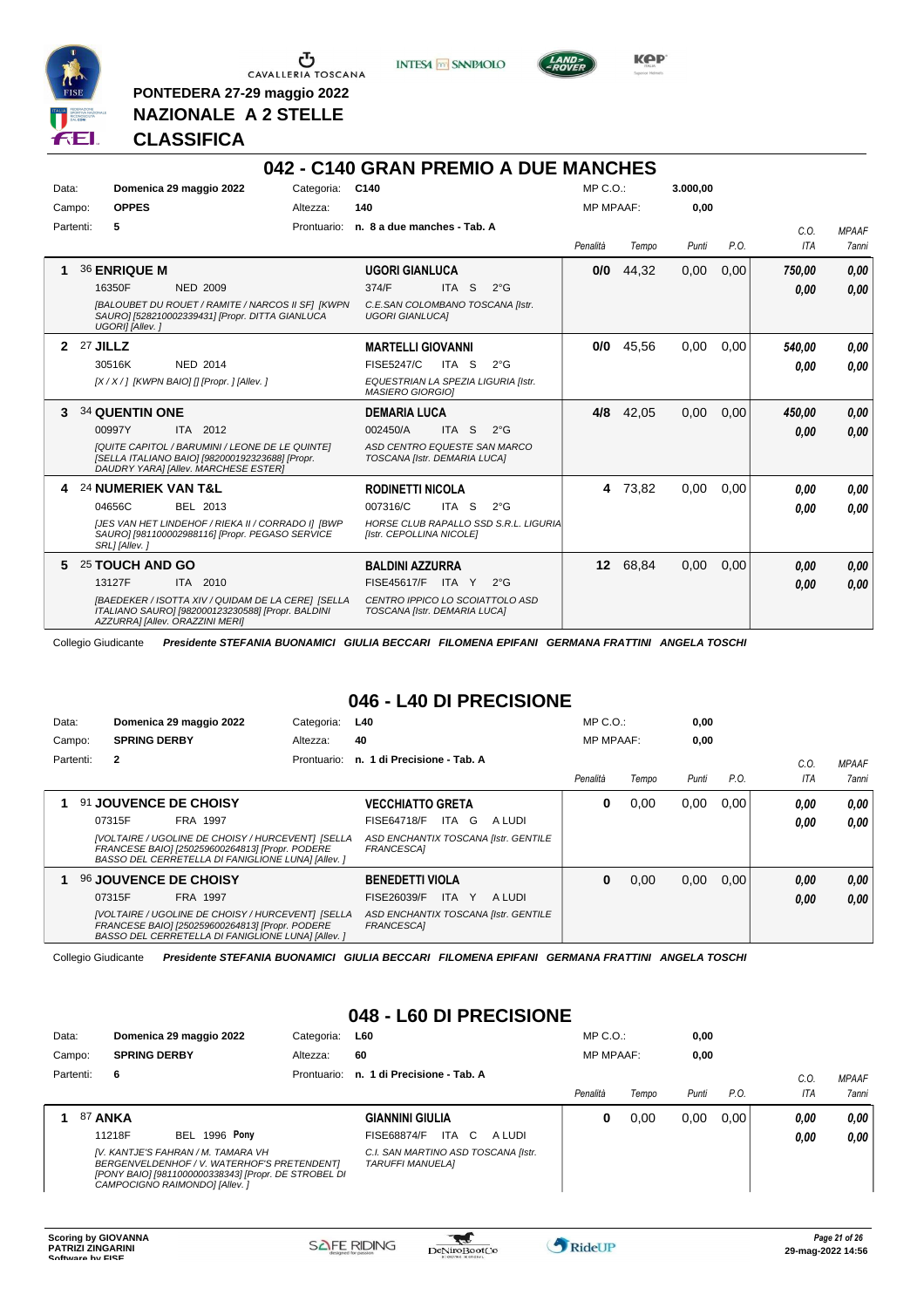

**PONTEDERA 27-29 maggio 2022 NAZIONALE A 2 STELLE**

**INTESA** M SANPAOLO

**048 - L60 DI PRECISIONE**



**Kep** 

# **CLASSIFICA**

| Data:     | Domenica 29 maggio 2022                                                                                                                                                                                                        | Categoria: | L60                                                                                                                          | MP C. O.         |       | 0,00  |      |              |                              |
|-----------|--------------------------------------------------------------------------------------------------------------------------------------------------------------------------------------------------------------------------------|------------|------------------------------------------------------------------------------------------------------------------------------|------------------|-------|-------|------|--------------|------------------------------|
| Campo:    | <b>SPRING DERBY</b>                                                                                                                                                                                                            | Altezza:   | 60                                                                                                                           | <b>MP MPAAF:</b> |       | 0.00  |      |              |                              |
| Partenti: | 6                                                                                                                                                                                                                              |            | Prontuario: n. 1 di Precisione - Tab. A                                                                                      | Penalità         | Tempo | Punti | P.O. | C.O.<br>ITA  | <b>MPAAF</b><br><b>7anni</b> |
|           | 89 SILRONRAY'S MARYLYNDA<br>13381F<br><b>BEL 1994 Pony</b><br><b>IMODAY'S MOSCAN / NIEUWMOEDS ADRIANA / YOUNG</b><br>WINSOME'S ADRIANI [PONY SAURO] [] [Propr.<br>CAMPOREGGI LUCA] [Allev. ]                                   |            | <b>DEL CARLO MIA</b><br>FISE66920/F ITA G ALUDI<br>C.I. SAN MARTINO ASD TOSCANA [Istr.<br><b>TARUFFI MANUELA1</b>            | 0                | 0.00  | 0,00  | 0.00 | 0,00<br>0,00 | 0.00<br>0,00                 |
| 3         | <b>83 ANKA</b><br><b>BEL 1996 Pony</b><br>11218F<br>IV. KANTJE'S FAHRAN / M. TAMARA VH<br>BERGENVELDENHOF / V. WATERHOF'S PRETENDENTI<br>[PONY BAIO] [9811000000338343] [Propr. DE STROBEL DI<br>CAMPOCIGNO RAIMONDO] [Allev.] |            | <b>GIUSTI VALENTINA</b><br>FISE69305/F ITA G<br>A LUDI<br>C.I. SAN MARTINO ASD TOSCANA [Istr.<br><b>TARUFFI MANUELAI</b>     | 4                | 0,00  | 0,00  | 0.00 | 0.00<br>0.00 | 0.00<br>0.00                 |
| 3         | 85 QUARTZY DE LIBERTY<br><b>FRA 2004 Pony</b><br>31941BXX<br><b>IQUATFORD DOUSUD / THORA CHERAUDS / HWYLOG</b><br>SENSATION] [WELSH MORELLO] [250259600066801]<br>[Propr. PACE AURORA] [Allev.]                                |            | <b>FUSI ELEONORA</b><br>FISE68938/F ITA C<br>A LUDI<br>CI BAGNOLO ASD TOSCANA [Istr.<br><b>GRAMIGNI SARAI</b>                | 4                | 0.00  | 0.00  | 0.00 | 0,00<br>0.00 | 0,00<br>0.00                 |
| 5.        | <b>80 SILRONRAY'S MARYLYNDA</b><br><b>BEL 1994 Pony</b><br>13381F<br><b>IMODAY'S MOSCAN / NIEUWMOEDS ADRIANA / YOUNG</b><br>WINSOME'S ADRIANI [PONY SAURO] [] [Propr.<br>CAMPOREGGI LUCA] [Allev.]                             |            | <b>COSTA SVEVA</b><br>FISE70975/F ITA C ALUDI<br>C.I. SAN MARTINO ASD TOSCANA [Istr.<br><b>TARUFFI MANUELAI</b>              | 8                | 0,00  | 0,00  | 0,00 | 0.00<br>0,00 | 0.00<br>0.00                 |
|           | 90 UNBELIEVABLE<br>00680V<br><b>NED 2001</b><br><b>[TOLANO / JOPPER STER / CONCORDE KEUR] [AES</b><br>SAURO] [528219000043717] [Propr. GASCA QUEIRAZZA<br>MARCOI [Allev. V D STEEN ]                                           |            | <b>TESI TALIA</b><br><b>FISE67785/F</b><br>ITA C<br>A LUDI<br>C.I. SAN MARTINO ASD TOSCANA [Istr.<br><b>TARUFFI MANUELAI</b> | Elim.            | 0.00  | 0,00  | 0,00 | 0,00<br>0,00 | 0,00<br>0.00                 |

Collegio Giudicante *Presidente STEFANIA BUONAMICI GIULIA BECCARI FILOMENA EPIFANI GERMANA FRATTINI ANGELA TOSCHI*

#### **049 - L70 DI PRECISIONE**

| Data: | Domenica 29 maggio 2022                                                                                                                                                                      | Categoria:  | <b>L70</b>                                                                                                                           | $MP C. O.$ :     |       | 0,00  |      |              |                       |
|-------|----------------------------------------------------------------------------------------------------------------------------------------------------------------------------------------------|-------------|--------------------------------------------------------------------------------------------------------------------------------------|------------------|-------|-------|------|--------------|-----------------------|
|       | <b>SPRING DERBY</b><br>Campo:                                                                                                                                                                | Altezza:    | 70                                                                                                                                   | <b>MP MPAAF:</b> |       | 0.00  |      |              |                       |
|       | Partenti:<br>4                                                                                                                                                                               | Prontuario: | n. 1 di Precisione - Tab. A                                                                                                          | Penalità         | Tempo | Punti | P.O. | C.0.<br>ITA  | <b>MPAAF</b><br>7anni |
| 1     | 77 QUASIMODO<br>27535BXX<br>GER 2000<br>[QUINAR / FAY II / SANDRO] [HOLSTEINER BAIO] [] [Propr.<br>AGRIT S.R.L. SOCIETA' AGRICOLA] [Allev.]                                                  |             | <b>BALDISSERRI SOPHIA</b><br><b>FISE77367/F</b><br>ITA C<br>A LUDI<br>C.I. SAN MARTINO ASD TOSCANA [Istr.<br><b>TARUFFI MANUELAI</b> | 0                | 0,00  | 0,00  | 0,00 | 0.00<br>0.00 | 0,00<br>0.00          |
| 2     | 92 QUASIMODO<br>27535BXX<br>GER 2000<br>[QUINAR / FAY II / SANDRO] [HOLSTEINER BAIO] [] [Propr.<br>AGRIT S.R.L. SOCIETA' AGRICOLAI [Allev. 1                                                 |             | <b>CATALDI MATILDE</b><br>FISE63193/F<br>ITA C<br>A LUDI<br>C.I. SAN MARTINO ASD TOSCANA [Istr.<br><b>TARUFFI MANUELAI</b>           | 4                | 0,00  | 0,00  | 0,00 | 0,00<br>0,00 | 0,00<br>0,00          |
| 2     | 98 BELLATRIX 2.0<br>18693F<br>IRL 2014<br><b>ISUNNY BOY / CHEEKY SUZIE / MARMITE D'ORI IIRISH</b><br>SPORT HORSE PEZZATO BAIO] [372141406030850] [Propr.<br>LANDINI OARAI [Allev.]           |             | <b>LANDINI OARA</b><br>FISE17027/F<br>ITA S<br>A LUDI<br>CI EMPOLESE ASD TOSCANA Ilstr.<br><b>ROVERSI RICCARDOI</b>                  | 4                | 0,00  | 0,00  | 0,00 | 0.00<br>0.00 | 0,00<br>0.00          |
| 4     | 81 VIVALDI DU BEAUMONT<br>26135T<br><b>BEL 1998</b><br><b>IOISIF II / AAZFELD DU BEAUMONT / LUCAS DE</b><br>LAUZELLE  [BWP BAIO] [] [Propr. ASSOCIAZIONE<br>MAGNIFICA CORTE TRAPPI [Allev. ] |             | <b>PAPA FRANCESCA</b><br>FISE70411/F<br>ITA G<br>A LUDI<br>C.I. SAN MARTINO ASD TOSCANA [Istr.<br><b>TARUFFI MANUELAI</b>            | 8                | 0,00  | 0,00  | 0,00 | 0,00<br>0,00 | 0,00<br>0,00          |

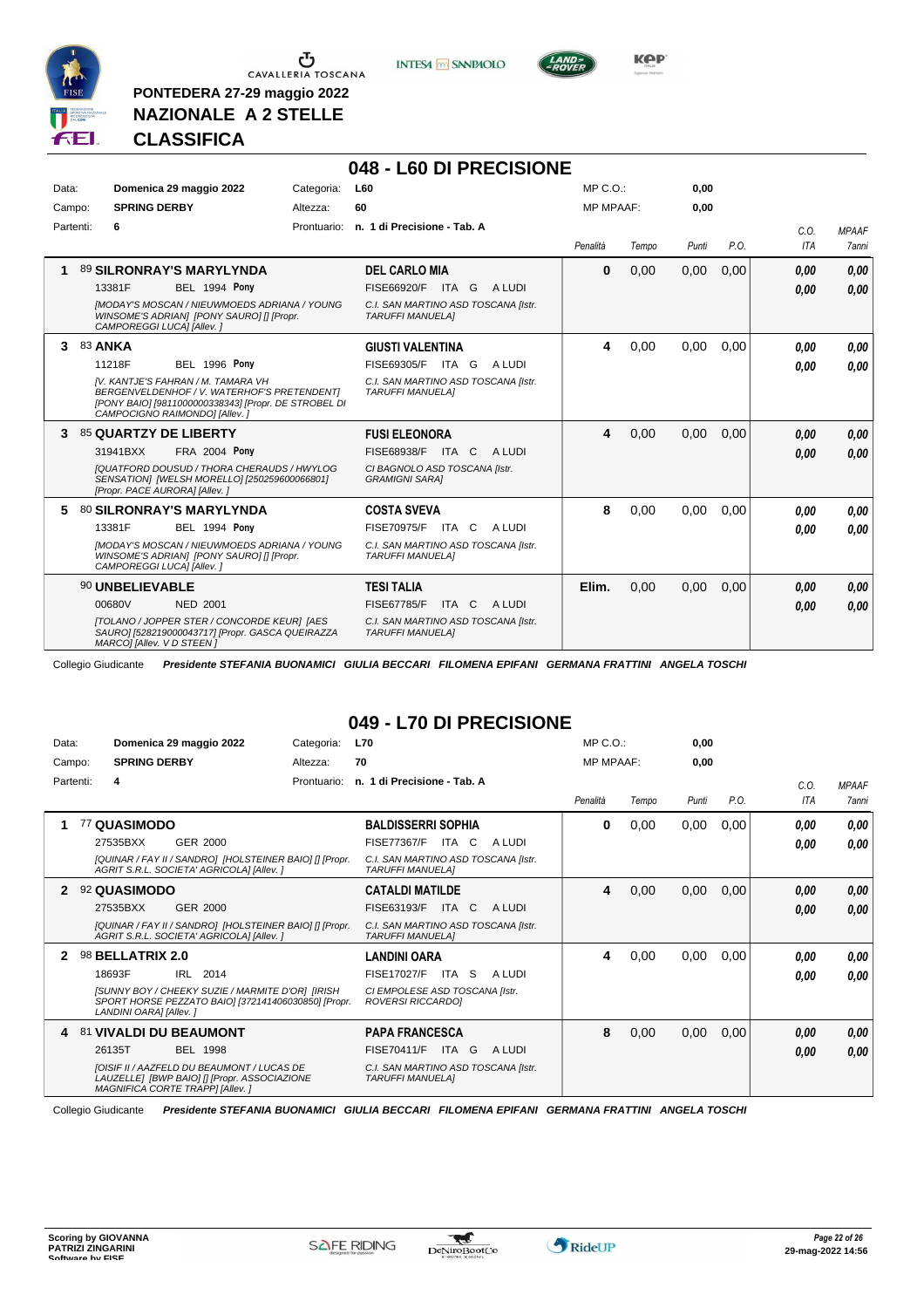

**PONTEDERA 27-29 maggio 2022 NAZIONALE A 2 STELLE**

**INTESA M** SANPAOLO

**051 - B90 DI PRECISIONE**



**KPP** 

# **CLASSIFICA**

| Data:       |                            | Domenica 29 maggio 2022                                                                                                                                          | Categoria: | <b>B90</b>                                                                                                                   | MP C.O.:         |       | 0,00  |      |                    |                       |
|-------------|----------------------------|------------------------------------------------------------------------------------------------------------------------------------------------------------------|------------|------------------------------------------------------------------------------------------------------------------------------|------------------|-------|-------|------|--------------------|-----------------------|
| Campo:      | <b>SPRING DERBY</b>        |                                                                                                                                                                  | Altezza:   | 90                                                                                                                           | <b>MP MPAAF:</b> |       | 0,00  |      |                    |                       |
| Partenti:   | 9                          |                                                                                                                                                                  |            | Prontuario: n. 1 di Precisione - Tab. A                                                                                      | Penalità         | Tempo | Punti | P.O. | C.O.<br><b>ITA</b> | <b>MPAAF</b><br>7anni |
| 1           | 58 LIONA BLOM<br>04756C    | NED 2010<br><b>IWOLDHOEVE'S BART / WOLDSTREEK'S VERA /</b><br>ORCHARD D'AVRANCHES] [NEDERLANDS RIJPAAR.                                                          |            | <b>TONELLI BEATRICE</b><br>FISE25442/C ITA J<br>Brev.<br>CENTRO IPPICO 3 EMME ASD LIGURIA [Istr.<br><b>MARRAS FRANCESCO1</b> | 0                | 0,00  | 0,00  | 0,00 | 0.00<br>0.00       | 0.00<br>0.00          |
|             | FRANCHI MONICA] [Allev.]   | SAURO ORDINARIO] [528210002490985] [Propr. DE                                                                                                                    |            |                                                                                                                              |                  |       |       |      |                    |                       |
| 1           | 60 GILDA                   |                                                                                                                                                                  |            | <b>CAPORASO STEFANIA</b>                                                                                                     | 0                | 0,00  | 0,00  | 0,00 | 0.00               | 0,00                  |
|             | 17685F                     | ITA 2015 Pony                                                                                                                                                    |            | FISE60538/F ITA J<br>Brev.                                                                                                   |                  |       |       |      | 0.00               | 0.00                  |
|             |                            | [-/-/-] [PONY BAIO] [380271006113965] [Propr.<br>CAPORASO ROBERTO] [Allev. PANDOLFO IVAN]                                                                        |            | CI EMPOLESE ASD TOSCANA [Istr. BIANCHI<br><b>ALESSIOI</b>                                                                    |                  |       |       |      |                    |                       |
| 1.          |                            | 63 KWINTHYRE VAN HET PAARDEVELD                                                                                                                                  |            | <b>BINDI MARTA</b>                                                                                                           | 0                | 0,00  | 0,00  | 0,00 | 0.00               | 0.00                  |
|             | 13263D                     | <b>BEL 2010</b>                                                                                                                                                  |            | <b>FISE54564/F</b><br>ITA J<br>Brev.                                                                                         |                  |       |       |      | 0.00               | 0.00                  |
|             |                            | <b>IQUINTUS D'09 / GWENAELLE V/H PAARDEVELD / SIRE</b><br>MAJOR DE LA COURJ [BEL. WARMBLOEDPAARD GRIGIO]<br>[981100002449846] [Propr. DELUCA GIUSEPPE] [Allev. ] |            | CENTRO IPPICO LO SCOIATTOLO ASD<br>TOSCANA [Istr. BENEDETTI CLAUDIA]                                                         |                  |       |       |      |                    |                       |
| $\mathbf 1$ | <b>67 DRAKE DE BLONDEL</b> |                                                                                                                                                                  |            | <b>CHINES GIULIA</b>                                                                                                         | 0                | 0.00  | 0,00  | 0,00 | 0.00               | 0,00                  |
|             | 17868F                     | FRA 2013                                                                                                                                                         |            | FISE48990/F ITA Y<br>Brev.                                                                                                   |                  |       |       |      | 0.00               | 0.00                  |
|             | CHINES GIULIA] [Allev. ]   | <b>[CROWN Z / VONDEENNE DE BLONDEL / LAUTERBACH]</b><br>[SELLA FRANCESE BAIO] [250258500087939] [Propr.                                                          |            | C.I. SAN MARTINO ASD TOSCANA [Istr.<br><b>TARUFFI MANUELA1</b>                                                               |                  |       |       |      |                    |                       |
|             |                            | 1 71 LIBERO LUXE D'ASSCHAUT                                                                                                                                      |            | <b>MONTECCHI ELENA</b>                                                                                                       | 0                | 0,00  | 0.00  | 0,00 | 0.00               | 0.00                  |
|             | 15891F                     | BEL 2011                                                                                                                                                         |            | FISE39741/F ITA J<br>Brev.                                                                                                   |                  |       |       |      | 0.00               | 0.00                  |
|             |                            | IVAN GOGH / WHAT A OLEASURE POLDERRAND / FOR<br>PLEASURE] [BEL. WARMBLOEDPAARD BAIO]<br>[981100002459169] [Propr. CRASTAN ALBERTO] [Allev. ]                     |            | CI BAGNOLO ASD TOSCANA [Istr.<br><b>GABELLINI ANTONIO1</b>                                                                   |                  |       |       |      |                    |                       |
|             |                            | 6 61 RENOMEE LA GAFFELIERE                                                                                                                                       |            | <b>DA VALLE ALESSIA</b>                                                                                                      | 4                | 0,00  | 0,00  | 0,00 | 0.00               | 0,00                  |
|             | 03236C                     | FRA 2005                                                                                                                                                         |            | FISE60275/F ITA J<br>Brev.                                                                                                   |                  |       |       |      | 0.00               | 0.00                  |
|             | VALERIA] [Allev.]          | [GENTLEMAN IV / JALOUSIE II / FLYER] [SELLA<br>FRANCESE BAIO] [250259600162384] [Propr. DOLCINI                                                                  |            | C.I. SAN MARTINO ASD TOSCANA [Istr.<br><b>TARUFFI MANUELA]</b>                                                               |                  |       |       |      |                    |                       |
| 6.          | 68 CALVADOS                |                                                                                                                                                                  |            | <b>CHELLINI VIOLA</b>                                                                                                        | 4                | 0,00  | 0,00  | 0,00 | 0.00               | 0.00                  |
|             | 26775M                     | ITA 2012 Pony                                                                                                                                                    |            | FISE47235/F ITA J<br>Brev.                                                                                                   |                  |       |       |      | 0,00               | 0.00                  |
|             | [Allev.]                   | [SCONOSCIUTO / SCONOSCIUTA / ] [SCONOSCIUTA<br>GRIGIO] [380271006020250] [Propr. AGNELLI ROSALIA]                                                                |            | CI BAGNOLO ASD TOSCANA [Istr.<br><b>GABELLINI ANTONIOI</b>                                                                   |                  |       |       |      |                    |                       |
|             | 6 113 SAMUELA II           |                                                                                                                                                                  |            | <b>BENASSI REBECCA</b>                                                                                                       | 4                | 0,00  | 0,00  | 0,00 | 0.00               | 0,00                  |
|             | 18701F                     | ITA 2014                                                                                                                                                         |            | FISE27210/F ITA Y<br>Brev.                                                                                                   |                  |       |       |      | 0.00               | 0.00                  |
|             |                            | [-/-/-] [SCONOSCIUTA BAIO] [380271004030351] [Propr.<br>BENASSI REBECCA] [Allev. GIULIANO LORENZO]                                                               |            | ASD CENTRO EQUESTE SAN MARCO<br>TOSCANA [Istr. DEMARIA LUCA]                                                                 |                  |       |       |      |                    |                       |
| FC 114      |                            |                                                                                                                                                                  |            | <b>LOI MATTIA</b>                                                                                                            | <b>Partito</b>   |       |       |      | 0.00               | 0.00                  |
|             |                            |                                                                                                                                                                  |            | 012145/G<br>ITA S<br>1°G<br>C.I.A.MUSTIAIO TOSCANA [Istr. SAVIO                                                              |                  |       |       |      | 0.00               | 0.00                  |
|             |                            |                                                                                                                                                                  |            | <b>DANIELA1</b>                                                                                                              |                  |       |       |      |                    |                       |

Collegio Giudicante *Presidente STEFANIA BUONAMICI GIULIA BECCARI FILOMENA EPIFANI GERMANA FRATTINI ANGELA TOSCHI*

# **052 - B100 A TEMPO**

| Data:     |                                              |                            | Domenica 29 maggio 2022                                                                             | Categoria:  | <b>B100</b>                                               | $MP C. O.$ :     |       | 0,00  |      |      |                                    |
|-----------|----------------------------------------------|----------------------------|-----------------------------------------------------------------------------------------------------|-------------|-----------------------------------------------------------|------------------|-------|-------|------|------|------------------------------------|
| Campo:    |                                              | <b>SPRING DERBY</b>        |                                                                                                     | Altezza:    | 100                                                       | <b>MP MPAAF:</b> |       | 0,00  |      |      |                                    |
| Partenti: |                                              | 6                          |                                                                                                     | Prontuario: | n. 3 a tempo - Tab. A                                     |                  |       |       |      | C.0. | <b>MPAAF</b>                       |
|           |                                              |                            |                                                                                                     |             |                                                           | Penalità         | Tempo | Punti | P.O. | ITA  | 7anni                              |
|           |                                              | 65 SOLEANDROS              |                                                                                                     |             | <b>VECCHIATTO RAUL</b>                                    | 0                | 57,12 | 0,00  | 0.00 | 0,00 | 0,00                               |
|           |                                              | 16991F                     | ITA 2011                                                                                            |             | ITA J<br><b>FISE51532/F</b><br>Brev.                      |                  |       |       |      | 0,00 | 0.00                               |
|           |                                              | [Allev. CANU LUIGI]        | [GIRARD / VALLEVERDE / CROFTER] [ANGLO ARABO<br>BAIO] [941000012740521] [Propr. VECCHIATTO RAUL]    |             | ASD ENCHANTIX TOSCANA [Istr. GENTILE<br><b>FRANCESCAI</b> |                  |       |       |      |      |                                    |
| 2         |                                              | 72 CHESTHER                |                                                                                                     |             | <b>FERRARO FATIMA</b>                                     | 4                | 60,47 | 0,00  | 0.00 | 0.00 | 0,00                               |
|           |                                              | 29776G                     | <b>NED 2007</b>                                                                                     |             | ITA S<br>FISE35033/F<br>Brev.                             |                  |       |       |      | 0,00 | 0.00                               |
|           |                                              |                            | [EPILOT / NAIDEE / LUX] [KWPN BAIO] [528210000892640]<br>[Propr. CASCIANESE COUNTRY CLUB] [Allev. ] |             | SAN GORO ASD TOSCANA [Istr.<br><b>FIORAVANTI ROBERTAI</b> |                  |       |       |      |      |                                    |
|           | <b>PATRIZI ZINGARINI</b><br>Coffware by EICE | <b>Scoring by GIOVANNA</b> |                                                                                                     |             | <b>SAFE RIDING</b><br>DeNiroBootCo                        | RideUP           |       |       |      |      | Page 23 of 26<br>29-mag-2022 14:56 |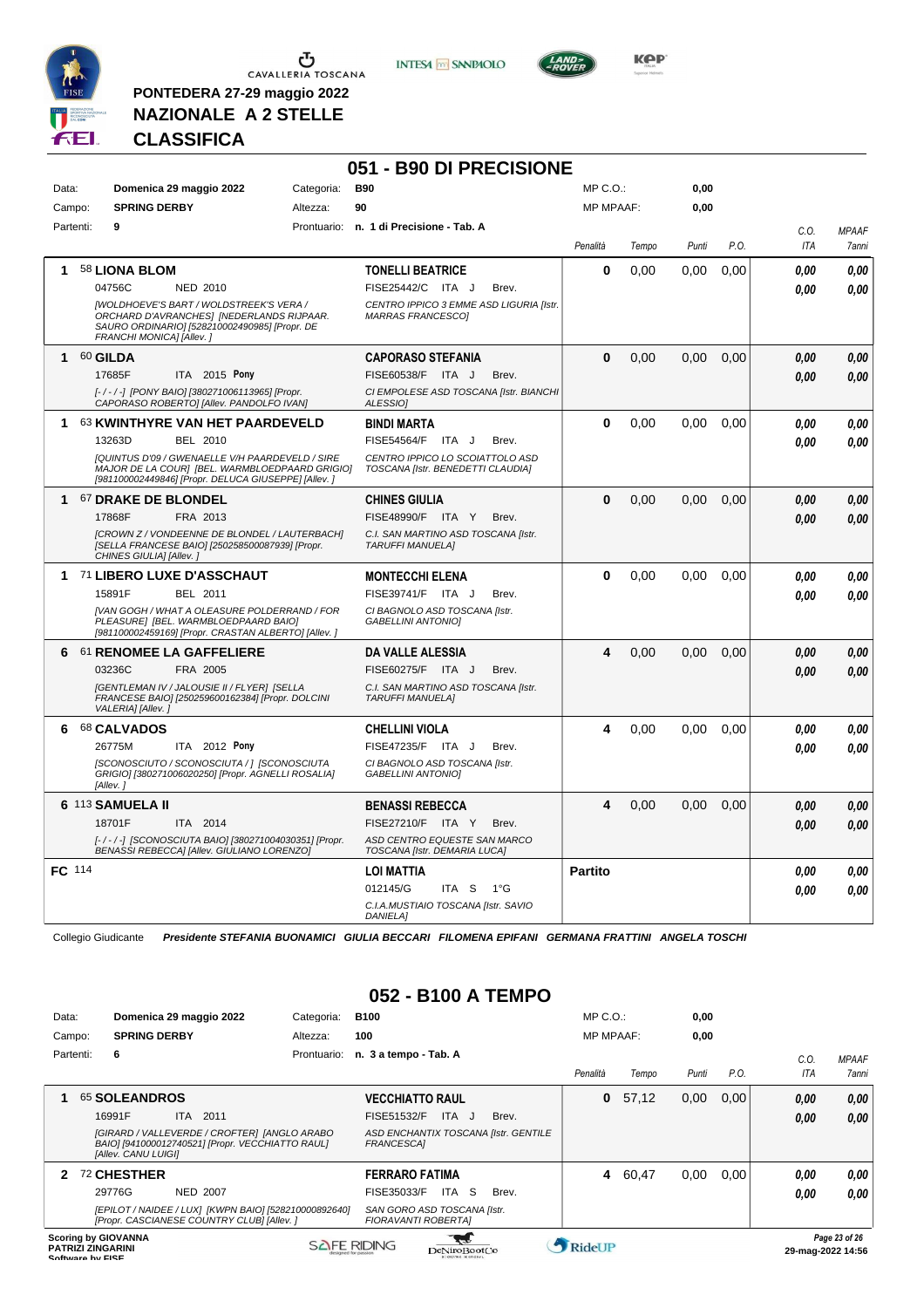

**PONTEDERA 27-29 maggio 2022 NAZIONALE A 2 STELLE**

**INTESA** M SANPAOLO



**Kep** 

# **CLASSIFICA**

|           |           |                             |                                                                                                                                                      |             | 052 - B100 A TEMPO                                             |           |                                       |                  |           |       |      |            |              |
|-----------|-----------|-----------------------------|------------------------------------------------------------------------------------------------------------------------------------------------------|-------------|----------------------------------------------------------------|-----------|---------------------------------------|------------------|-----------|-------|------|------------|--------------|
| Data:     |           |                             | Domenica 29 maggio 2022                                                                                                                              | Categoria:  | <b>B100</b>                                                    |           |                                       | $MP C. O.$ :     |           | 0,00  |      |            |              |
| Campo:    |           | <b>SPRING DERBY</b>         |                                                                                                                                                      | Altezza:    | 100                                                            |           |                                       | <b>MP MPAAF:</b> |           | 0,00  |      |            |              |
|           | Partenti: | 6                           |                                                                                                                                                      | Prontuario: | n. 3 a tempo - Tab. A                                          |           |                                       |                  |           |       |      | C.0.       | <b>MPAAF</b> |
|           |           |                             |                                                                                                                                                      |             |                                                                |           |                                       | Penalità         | Tempo     | Punti | P.O. | <b>ITA</b> | 7anni        |
| 3         |           |                             | 57 MARCUS VAN DE WATERING                                                                                                                            |             | <b>CARPANESI SOPHIE</b>                                        |           |                                       | 8                | 60,56     | 0,00  | 0,00 | 0,00       | 0,00         |
|           |           | 32144BXX                    | BEL 2012                                                                                                                                             |             | FISE26843/C                                                    | ITA<br>C. | Brev.                                 |                  |           |       |      | 0,00       | 0.00         |
|           |           | ZANONI ALESSANDRO] [Allev.] | [DIAMANT DE SEMILLY / SUBTILE DES ETISSES / QUIDAM<br>DE REVEL] [BWP SAURO] [981100002634456] [Propr.                                                |             | EQUESTRIAN LA SPEZIA LIGURIA [Istr.<br><b>MASIERO GIORGIO]</b> |           |                                       |                  |           |       |      |            |              |
| 4         |           | 64 COMPA                    |                                                                                                                                                      |             | <b>IGNACCOLO PIETRO KAROL</b>                                  |           |                                       |                  | 12 100,44 | 0,00  | 0,00 | 0.00       | 0,00         |
|           |           | 04650C                      | GER 2013                                                                                                                                             |             | <b>FISE17849/C ITA C</b>                                       |           | Brev.                                 |                  |           |       |      | 0.00       | 0.00         |
|           |           |                             | [COMPANIERO / MONA LISA / ] [HOLSTEINER SAURO]<br>[276020000248557] [Propr. GEOBORDES SPORT HORSES<br>S.R.L.] [Allev. GEOBORDES SPORT HORSES S.R.L.] |             | [Istr. TARTAGLIA PAOLA]                                        |           | HORSE CLUB RAPALLO SSD S.R.L. LIGURIA |                  |           |       |      |            |              |
| FC 114    |           |                             |                                                                                                                                                      |             | <b>LOI MATTIA</b>                                              |           |                                       | <b>Partito</b>   |           |       |      | 0.00       | 0,00         |
|           |           |                             |                                                                                                                                                      |             | 012145/G                                                       | ITA S     | $1^{\circ}G$                          |                  |           |       |      | 0.00       | 0,00         |
|           |           |                             |                                                                                                                                                      |             | C.I.A.MUSTIAIO TOSCANA [Istr. SAVIO<br><b>DANIELA1</b>         |           |                                       |                  |           |       |      |            |              |
| <b>NP</b> |           | 67 DRAKE DE BLONDEL         |                                                                                                                                                      |             | <b>CHINES GIULIA</b>                                           |           |                                       | N.P.             | 0,00      | 0,00  | 0,00 | 0.00       | 0.00         |
|           |           | 17868F                      | FRA 2013                                                                                                                                             |             | FISE48990/F                                                    | ITA Y     | Brev.                                 |                  |           |       |      | 0.00       | 0.00         |
|           |           | CHINES GIULIA] [Allev.]     | [CROWN Z / VONDEENNE DE BLONDEL / LAUTERBACH]<br>[SELLA FRANCESE BAIO] [250258500087939] [Propr.                                                     |             | C.I. SAN MARTINO ASD TOSCANA [Istr.<br><b>TARUFFI MANUELAI</b> |           |                                       |                  |           |       |      |            |              |

Collegio Giudicante *Presidente STEFANIA BUONAMICI GIULIA BECCARI FILOMENA EPIFANI GERMANA FRATTINI ANGELA TOSCHI*

#### **053 - B110 A TEMPO**

| Data:  |           |                     | Domenica 29 maggio 2022                                                                                                                                                  | Categoria:  | <b>B110</b>                                                    |       |                                       | $MP C. O.$ :     |         | 0.00  |      |      |              |
|--------|-----------|---------------------|--------------------------------------------------------------------------------------------------------------------------------------------------------------------------|-------------|----------------------------------------------------------------|-------|---------------------------------------|------------------|---------|-------|------|------|--------------|
| Campo: |           | <b>SPRING DERBY</b> |                                                                                                                                                                          | Altezza:    | 110                                                            |       |                                       | <b>MP MPAAF:</b> |         | 0,00  |      |      |              |
|        | Partenti: | 3                   |                                                                                                                                                                          | Prontuario: | n. 3 a tempo - Tab. A                                          |       |                                       |                  |         |       |      | C.O. | <b>MPAAF</b> |
|        |           |                     |                                                                                                                                                                          |             |                                                                |       |                                       | Penalità         | Tempo   | Punti | P.O. | ITA  | <b>7anni</b> |
|        |           | 64 COMPA            |                                                                                                                                                                          |             | <b>IGNACCOLO PIETRO KAROL</b>                                  |       |                                       | 0                | 59.47   | 0,00  | 0,00 | 0.00 | 0,00         |
|        |           | 04650C              | GER 2013                                                                                                                                                                 |             | FISE17849/C                                                    | ITA C | Brev.                                 |                  |         |       |      | 0.00 | 0.00         |
|        |           |                     | [COMPANIERO / MONA LISA / 1 [HOLSTEINER SAURO]<br>[276020000248557] [Propr. GEOBORDES SPORT HORSES<br>S.R.L.] [Allev. GEOBORDES SPORT HORSES S.R.L.]                     |             | [Istr. TARTAGLIA PAOLA]                                        |       | HORSE CLUB RAPALLO SSD S.R.L. LIGURIA |                  |         |       |      |      |              |
|        |           |                     | 57 MARCUS VAN DE WATERING                                                                                                                                                |             | <b>CARPANESI SOPHIE</b>                                        |       |                                       | 0                | 59,82   | 0,00  | 0,00 | 0.00 | 0.00         |
|        |           | 32144BXX            | BEL 2012                                                                                                                                                                 |             | FISE26843/C                                                    | ITA C | Brev.                                 |                  |         |       |      | 0.00 | 0.00         |
|        |           |                     | [DIAMANT DE SEMILLY / SUBTILE DES ETISSES / QUIDAM<br>DE REVEL] [BWP SAURO] [981100002634456] [Propr.<br>ZANONI ALESSANDRO] [Allev.]                                     |             | EQUESTRIAN LA SPEZIA LIGURIA [Istr.<br><b>MASIERO GIORGIOI</b> |       |                                       |                  |         |       |      |      |              |
| 3      |           |                     | 73 M.DAFNEO DI CASTELPORZIANO                                                                                                                                            |             | <b>BENASSI REBECCA</b>                                         |       |                                       |                  | 4 62,21 | 0,00  | 0,00 | 0.00 | 0,00         |
|        |           | 15954F              | ITA 2014                                                                                                                                                                 |             | FISE27210/F                                                    | ITA Y | Brev.                                 |                  |         |       |      | 0.00 | 0.00         |
|        |           |                     | [M.QUIRINO DEL BELAGAIO / M.IPPONA DI<br>CASTELPORZIANO / Q.APOLLO] [MAREMMANO BAIO]<br>[941000015588860] [Propr. FABIANI PIETRINO] [Allev.<br>TENUTA DI CASTELPORZIANO] |             | ASD CENTRO EQUESTE SAN MARCO<br>TOSCANA [Istr. DEMARIA LUCA]   |       |                                       |                  |         |       |      |      |              |

Collegio Giudicante *Presidente STEFANIA BUONAMICI GIULIA BECCARI FILOMENA EPIFANI GERMANA FRATTINI ANGELA TOSCHI*

#### **054 - C115 A TEMPO**

| Data:     | Domenica 29 maggio 2022                                                                                                                                                  | Categoria:  | C115                                                         | $MP C. O.$ :     |       | 0,00  |      |                |                       |
|-----------|--------------------------------------------------------------------------------------------------------------------------------------------------------------------------|-------------|--------------------------------------------------------------|------------------|-------|-------|------|----------------|-----------------------|
| Campo:    | <b>SPRING DERBY</b>                                                                                                                                                      | Altezza:    | 115                                                          | <b>MP MPAAF:</b> |       | 0,00  |      |                |                       |
| Partenti: | 3                                                                                                                                                                        | Prontuario: | n. 3 a tempo - Tab. A                                        | Penalità         | Tempo | Punti | P.O. | $C_{0}$<br>ITA | <b>MPAAF</b><br>7anni |
|           | 73 M.DAFNEO DI CASTELPORZIANO                                                                                                                                            |             | <b>BENASSI REBECCA</b>                                       | 0                | 69.03 | 0,00  | 0.00 | 0,00           | $0,00$                |
|           | 15954F<br>2014<br>ITA.                                                                                                                                                   |             | FISE27210/F<br>ITA<br>Brev.<br>Y                             |                  |       |       |      | 0.00           | 0,00                  |
|           | [M.QUIRINO DEL BELAGAIO / M.IPPONA DI<br>CASTELPORZIANO / Q.APOLLO] [MAREMMANO BAIO]<br>[941000015588860] [Propr. FABIANI PIETRINO] [Allev.<br>TENUTA DI CASTELPORZIANO] |             | ASD CENTRO EQUESTE SAN MARCO<br>TOSCANA [Istr. DEMARIA LUCA] |                  |       |       |      |                |                       |

 $\mathcal{L}$ 

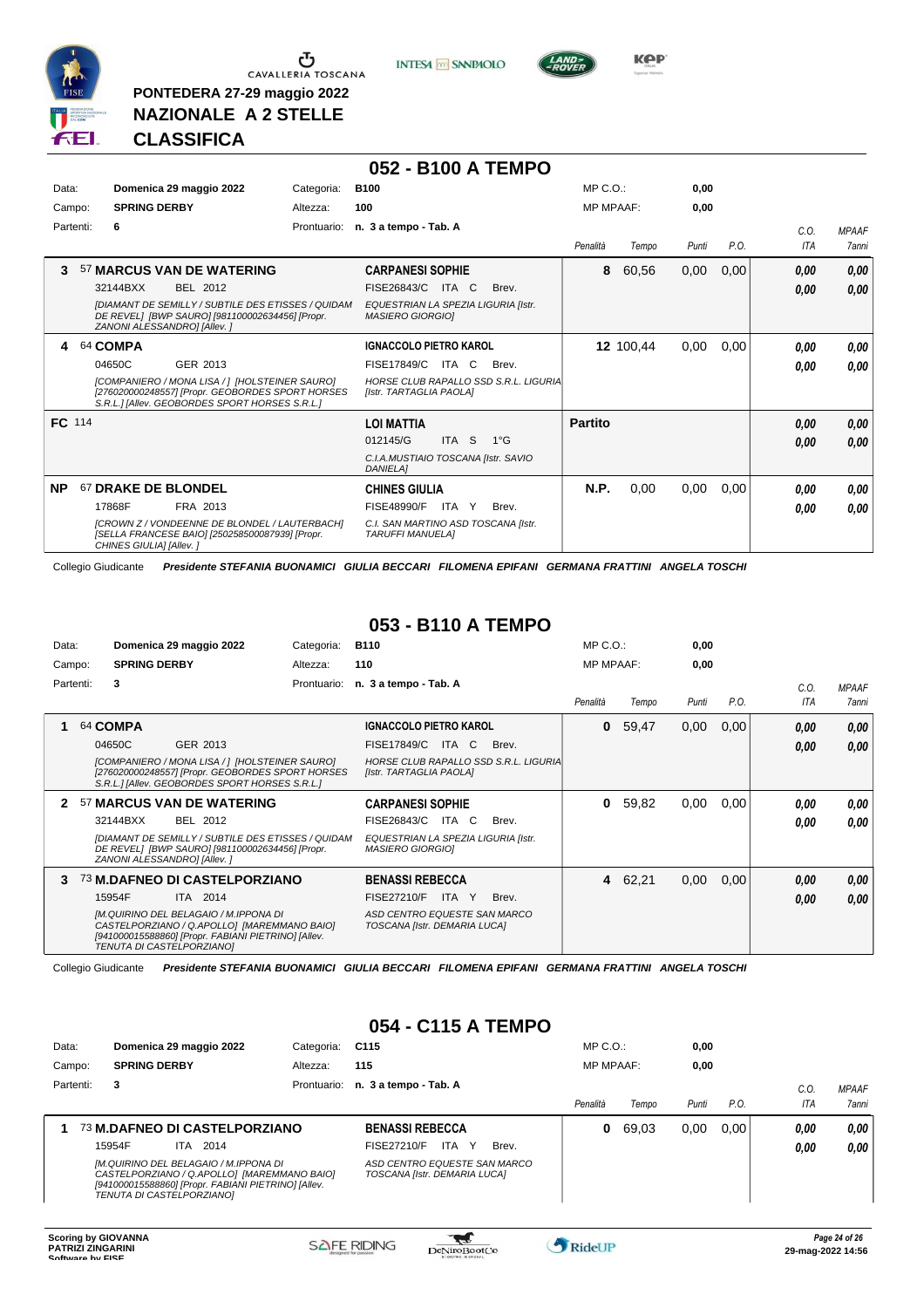

**PONTEDERA 27-29 maggio 2022 NAZIONALE A 2 STELLE**





**Kep** 

# **CLASSIFICA**

|           |                               |                                                                                                          |             | 054 - C115 A TEMPO                                         |       |                  |       |       |      |      |              |
|-----------|-------------------------------|----------------------------------------------------------------------------------------------------------|-------------|------------------------------------------------------------|-------|------------------|-------|-------|------|------|--------------|
| Data:     |                               | Domenica 29 maggio 2022                                                                                  | Categoria:  | C <sub>115</sub>                                           |       | $MP C. O.$ :     |       | 0,00  |      |      |              |
| Campo:    | <b>SPRING DERBY</b>           |                                                                                                          | Altezza:    | 115                                                        |       | <b>MP MPAAF:</b> |       | 0,00  |      |      |              |
| Partenti: | 3                             |                                                                                                          | Prontuario: | n. 3 a tempo - Tab. A                                      |       |                  |       |       |      | C.O. | <b>MPAAF</b> |
|           |                               |                                                                                                          |             |                                                            |       | Penalità         | Tempo | Punti | P.O. | ITA  | 7anni        |
|           | 2 102 PICCOLINA               |                                                                                                          |             | <b>CAVALLINI DUCCIO</b>                                    |       | 4                | 66.00 | 0,00  | 0.00 | 0,00 | 0,00         |
|           | 13149F                        | GER 2005                                                                                                 |             | ITA S<br><b>FISE25228/F</b>                                | Brev. |                  |       |       |      | 0.00 | 0.00         |
|           | [Allev.]                      | [PONTIFEX / ROMINA / RODNEY] [WESTFALEN BAIO]<br>[2764414112383053] [Propr. BANDINELLI CAROLINA]         |             | C.E.SAN COLOMBANO TOSCANA [Istr.<br><b>UGORI GIANLUCAI</b> |       |                  |       |       |      |      |              |
| 3         | 62 SIR MARCUS                 |                                                                                                          |             | <b>NENCIONI CLARA</b>                                      |       | 20               | 55,46 | 0,00  | 0.00 | 0.00 | 0.00         |
|           | 15044F                        | ITA.<br>2010                                                                                             |             | ITA C<br><b>FISE59686/F</b>                                | Brev. |                  |       |       |      | 0.00 | 0.00         |
|           | [Allev. PACI MARIA GABRIELLA] | [NOAK / MAIKE 88 / RAMIROFF] [SELLA ITALIANO SAURO]<br>[982000123247450] [Propr. PAGANELLI MARIA TERESA] |             | SAN GORO ASD TOSCANA [Istr.<br>FIORAVANTI ROBERTAI         |       |                  |       |       |      |      |              |

Collegio Giudicante *Presidente STEFANIA BUONAMICI GIULIA BECCARI FILOMENA EPIFANI GERMANA FRATTINI ANGELA TOSCHI*

# **055 - C120 A FASI CONSECUTIVE**

| Data:     |                     | Venerdì 27 maggio 2022                                                                               | Categoria:  | C120                                                           | $MP C. O.$ :     |       | 0,00  |      |            |              |
|-----------|---------------------|------------------------------------------------------------------------------------------------------|-------------|----------------------------------------------------------------|------------------|-------|-------|------|------------|--------------|
| Campo:    | <b>SPRING DERBY</b> |                                                                                                      | Altezza:    | 120                                                            | <b>MP MPAAF:</b> |       | 0,00  |      |            |              |
| Partenti: |                     |                                                                                                      | Prontuario: | n. 19.2 speciale a fasi consecutive - Tab. A                   |                  |       |       |      | C.O        | <b>MPAAF</b> |
|           |                     |                                                                                                      |             |                                                                | Penalità         | Tempo | Punti | P.O. | <b>ITA</b> | <b>7anni</b> |
|           | 45 JUPILER F        |                                                                                                      |             | <b>TALENTI GIORGIA</b>                                         | 4                | 50.71 | 0.00  | 0.00 | 0.00       | 0.00         |
|           | 04705C              | NED 2014                                                                                             |             | <b>ITA</b><br>FISE15853/C<br>$1^{\circ}G$                      |                  |       |       |      | 0.00       | 0,00         |
|           |                     | [EVERGLADE VDL / RAALTIEN ZAN / ] [KWPN BAIO]<br>[528210004139009] [Propr. TALENTI GIORGIA] [Allev.] |             | EQUESTRIAN LA SPEZIA LIGURIA [Istr.<br><b>MASIERO GIORGIOI</b> |                  |       |       |      |            |              |

Collegio Giudicante *Presidente STEFANIA BUONAMICI GIULIA BECCARI FILOMENA EPIFANI GERMANA FRATTINI ANGELA TOSCHI*

# **058 - LB80 DI PRECISIONE**

| Data:     |                |                         | Domenica 29 maggio 2022                                                                                                                                       | Categoria:  | <b>LB80</b>                                                    | $MP C. O.$ :     |       | 0,00  |      |      |              |
|-----------|----------------|-------------------------|---------------------------------------------------------------------------------------------------------------------------------------------------------------|-------------|----------------------------------------------------------------|------------------|-------|-------|------|------|--------------|
| Campo:    |                | <b>SPRING DERBY</b>     |                                                                                                                                                               | Altezza:    | 80                                                             | <b>MP MPAAF:</b> |       | 0.00  |      |      |              |
| Partenti: |                | 12                      |                                                                                                                                                               | Prontuario: | n. 1 di Precisione - Tab. A                                    |                  |       |       |      | C.O. | <b>MPAAF</b> |
|           |                |                         |                                                                                                                                                               |             |                                                                | Penalità         | Tempo | Punti | P.O. | ITA  | 7anni        |
| 1         |                | 68 CALVADOS             |                                                                                                                                                               |             | <b>CHELLINI VIOLA</b>                                          | $\bf{0}$         | 0,00  | 0,00  | 0,00 | 0.00 | 0.00         |
|           |                | 26775M                  | ITA 2012 Pony                                                                                                                                                 |             | <b>FISE47235/F</b><br>ITA J<br>Brev.                           |                  |       |       |      | 0.00 | 0.00         |
|           |                | [Allev.]                | [SCONOSCIUTO / SCONOSCIUTA / ] [SCONOSCIUTA<br>GRIGIO] [380271006020250] [Propr. AGNELLI ROSALIA]                                                             |             | CI BAGNOLO ASD TOSCANA [Istr.<br><b>GABELLINI ANTONIOI</b>     |                  |       |       |      |      |              |
| 1         |                |                         | 71 LIBERO LUXE D'ASSCHAUT                                                                                                                                     |             | <b>MONTECCHI ELENA</b>                                         | $\bf{0}$         | 0,00  | 0,00  | 0,00 | 0,00 | 0,00         |
|           |                | 15891F                  | BEL 2011                                                                                                                                                      |             | FISE39741/F ITA J<br>Brev.                                     |                  |       |       |      | 0.00 | 0.00         |
|           |                |                         | [VAN GOGH / WHAT A OLEASURE POLDERRAND / FOR<br>PLEASURE] [BEL. WARMBLOEDPAARD BAIO]<br>[981100002459169] [Propr. CRASTAN ALBERTO] [Allev. ]                  |             | CI BAGNOLO ASD TOSCANA [Istr.<br><b>GABELLINI ANTONIOI</b>     |                  |       |       |      |      |              |
|           |                | <b>78 MISTER MORENO</b> |                                                                                                                                                               |             | <b>ORSI BENEDETTA</b>                                          | $\bf{0}$         | 0,00  | 0,00  | 0,00 | 0.00 | 0.00         |
|           |                | 10355F                  | ITA 2005                                                                                                                                                      |             | FISE72691/F ITA C<br>A LUDI                                    |                  |       |       |      | 0.00 | 0.00         |
|           |                |                         | <b>IAKROBAT FLAMME / TURCANA EMOYENI / ABELE IIII</b><br>[SELLA ITALIANO BAIO] [977121001672459] [Propr. FENU<br>MATTEO MICHELE] [Allev. FENU MATTEO MICHELE] |             | C.I. SAN MARTINO ASD TOSCANA [Istr.<br><b>TARUFFI MANUELAI</b> |                  |       |       |      |      |              |
| 1         |                | 93 M. TOTO              |                                                                                                                                                               |             | <b>SPADARO IOLE</b>                                            | $\bf{0}$         | 0,00  | 0,00  | 0,00 | 0.00 | 0,00         |
|           |                | 16133F                  | ITA 2007                                                                                                                                                      |             | FISE61872/F<br>ITA C<br>A LUDI                                 |                  |       |       |      | 0.00 | 0.00         |
|           |                | GIANNIFABRIZIOI         | [995 SCIAMANO / 8254 ESPINOSA / 73 URBINO (V)]<br>[MAREMMANO BAIO] [380098100492995] [Propr.<br>ANTONELLI CONSUELO] [Allev. MUGNAIOLI                         |             | ASD CENTRO EQUESTE SAN MARCO<br>TOSCANA [Istr. DEMARIA LUCA]   |                  |       |       |      |      |              |
|           | 94 <b>ANTA</b> |                         |                                                                                                                                                               |             | <b>MARTINELLI DENISE</b>                                       | 0                | 0,00  | 0.00  | 0,00 | 0.00 | 0,00         |
|           |                | 14902F                  | ITA 2011                                                                                                                                                      |             | ITA J<br><b>FISE58645/F</b><br>A LUDI                          |                  |       |       |      | 0.00 | 0.00         |
|           |                |                         | [-/-/] [SCONOSCIUTA BAIO] [380271001005736] [Propr.<br>SEPE EINAUDI GEA] [Allev. SEPE EINAUDI GEA]                                                            |             | ASD CENTRO EQUESTE SAN MARCO<br>TOSCANA [Istr. DEMARIA LUCA]   |                  |       |       |      |      |              |

 $\tau$